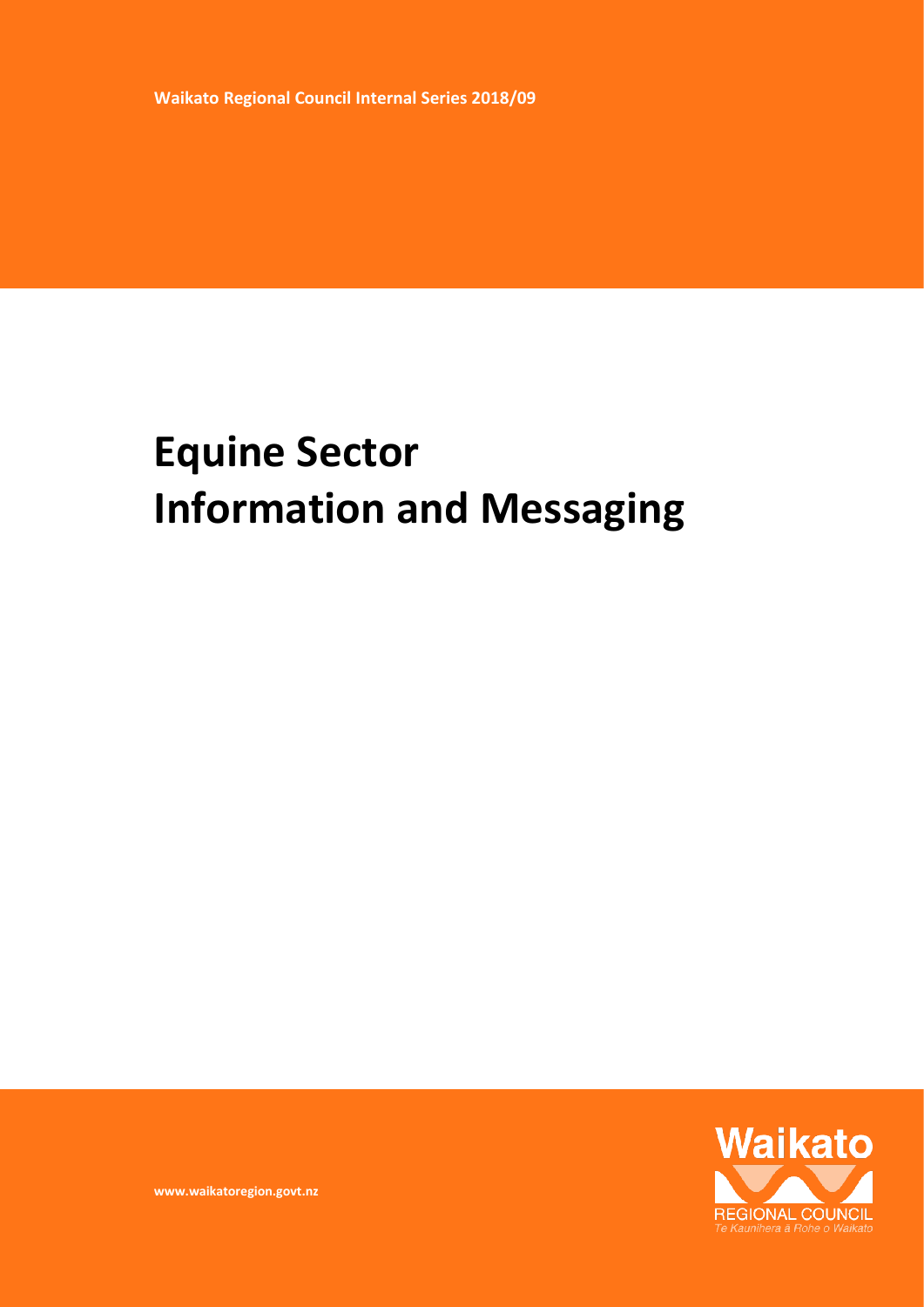Prepared by: Sally Millar – Sustainable Options

For: Waikato Regional Council Private Bag 3038 Waikato Mail Centre HAMILTON 3240

May 2018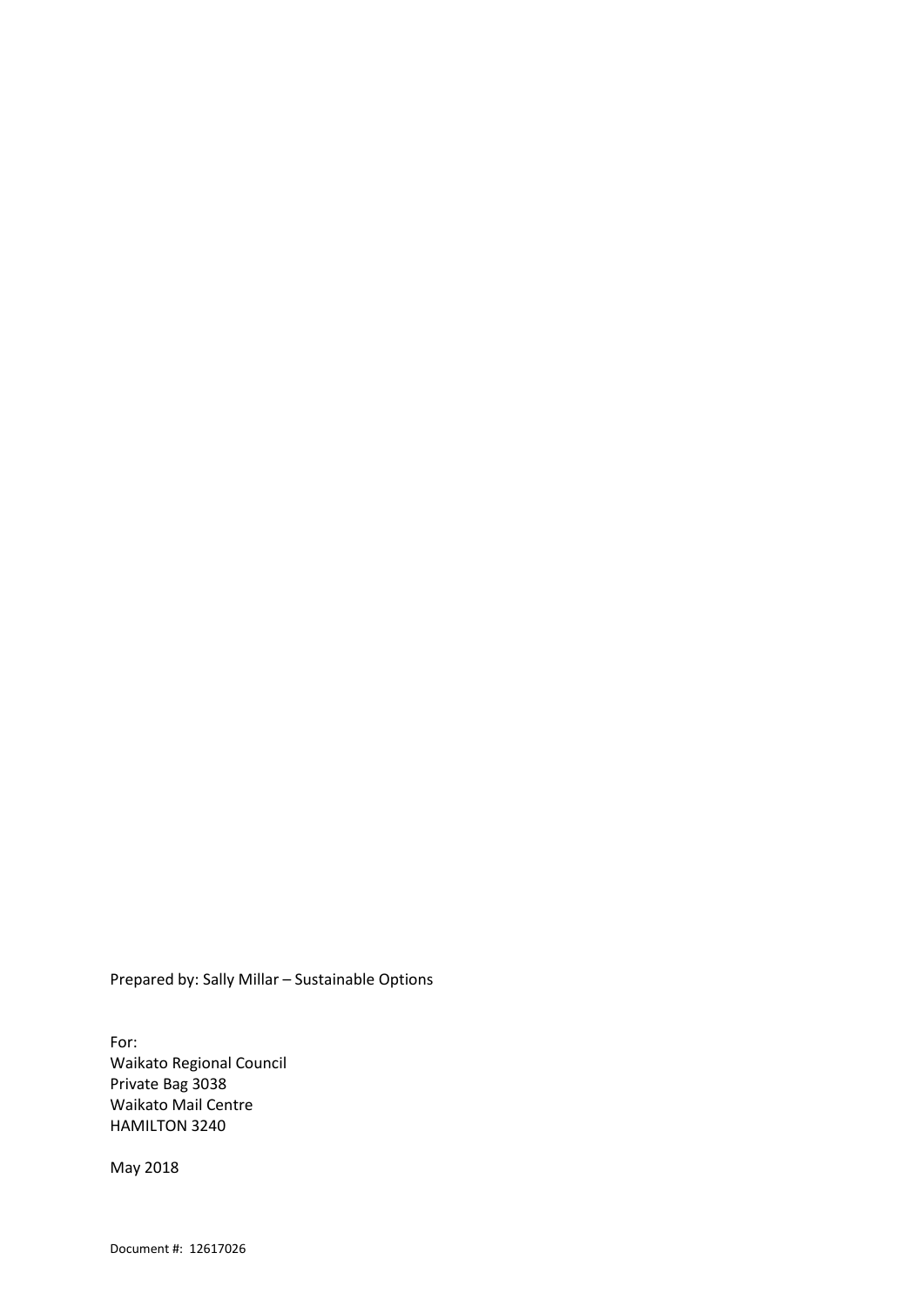#### **Disclaimer**

This internal series report has been prepared for the use of Waikato Regional Council as a reference document and as such does not constitute Council's policy.

Council requests that if excerpts or inferences are drawn from this document for further use by individuals or organisations, due care should be taken to ensure that the appropriate context has been preserved, and is accurately reflected and referenced in any subsequent spoken or written communication.

While Waikato Regional Council has exercised all reasonable skill and care in controlling the contents of this report, Council accepts no liability in contract, tort or otherwise, for any loss, damage, injury or expense (whether direct, indirect or consequential) arising out of the provision of this information or its use by you or any other party.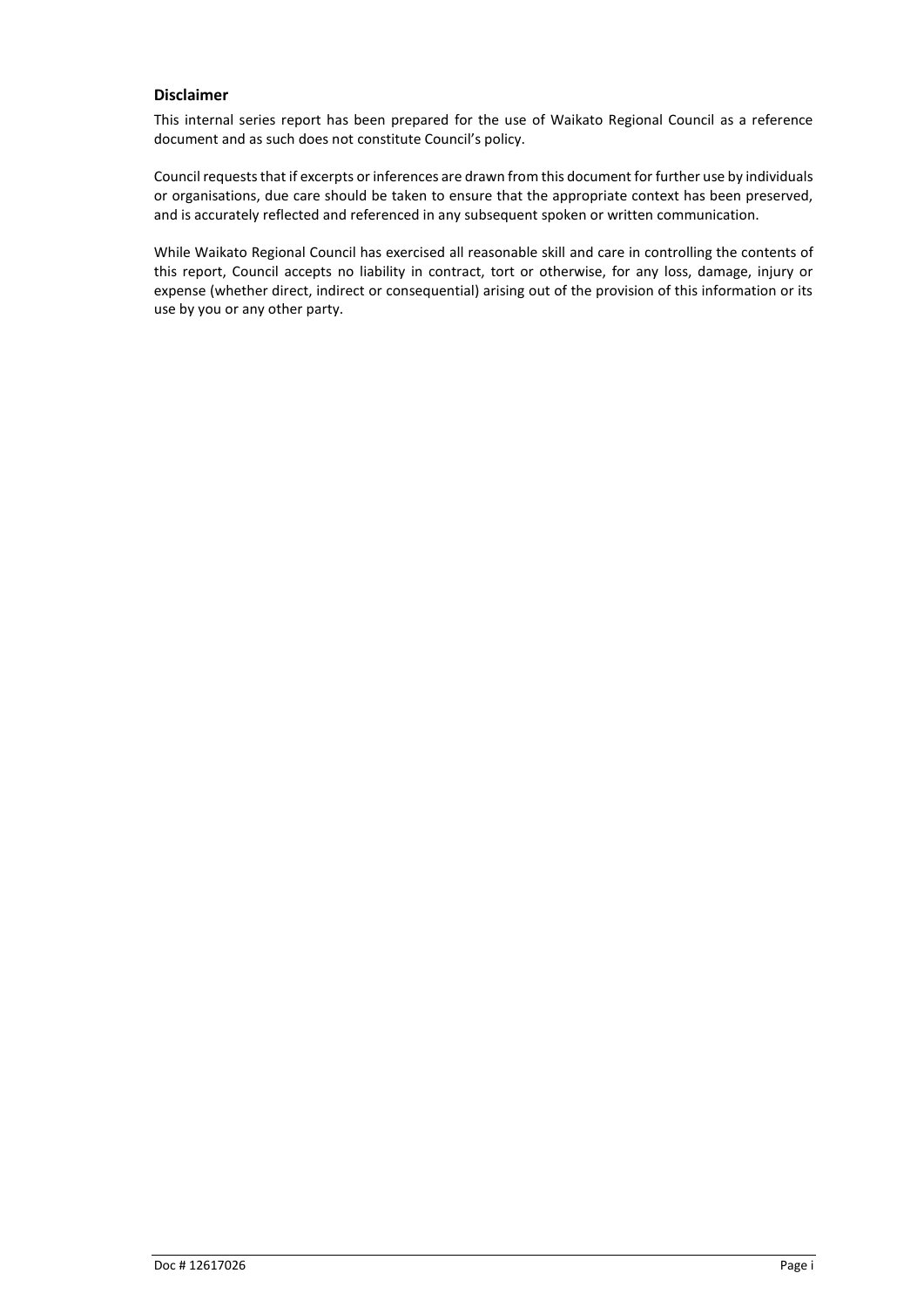## **Acknowledgements**

The eleven property owners Associate Professor Chris Rogers (document reviewed) Samantha Murray (editorial assistance)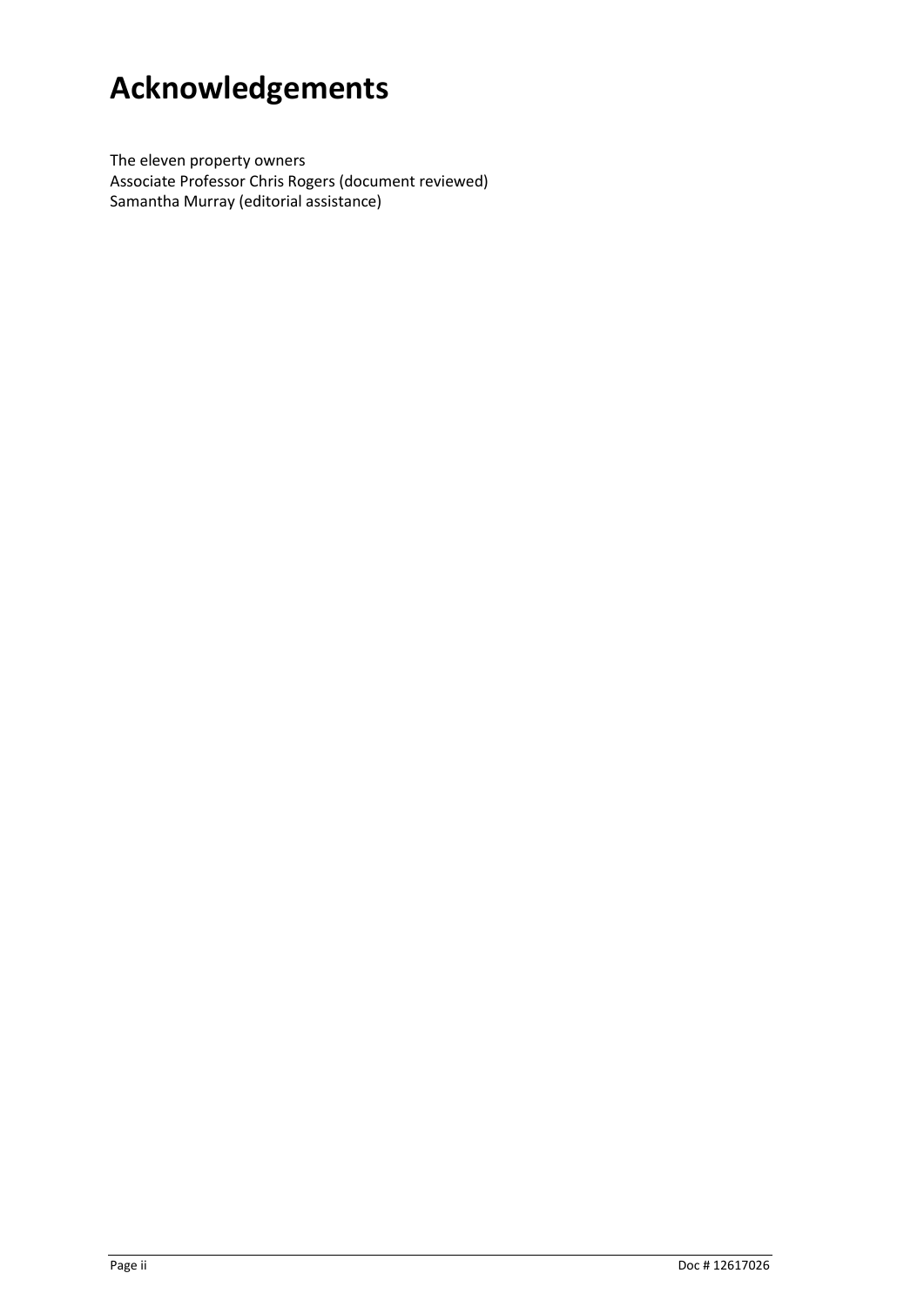## **Table of Contents**

|    |                                                                 | <b>Executive summary</b>                               | iv                      |  |
|----|-----------------------------------------------------------------|--------------------------------------------------------|-------------------------|--|
| 1  | Introduction<br>1                                               |                                                        |                         |  |
| 2  | $\mathbf{2}$<br><b>Process</b>                                  |                                                        |                         |  |
| 3  |                                                                 | <b>Property Types</b>                                  | 2                       |  |
|    |                                                                 | Table 1: Property Type                                 | $\overline{2}$          |  |
| 4  |                                                                 | Participant Understanding of Waikato Regional Council  | 3                       |  |
| 5  |                                                                 | <b>Receiving Information</b>                           | 4                       |  |
| 6  |                                                                 | Horses and the Impact on Water Quality                 | 5                       |  |
| 7  |                                                                 | Waterways                                              | $\overline{\mathbf{z}}$ |  |
| 8  |                                                                 | <b>Property Management</b>                             | 8                       |  |
|    | 8.1                                                             | Fertiliser                                             | 8                       |  |
|    | 8.2                                                             | <b>Effluent Management</b>                             | 9                       |  |
|    | 8.3                                                             | Stables and yards                                      | 10                      |  |
|    | 8.4                                                             | Feed                                                   | 11                      |  |
| 9  |                                                                 | <b>Healthy Rivers Wai Ora Plan Change (PC1)</b>        | 12                      |  |
|    | 9.1                                                             | Property Location and Priority                         | 12                      |  |
|    |                                                                 | Table 2: Property Location and Priority                | 12                      |  |
|    | 9.2                                                             | <b>Stocking Rate (Intensity)</b>                       | 13                      |  |
|    |                                                                 | Table 3: Stocking Rate                                 | 13                      |  |
|    | 9.3                                                             | <b>Rule Framework</b>                                  | 13                      |  |
| 10 |                                                                 | <b>Getting a Nitrogen Point (NRP) - using Overseer</b> | 16                      |  |
| 11 |                                                                 | <b>Conclusion</b>                                      | 17                      |  |
|    | <b>Appendices</b>                                               |                                                        | 19                      |  |
|    |                                                                 | Appendix 1. Information Sheet                          | 19                      |  |
|    |                                                                 | Appendix 2: Consent Form                               | 20                      |  |
|    |                                                                 | Appendix 3: Interview Questions                        | 21                      |  |
|    | Appendix 4: Waikato Regional Council Proposed Plan Change<br>24 |                                                        |                         |  |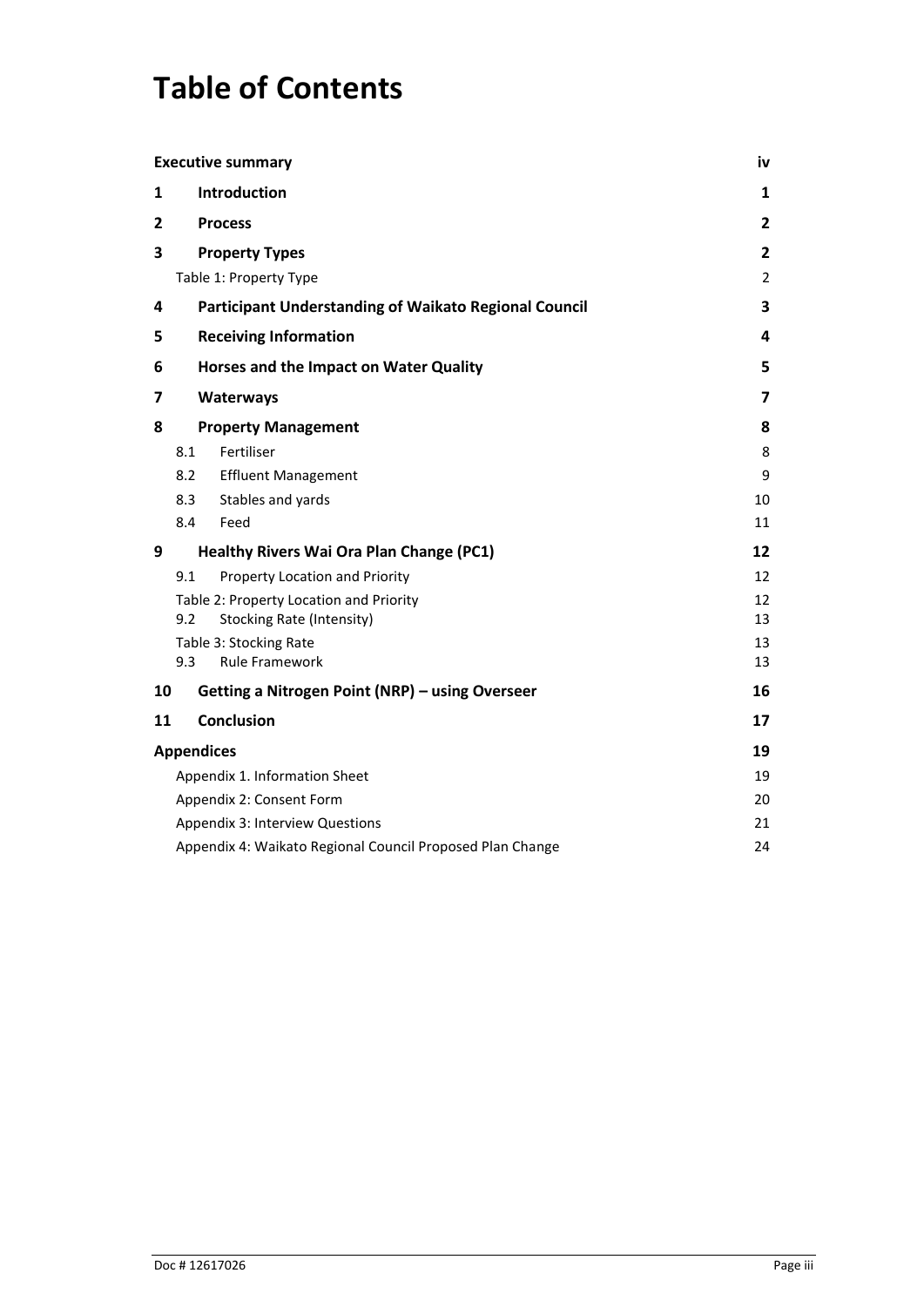## <span id="page-5-0"></span>**Executive summary**

Waikato Regional Council (WRC) sought to gain a better understanding of the equine community in the Waikato and Waipa catchments that are affected by Healthy Rivers Wai Ora: Proposed Plan Change 1 (PC1).

As the quantum of equine properties is not known in the catchment, a range of diverse property types were selected and their owners interviewed to gain a better understanding of equine property practices and their knowledge of environmental impacts on water quality.

There were 11 properties in the survey. Property sizes ranged from 2 ha – 295 ha. Seven were run as a business, three were lifestyle/hobby properties and one combined business and hobby.

Generally there was a low level of awareness of WRC function and processes. This is in line with other groups where there has not been ongoing direct interaction with Council.

Participants received industry and environmental information in a range of different formats, including print, electronic (email and websites), social media, meetings and trusted industry experts.

Horses are viewed differently to other pastoral animals in that they are performance athletes or companion animals rather than kept for their productive capacity like cattle and sheep. This influenced how horses are seen as impacting on water quality.

All properties excluded horses from water bodies by temporary or permanent fencing.

All that applied fertiliser used soil tests and/or a consultant when deciding on fertiliser applications. Organic fertiliser was often used, particularly the smaller more intensive properties, as this doesn't require keeping horses off pasture after application until a rain event. No property used nitrogenous fertilisers as lush pastures can cause health and behavioural problems in horses.

Horse dung in paddocks is either collected or regularly harrowed to prevent areas becoming rank. Dung that is collected from paddocks is generally stored on a muckheap and in most cases for more intensive properties, is removed from the property. Alternatively it was spread on the property or used as garden compost.

All properties surveyed had stables. The primary driver for using stables was for horse health and horse management. Seven of the 11 properties stabled horses when wet to reduce pasture damage. Other wet weather practices included, putting stock on higher ground, using raceways or moving the horses to another property.

All properties are affected by PC1. Smaller properties will only have to register. There is some lack of clarity for properties between 4 and 20 ha and the calculation of stocking rate. For properties over 20 ha it is the requirement not to graze land over 15 degrees, this will mean a controlled activity consent will be required.

Establishing a nitrogen reference point for those that required one under PC1 proved problematic. Four properties in the survey were selected that had provided sufficient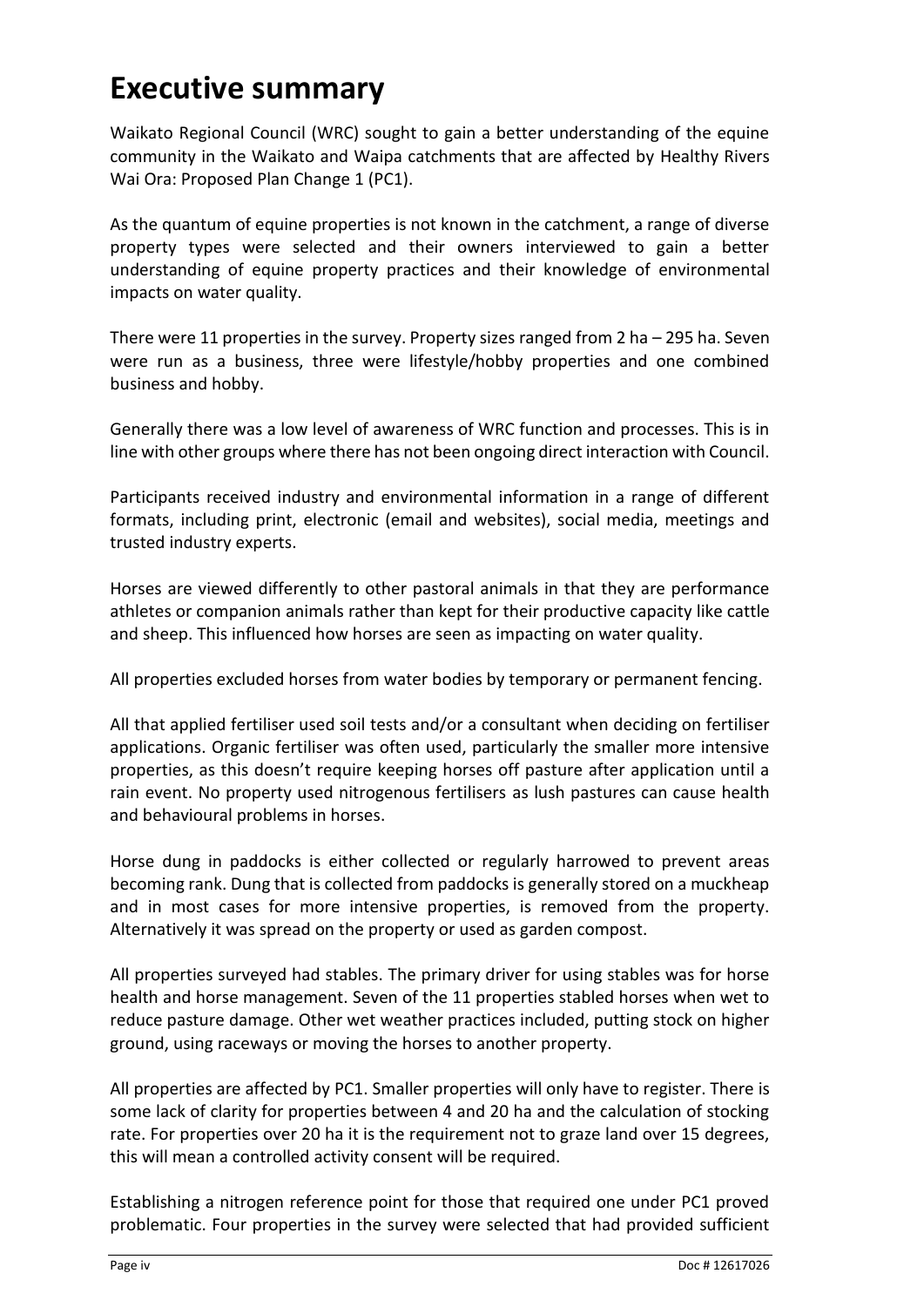input data to run Overseer. However, the workarounds required to make the programme run did not seem appropriate for equine properties. For two properties, no result could be obtained and the other two had a low level of confidence as to their accuracy.

There is not a singular industry organisation that represents the whole equine sector. Common points of contact across the sector are veterinarians, feed suppliers and fertiliser representatives and are potential messaging pathways.

There are practices undertaken in the equine sector that have positive environmental benefits that need to be acknowledged, such as fencing waterways.

Where change in practice is required to improve water quality, solutions need to be equine specific and tailored to equine management practices.

There needs to be confidence that the tools used are relevant and have the required accuracy if there is to be engagement within this sector and change in practice. There needs to be further assessment of Overseer use on equine properties particularly if it is to be used as a regulatory tool.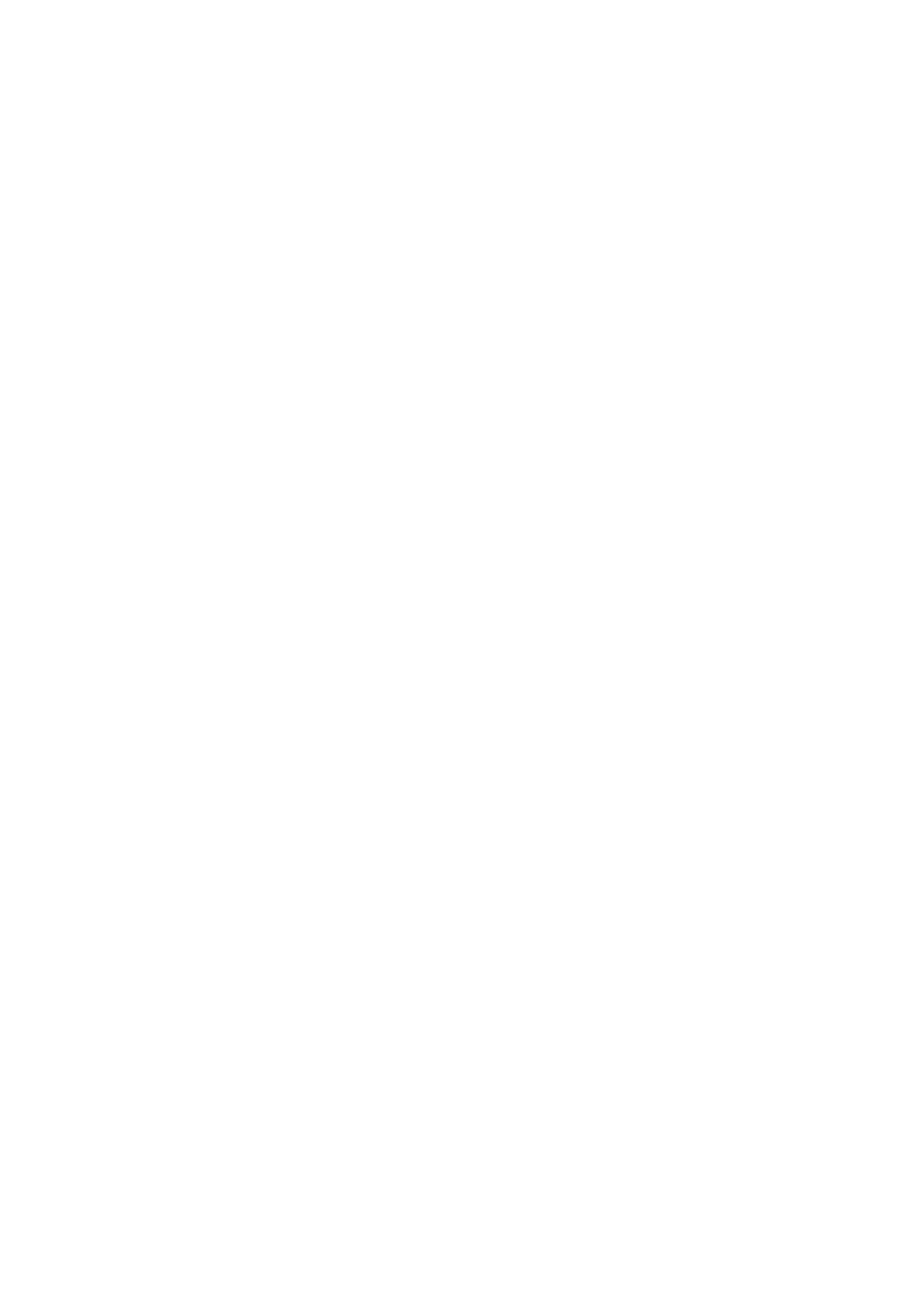## **1 Introduction**

<span id="page-8-0"></span>Waikato Regional Council (WRC) has recognised that in managing land use practices there has been little engagement with the equine sector, with the majority of the focus to date being on the agricultural and horticultural sectors. Further, there is little understanding of management practices of equine properties including whether there are significant differences across the equine sector.

With Healthy Rivers Wai Ora: Proposed Plan Change 1 (PC1) in the First Schedule Process, Waikato Regional Council considers it timely to better understand the equine sector, particularly in the Waikato and Waipa catchments.

Note the report was finalised after the notification of the Proposed Variation 1 (PV1) to PC1. Where appropriate, the report includes PV1 in regards to the withdrawn area and proposed date changes.

The report reflects PC1 and PV1 as they are proposed. As the First Schedule process is yet to be completed and PC1 finalised, it is possible there will be changes to PC1 and how it will impact on the equine sector.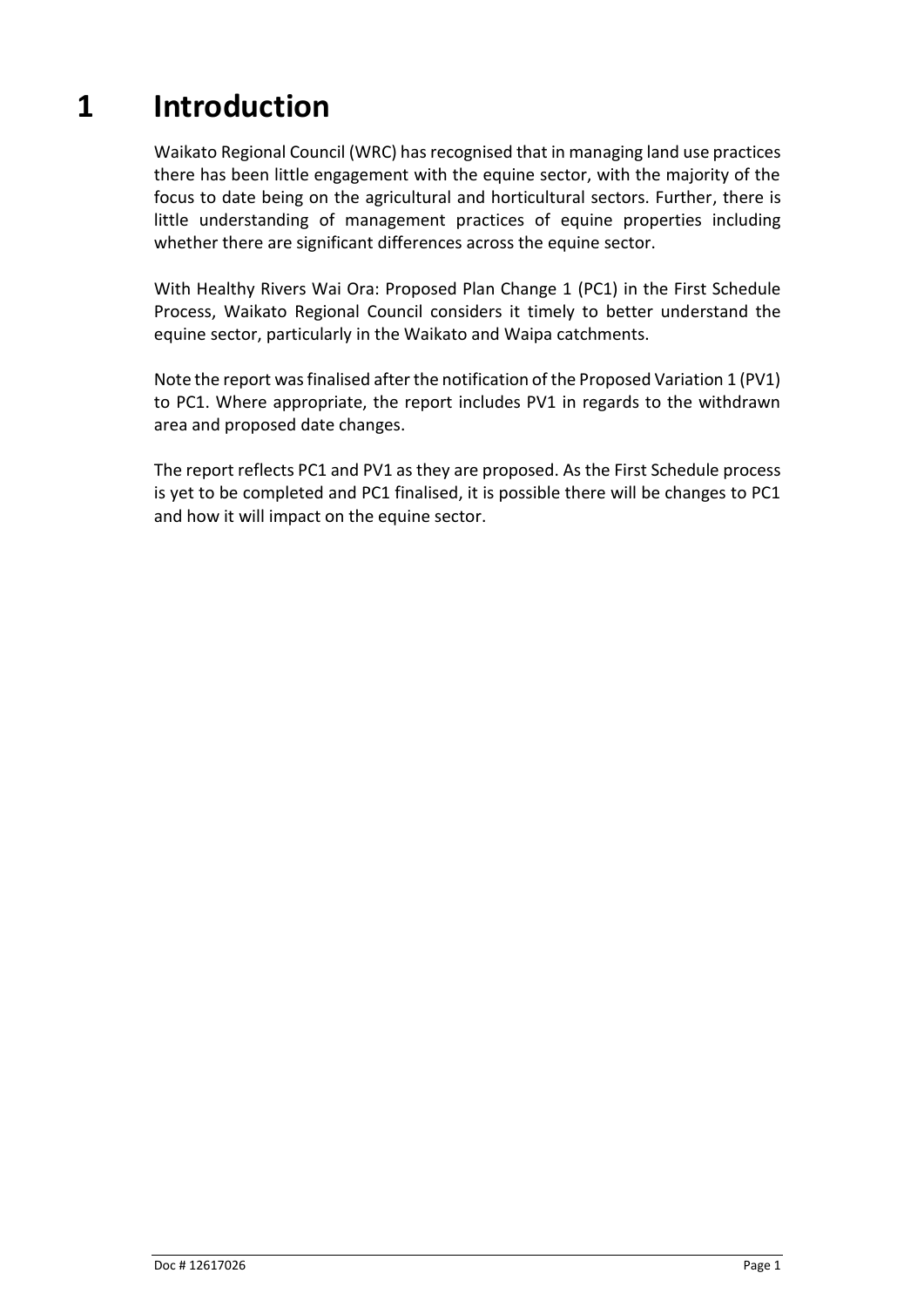## **2 Process**

<span id="page-9-0"></span>A range of equine property owners in the Waikato – Waipa catchment that is covered by PC1 were contacted and asked to participate in an interview. They included small lifestyle property owners, professional competition businesses, pretraining, racing and large thoroughbred breeding operations.

As the total number of equine properties in the Waikato – Waipa catchment is not known, the property selection process gave no consideration to the proportion of property types in the Waikato – Waipa catchments. Rather, the aim was to find a range of equine properties that exist and assess their similarities and differences in operation. At least two known equine property types are not part of this analysis, that is large racing stables and agistment properties and there may well be others that will not fit within the range described here.

Only one party that was approached declined to partake due to having moved off their property. All others that were approached agreed to participate. The first two interviews were done prior to the Christmas break with the balance in January and early February. Organising interview times through this period caused some problems due to the Christmas holiday period as well as January being a busy month for sport horse competitions, racing carnivals and the thoroughbred sales. As a result interviews were taken at various times of the day including evenings.

At the start of the interview participants were provided background of the project and advised that no identifiable information relating to them or their property would be provided to Council without their express consent. Participants were given the option of reviewing the draft report and being able to provide comment which they all wished to do. Limited feedback was provided, and participants were generally happy with how the report was framed and presented. Feedback has been incorporated where appropriate.

<span id="page-9-1"></span>Interview results and feedback was collated and form the basis of this report.

## **3 Property Types**

| <b>Property type</b>     | Size (ha)   | <b>Number</b> |
|--------------------------|-------------|---------------|
| Lifestyle                | $2.6 - 20$  |               |
| Professional sport horse | $2.6 - 8.8$ |               |
| Racing                   |             |               |
| Thoroughbred breeding    | $180 - 295$ |               |
| Mixed                    | 4.8         |               |

### <span id="page-9-2"></span>**Table 1: Property Type**

Property sizes ranged from 2 – 295 ha. All were owner-operated except for a 2.6 ha block that was leased and one property that had 6.5 ha owned and 13.5 ha leased. Of the 11 parties interviewed, seven were run as a business, one as a combined business/ hobby and three were lifestyle owners (lifestyle being defined where the horses were not seen as a source of income).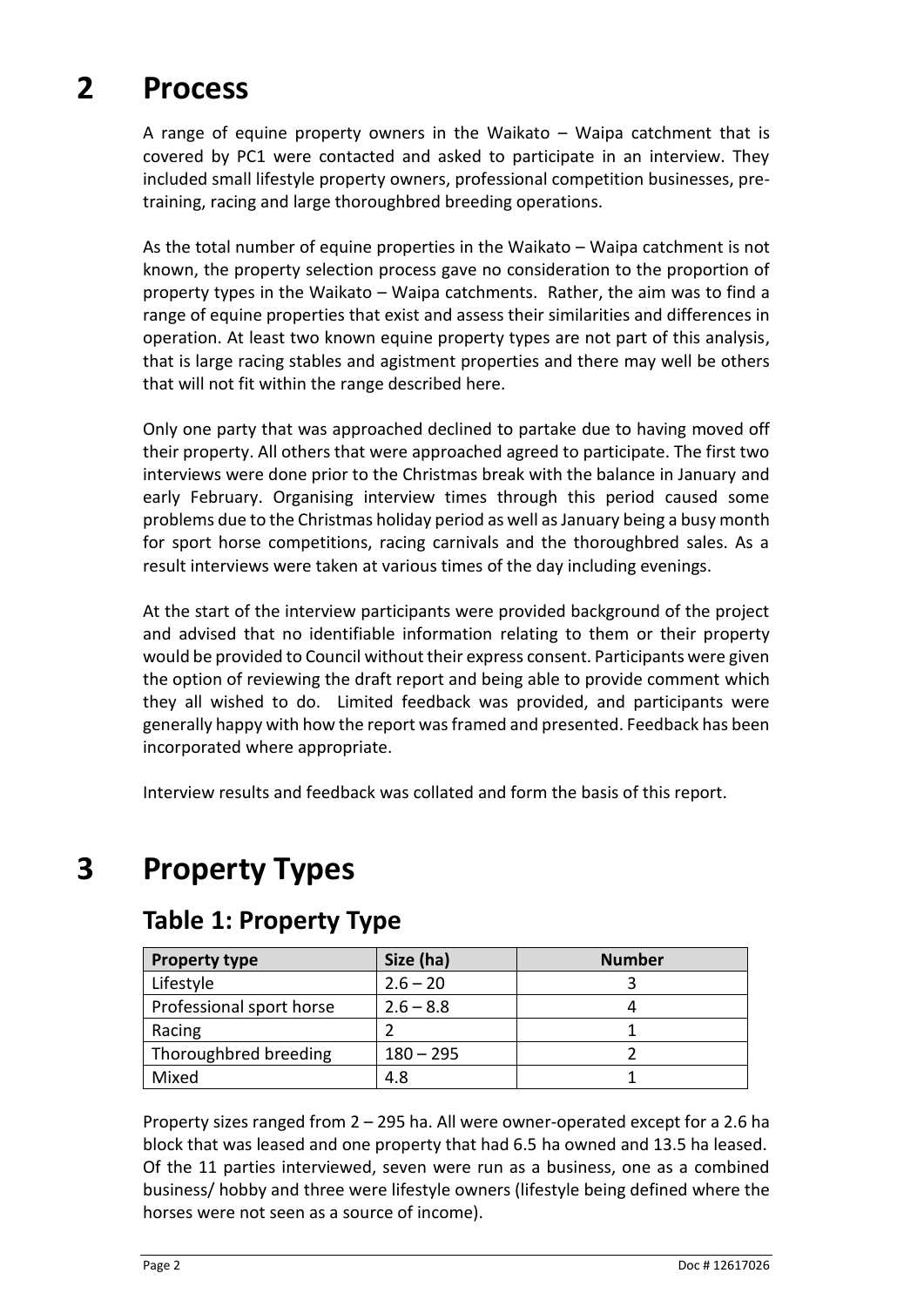## <span id="page-10-0"></span>**4 Participant Understanding of Waikato Regional Council**

Participants were asked about their knowledge of Waikato Regional Council (WRC) and what it does. In developing a communications and engagement strategy it is useful to know the level of understanding of Council functions and processes.

Overall participants had limited knowledge of the functions of Waikato Regional Council. Beyond paying rates which most identified, few had had direct contact with Council. About half of the participants knew WRC activities had an environmental focus with two identifying the management of water quality as a function of Council. There was also a lack of understanding of the different roles of district councils (territorial authorities) and regional councils.

While no participant held a resource consent when asked if they had had any interaction with Council, there was a correlation between those that had contact and having greater understanding of Council activities.

Contact participants had with Council;

- WRC staff undertaking a riparian survey;
- Seeking assistance to manage a rabbit population;
- Sought a grant for fencing a wetland;
- Letter re withdrawing area from PC1;
- Rubbish/recycling;
- Permits for buildings;
- Trickle feed water.

#### **Discussion**

Given that historically equestrian properties have been a permitted activity under WRC planning regulations it is understandable that equine property owners have had little interaction with WRC. That WRC activities have not impacted on their businesses or lifestyle means there has been little incentive to have a greater understanding of Council.

#### **Recommendation:**

*In developing any communications and engagement strategies with the equine community, whether face to face or written WRC needs to be cognisant of the low level of awareness of Council functions and processes.*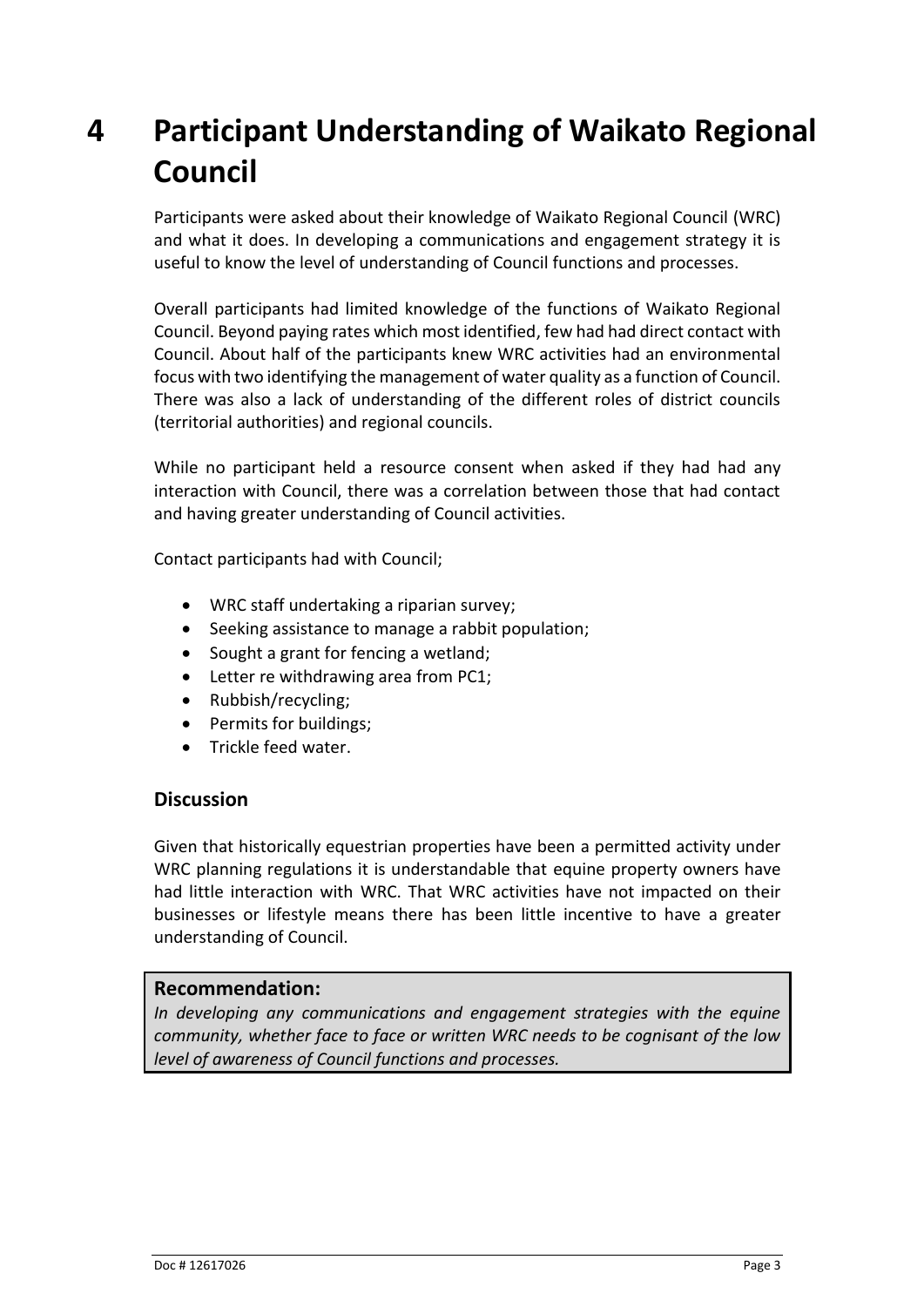## **5 Receiving Information**

<span id="page-11-0"></span>Participants were asked a series of questions around how they received information, both equine and environmental. For equine information industry group websites and social media group pages (particularly for the sport horse, lifestyle owners) were the most common response.

Those participating in the racing or breeding sectors indicated they received most of their information from NZ Racing, NZ Bloodstock and Waikato Thoroughbred Breeders Association and their respective websites and publications. Those that were directly involved in organisations as committee members found the discussions at these meetings were useful for getting and sharing information. Social media such as Facebook was less used as an information source for the thoroughbred breeders.

For those in the sport horse industry whether as a business or hobby, social media (primarily Facebook) and websites dedicated to the sport horse industry were the primary form of receiving information.

Industry experts such as veterinarians, feed companies, fertiliser sales people and trainers (show jump and dressage) were also seen as sources of information on how to run their business and property management.

In regard to environmental information, most didn't receive environmental information or seek it out. As one said, "They don't know what they don't know". One participant thought they did have enough information but this person was on a committee of their industry group and had also engaged a farm consultant. Two other participants learnt about environmental issues through their work. One is a rural professional and is exposed to environmental information through their rural professional networks. The other talked to farmers and farm businesses in their work and felt they learnt a lot around how environmental issues affect farmers but didn't necessarily relate that to their own property.

When asked if equine specific information would be useful, five of the 11 said no. This response can be attributed to that most participants didn't associate that there could be environmental impacts by horses on water quality aside from horses directly accessing water (see Section 5 below). Most also believed that horses were farmed less intensively than other livestock, in particular dairy cows.

When asked how they would prefer to receive environmental information there was a range of responses, generally in line with how they receive equine specific information. Written information was the most popular. As one said, "It's good to have something you can refer back to". Only two participants indicated that they thought field days or other face-to-face communication would be valuable. However, it was noted during interviews that there was an increased level of engagement and interest as they got a greater understanding of the interaction of horses with the environment.

Participants were also asked if environmental information for the equine sector needed to be specific to their issues and needs, specifically that horses are managed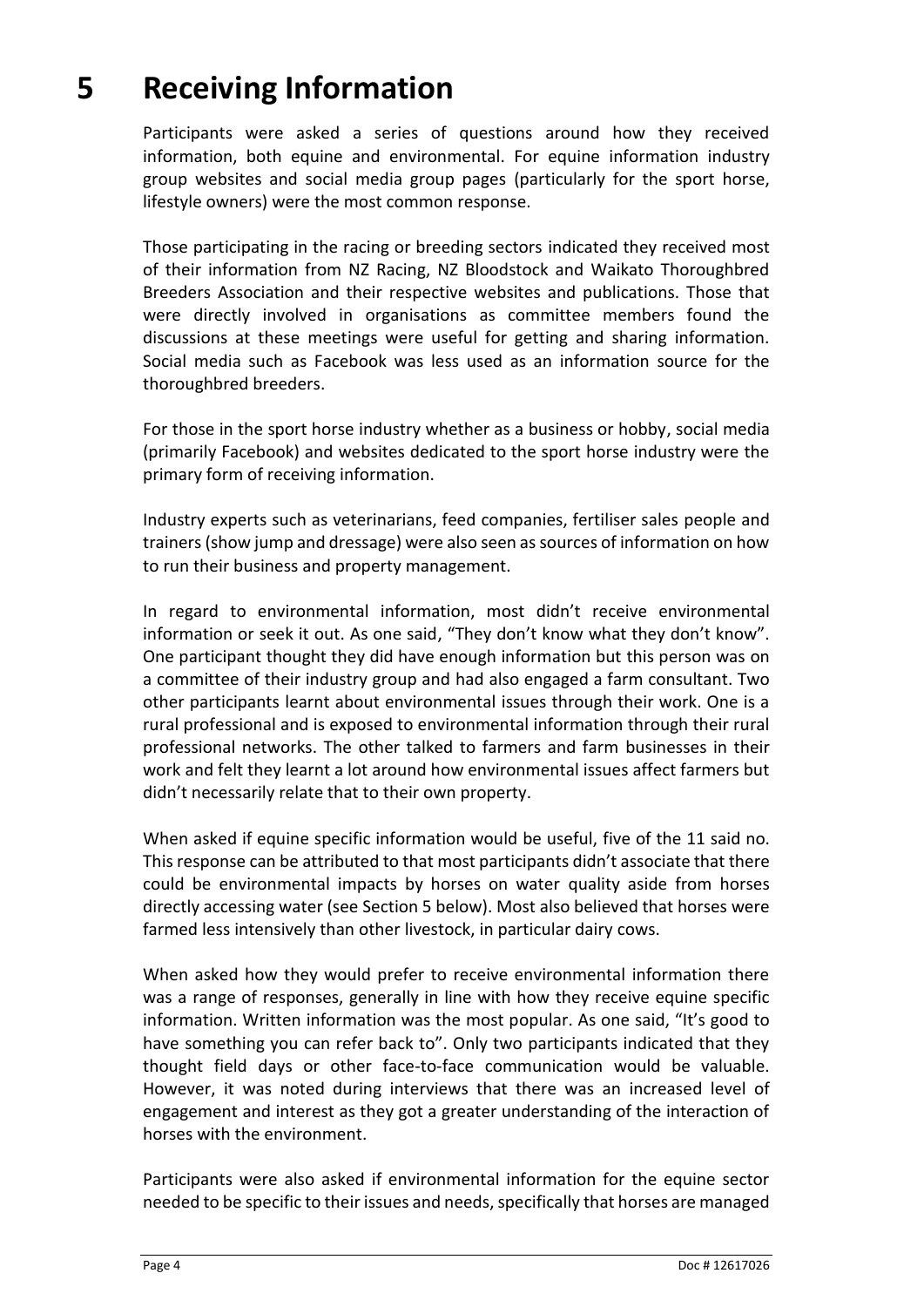differently to other stock. Those that had seen environmental information for the other sectors (dairy, drystock) felt it wasn't particularly relevant to them.

### **Discussion**

Like most sectors, individuals have varying preferences to receiving information. Uncertainty by the participants as to whether equine environmental information would be useful to them is likely to be a bigger barrier to uptake than what format the information is presented in. People need to see a value proposition before engaging. The use of trusted industry experts such as veterinarians, feed and fertiliser consultants could be useful to create the value proposition.

#### **Recommendation:**

*A range of formats of information delivery is required that meets the needs of the equine owner's preferences. It will be important that all messaging is consistent and is relevant to the equine sector. The use of industry experts should be considered in the engagement process.* 

## **6 Horses and the Impact on Water Quality**

<span id="page-12-0"></span>Participants were asked a range of questions around perceptions and understanding of the impact on water quality from farming, including horses.

When asked if they'd seen any media on the impact of farming on water quality two said they hadn't seen anything. Nine participants reported that they had seen something in the media and a range of responses were provided including;

- Greenpeace is very one sided;
- It's just nature haven't seen proof of cause and effect;
- Mountain out of a molehill;
- All for healthy rivers we want a clean environment:
- Not entirely convinced farming is the sole cause;
- Degree of sympathy for both sides it's not just a rural issue;
- Farming does have an impact and needs to improve but not negatively impact the farm business;
- Never really thought about it

The responses show a reasonable level of awareness of environmental impacts and that there needs to be a balanced approach. Several respondents noted that it's not just a rural problem and that urban areas need to take responsibility for their impacts also, which could infer recognition that everyone is part of the problem (or putting the blame elsewhere).

When asked if they had heard of Healthy Rivers Plan Change 1 (PC1), three said they hadn't heard anything. Of the eight that had, three had read Facebook posts I had done over a year ago trying to engage the equine community. Of the others, one was in the withdrawn area of PC1 and had received a letter. Other comments included;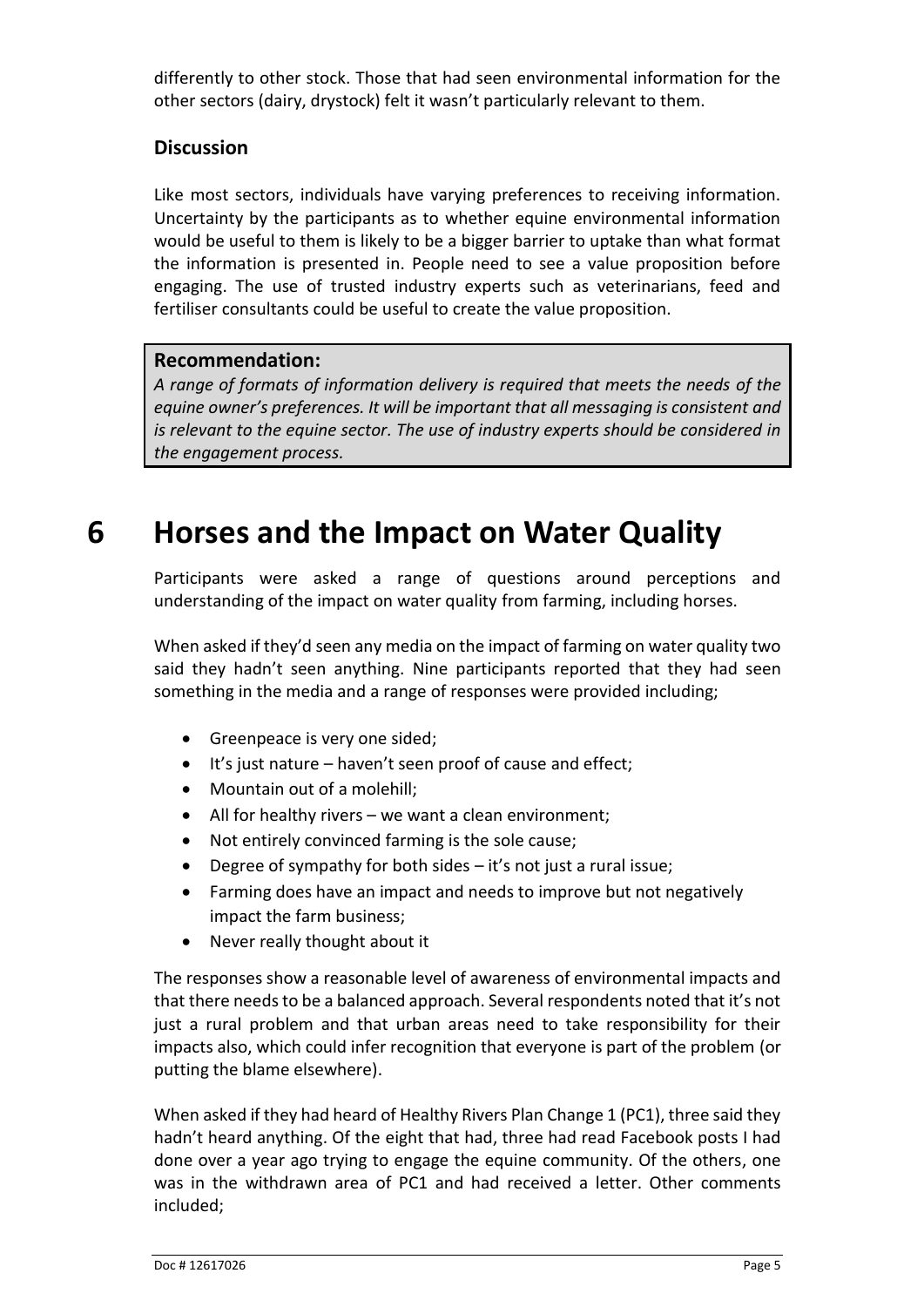- I'm from a dairy farming background, it's about fencing waterways and riparian areas;
- Yes but didn't realise it could affect equine, I have a lot of worried rural clients including lifestyle;
- I made a submission, I was worried it could make my business not viable with the stocking rate restrictions;
- I do not know specifics but am aware we might need a nitrogen reference point and may have to produce an environment plan. I understand it has been generated with no consideration of horse properties or equine businesses

From these comments it is likely that there is a range of awareness of PC1 across the equine community. This awareness ranges from nil to some but with little understanding of detail or how it could affect equine properties.

When participants were asked if they considered horses to have an impact on water quality seven didn't consider that they did. Of these four didn't consider horses had any impact if they weren't allowed to access water. Three participants didn't think they did as they considered horses to not be farmed as intensively as other stock types, such as dairy cows. However, four thought horses would have an impact on water as "all animals affect the environment" and they "all pee and shit".

When asked if they considered environmental impacts when making decision about how they manage the horses on their property, a range of responses were provided. The driver was commonly not for environmental or water quality benefits but for animal health or aesthetic reasons which may have environmental benefits. Comments included;

- Farm decisions are primarily for animal health and we consider most decisions to be positive for the environment. The aim is to produce athletes so we run a low density system with low fertility as don't want stock to grow too fast as they will get bone density and other health problems;
- Harrow or remove dung from paddocks;
- Take horses off paddocks when wet;
- Plant trees;
- Fence off waterways;
- Weed control to make the property to look nice

### **Discussion**

The different perceptions of horses on the environment when compared with other farmed animals can possibly be attributed to horses being viewed differently to other farmed stock. Horses are not farmed as production animals for meat, milk or wool with growth measured by inputs and outputs. Rather horses are seen primarily as athletes and are produced to perform whether as a racehorse or as a sport horse or are considered a companion animal not unlike domestic pets.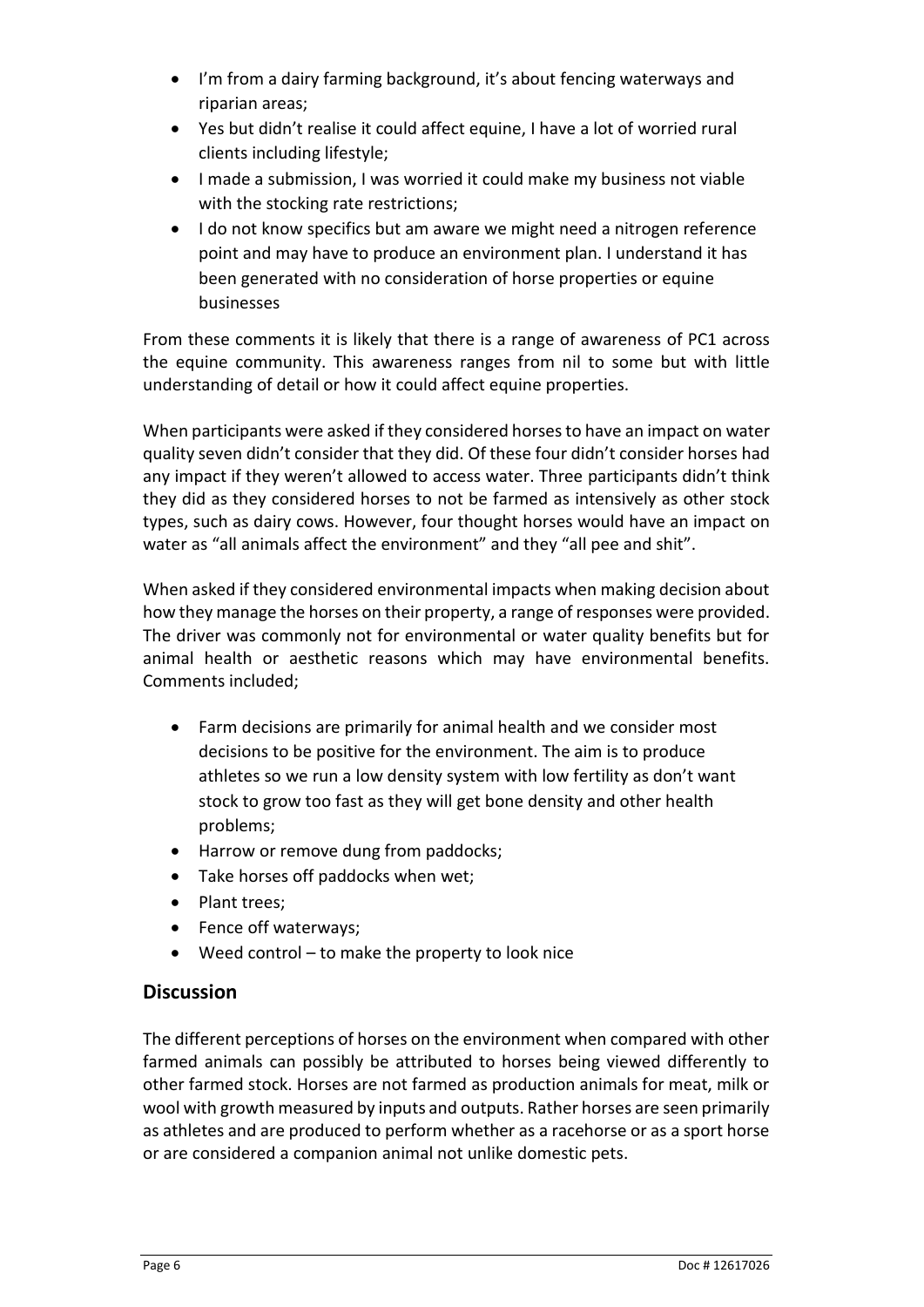#### **Recommendation:**

*Communications need to reflect the range of understanding of the impact that horses can have on the environment. It is important that horses are viewed differently to other pastoral animals in that they are performance athletes whether racing or sport horse and/or companion animals. Specifically, in regard to PC1, WRC needs also to be aware that the limited knowledge and understanding of how horses may impact on the environment in particular contaminants (N, P, sediment and microbial pathogens) to water.*

## **7 Waterways**

<span id="page-14-0"></span>Of the 11 properties seven had waterways and four did not. Waterways included;

- Waikato River boundary;
- Named streams;
- Drains
- Ephemeral drains;
- Wetland/ponds
- Constructed wetlands;
- Constructed ponds;
- Springs

There was little to no correlation between whether participants had waterways on their properties and whether they considered horses impacted on water quality.

Of the seven participants that had waterways, three had permanent fencing for all waterways. Four participants used temporary fencing when horses were in paddocks next to waterways or had a mix of temporary and permanent, with one participant planning to construct permanent fencing. One will continue to use temporary fencing on one stream due to regular flooding risk.

The setback of fences ranged from 0.5 metres to 40 metres, with most being around 1 metre. Larger setbacks were used when the contour warranted it. Two participants had done riparian planting and one that had just completed permanent fencing planned to plant. One participant said they wouldn't riparian plant due to flooding risk.

#### **Discussion**

Owners recognised all waterbody types including ephemeral, wetland and springs, not just rivers, streams and drains. The exclusion of horses from waterways is common practice on equine properties, using a mix of permanent and temporary fencing. Horse exclusion from waterways is undertaken for horse management reasons as much as for environmental benefits that may occur.

#### **Recommendation:**

*The practice of excluding horses from waterbodies on equine properties by owners needs to be communicated to them highlighting the positive environmental benefits.*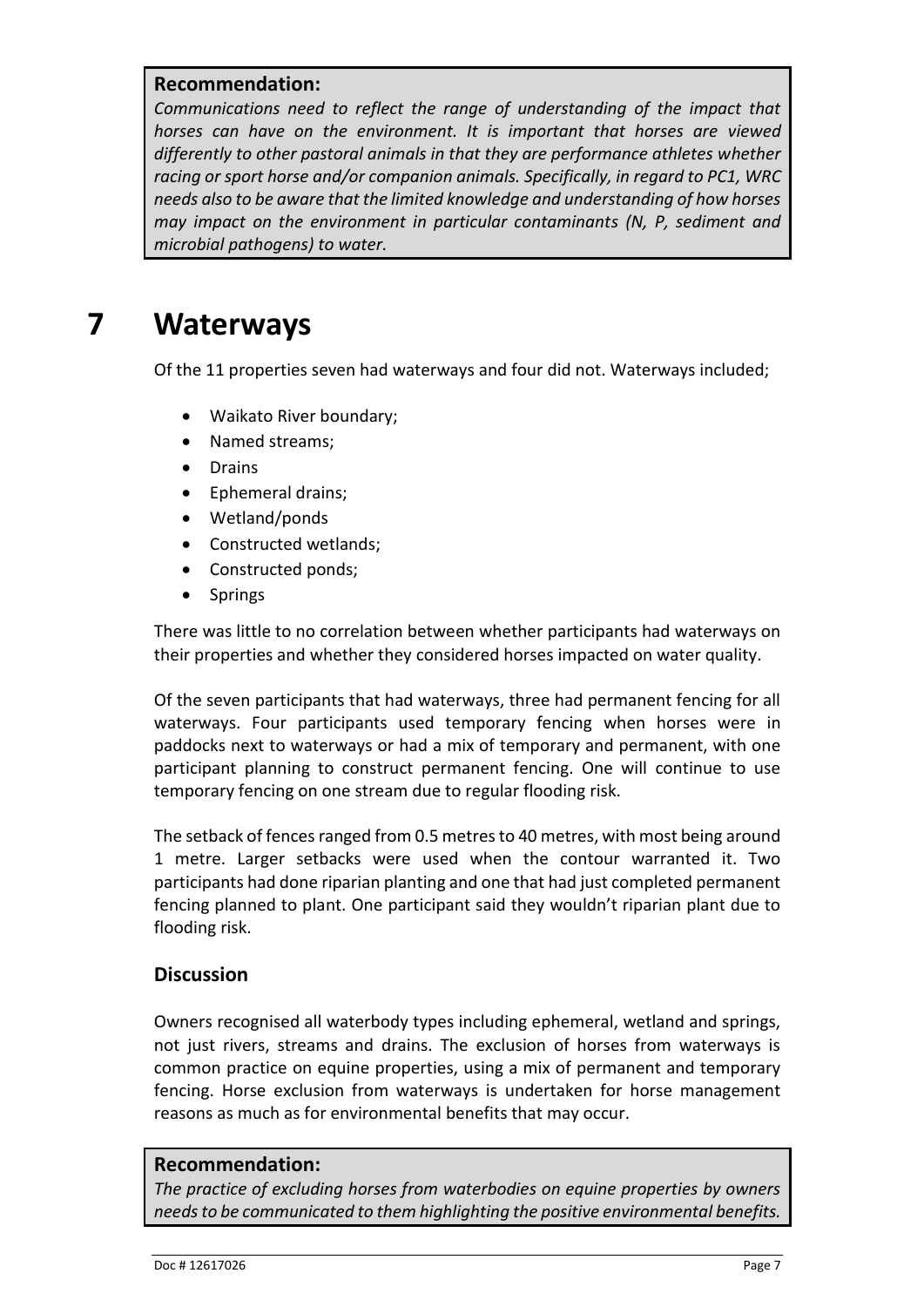## **8 Property Management**

<span id="page-15-0"></span>Participants were asked about their horse and property management. The questions asked related to those practices that could impact on water quality either positively or negatively such as fertiliser use and stabling. It should be noted that some practices such as stabling and dung removal from paddocks are undertaken for horse management including health and welfare. These practices are not new and have been considered normal equine management long before environmental considerations were contemplated.

### **8.1 Fertiliser**

<span id="page-15-1"></span>In regard to fertiliser use, of the 11 involved in the survey, eight participants had applied fertiliser, one did very rarely (once in 12 years) and two had never applied fertiliser.

When asked how they determined when fertiliser needs to be applied, four based their decision on soil tests, three relied on sales consultant's advice who undertook soil and in some cases a pasture analysis. One applied fertiliser as paddocks came available. Autumn was the primary application time with three participants also applying in spring as a split autumn/spring application.

In regard to what type of fertiliser is applied, all applied lime on a regular basis. Lime is required when horses are the predominant animal grazed as they tend to turn soils acidic (horse sick). Half of those using fertiliser used the organic seaweed based product Agrisea. It was the smaller blocks using Agrisea as they had fewer options for keeping horses off recently fertilised pasture and Agrisea does not have a withholding period after application. For health reasons horses are generally kept off fertilised pasture until a significant rainfall event has occurred.

When asked how much fertiliser was applied, most did not know specifically, generally responding as per soil test and/or consultant recommendations with one not having applied fertiliser in the last two years as soil test had shown it was not required.

#### **Discussion**

Of those that did apply fertiliser, all based their decision either on a soil test, consultant expertise or both. The use of organic type fertiliser is popular on smaller intensively managed properties primarily for the nil withholding time. This is because these properties don't have the flexibility to keep horses off pasture if there is a significant delay for a rainfall event.

No one used nitrogen-based fertilisers. This is probably because rapid growing lush pasture is known to cause health and behavioural problems in horses. As has been previously mentioned horses are produced as athletes and rapid weight gain can be detrimental to horses health and development.

#### **Recommendation**

*WRC should be aware that pasture growth requirements on equine properties are different to other pastoral sectors. Further that, nitrogenous fertilisers are not*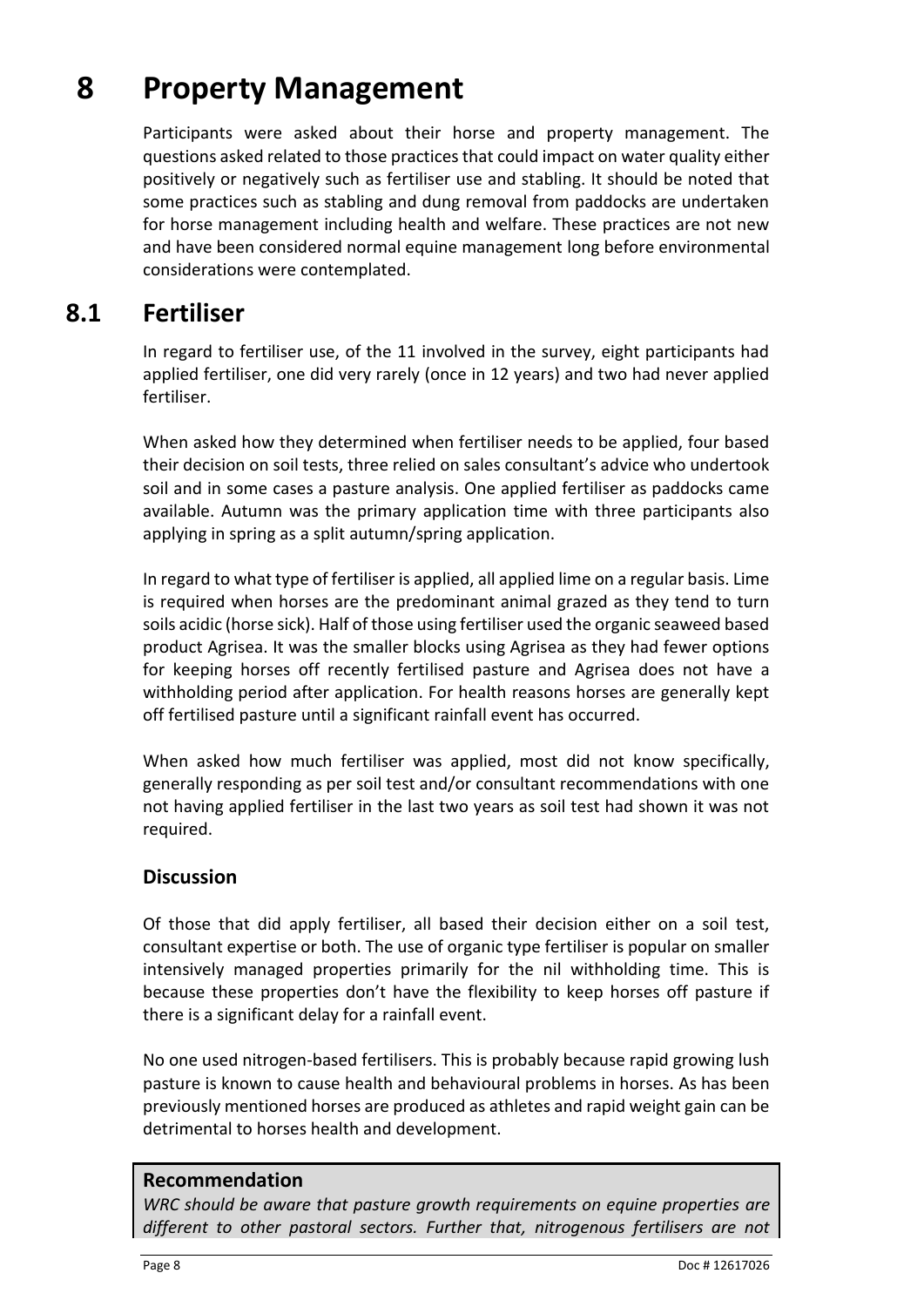*generally seen as necessary as fertiliser is being applied to maintain soil and pasture health rather than to maximise growth.* 

### **8.2 Effluent Management**

<span id="page-16-0"></span>The removal of horse dung from paddocks is reasonably common on equine properties, especially the smaller more intensive properties. The primary reason for this is horse health by reducing the risk of ingesting worms. Larger more extensively run properties tend to manage the health risk by harrowing and/or cross grazing with either cattle or sheep.

Five of the participants collected their dung from the paddock with one other only collecting from smaller paddocks on the property. This owner had also purchased dung beetles for the larger paddocks but is still waiting for the beetles to breed up to be effective. Of those that collected dung, one did so by using a paddock groomer towed behind an ATV with the rest collecting manually with a wheelbarrow and fork.

Of the five participants that didn't collect dung, all harrowed their paddocks.

Those that collected dung were asked what they did with it (including dung and bedding removed from stables). One participant spread it around trees on the property with the rest all collecting to a muckheap. All muckheaps but one, which was located on a concrete pad, were on unsealed the ground or a sand pad. None of the muckheaps had specific drainage.

Removal of the muckheap was generally by a contractor (4) who takes it for composting. Others used the composted dung on their own properties (gardens) or had it taken away by friends or bagged and left at the gate for local gardeners.

### **Discussion**

The management of effluent is common practice on equine properties, whether by removal or harrowing. The primary reasons for this practice is horse health (reducing the worm burden) and pasture management. Horses tend to pass dung in a specific area in a paddock which then becomes a latrine area. Horses will not graze this area unless dung is removed, harrowed or cross-grazed.

It is normal practice for removed dung to be stored in a dung pile until it is removed (generally off the property). Most muckheaps are not on sealed surfaces and do not have management of runoff or storm water. It could be assumed that unsealed dung piles and no management of storm water runoff may pose an environmental risk, particularly in the vicinity of waterways.

The practice of dung removal and/or regular harrowing especially on smaller or more intensive properties is a practice unique to equine properties compared to other pastoral systems. While there will be discharges of contaminants from urine (particularly N) on paddocks, the removal of dung may have implications in calculating losses using the Overseer model (see Section 9).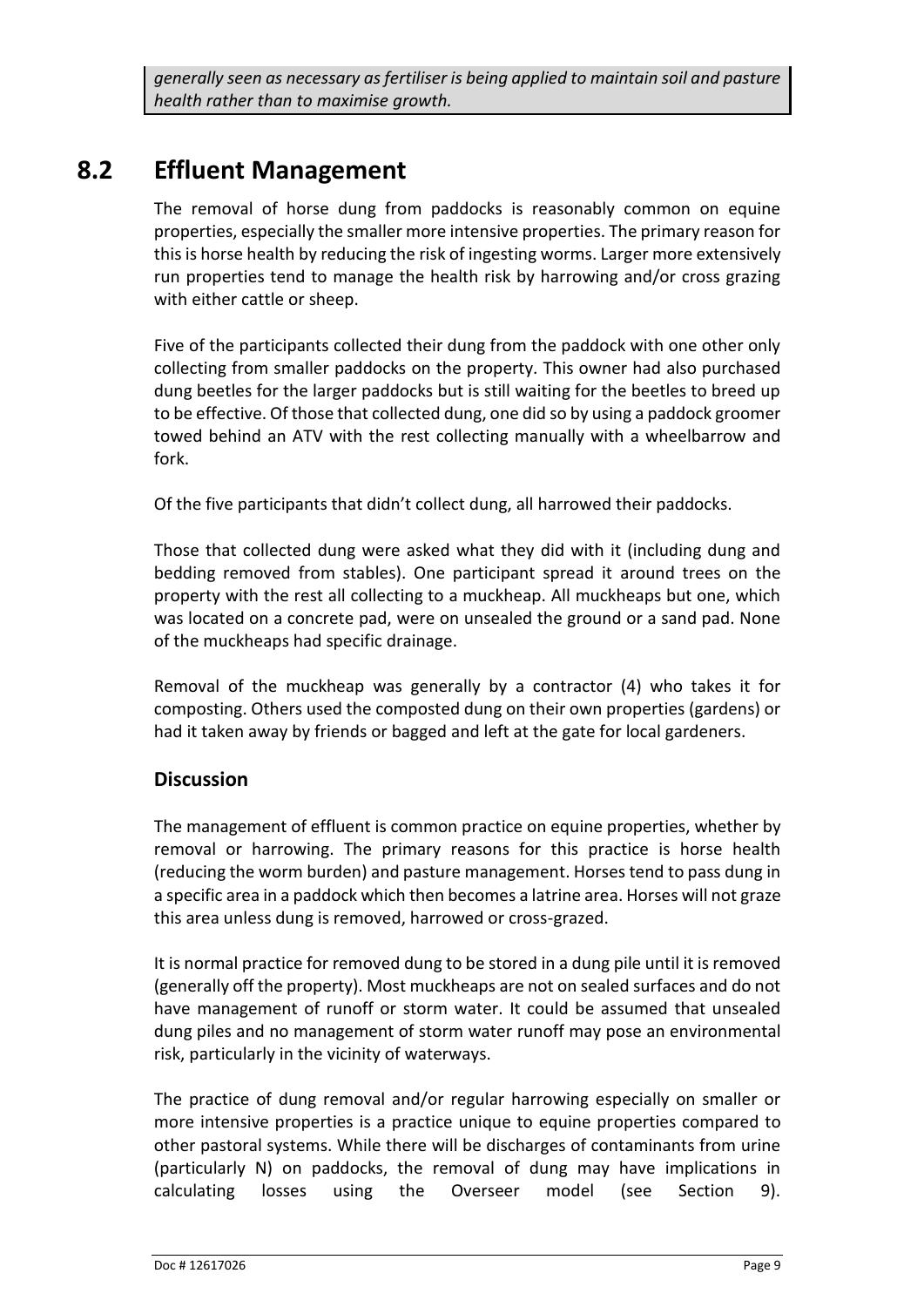#### **Recommendation**

*Communication by WRC needs to recognise that the practice of collecting and/or spreading dung by equine owners for animal health reasons also has environmental benefits. Further work needs to be done to consider the environmental risks of having effluent on unsealed surfaces and no management of stormwater runoff from muckheap pads.* 

*The different practices for managing dung on equine properties compared with other pastoral systems needs to be considered when attributing contaminant losses.* 

### **8.3 Stables and yards**

<span id="page-17-0"></span>Stabling and yarding are common practice for equine properties whether they are run as a business or lifestyle.

All properties in this survey had stables. Three of the property's stables had concrete floors. The rest had sand, rotten rock, or compacted lime type flooring. Two of the concrete stables had drainage both to a seep type system with one linking to the property's drainage network. None of the others had drainage.

Seven of the 11 properties had yards with the surfaces being a porous base of either sand, crusher dust or rotten rock. One property had grass yards.

When asked when they used stables or yards, they were used primarily for horse management reasons or pasture management, generally a combination of both. Reasons included;

- Yearling preparation for the sales. Yearlings are generally only stabled for 4  $-5$  hours/day for 2 – 3 months prior to the January sales.
- When being prepped for show the night before a show
- Racehorses/competition horses at night when in work
- When wet to take pressure off paddocks (7)
- For sick or injured animals

Seven of the 11 participants took horses off paddocks and stabled or yarded them when it was wet. Other practices to manage pastures when wet included;

- Use paddocks on higher ground
- Spread horses across the property and/or move horses to another property (Thoroughbred stud)
- Use raceways as a stand off

Three had sandy free draining soils and did not consider winter management practices to be necessary.

#### **Discussion**

The use of stables for winter management and wet weather is a relatively common practice on equine properties. This will mean less pasture damage and reduce the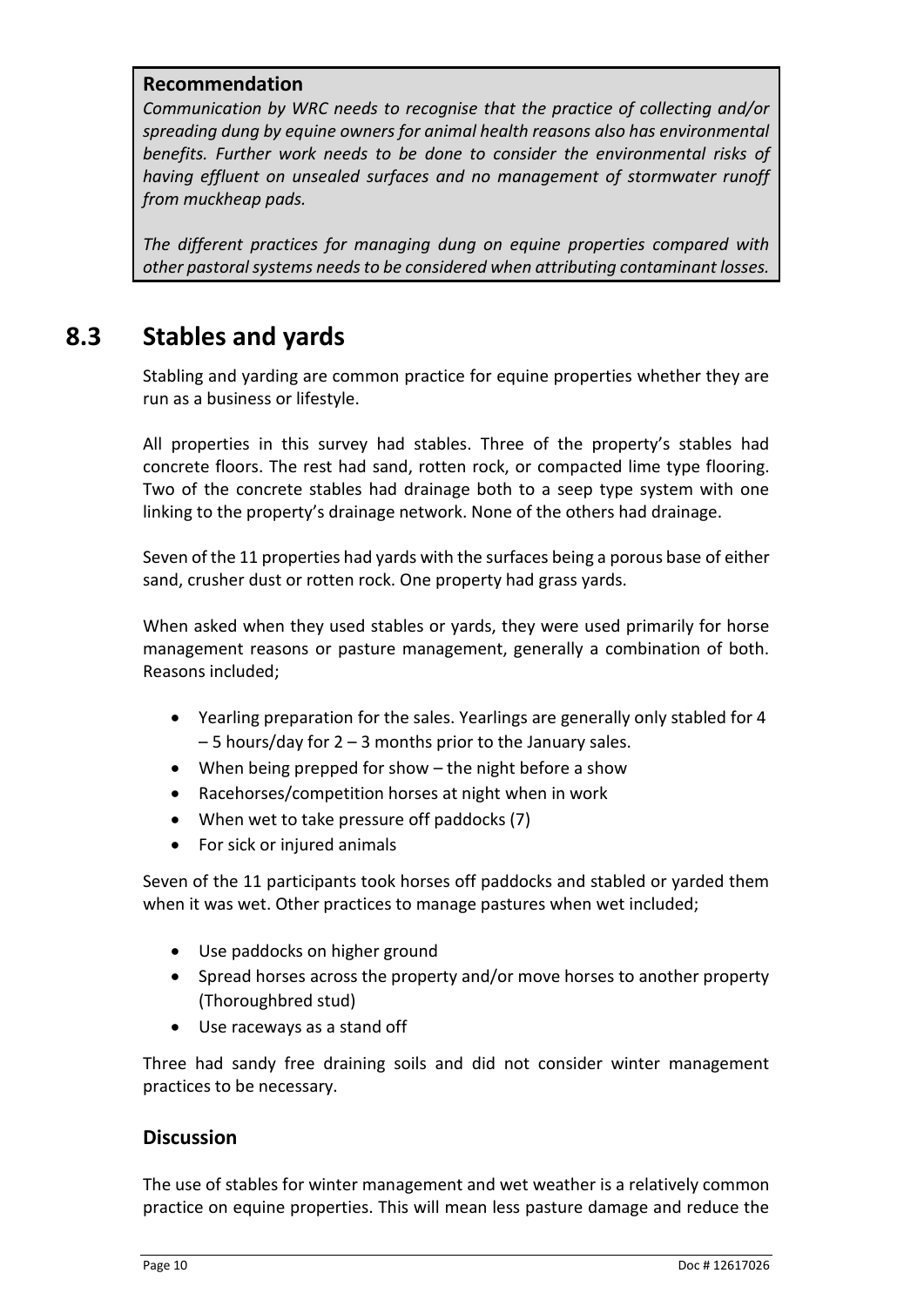potential for contaminant runoff. However stable management is driven by horse health and management with little consideration of impacts of urinary runoff through stable flooring or by seepage. It should be noted, that stabled horses will have some form of bedding, generally shavings or sawdust type material. The wet bedding and dung is removed daily to the dung pile.

#### **Recommendation:**

*Communication by WRC needs to recognise the positive environmental benefits of stabling horses when wet. Further work needs to be considered on the impact of urine seepage that is not caught by bedding on non-sealed stable floors.* 

### **8.4 Feed**

<span id="page-18-0"></span>Most horses are fed supplementary feed that includes hay/baleage type feed and grain type feed. For this discussion, grain-based feed refers to all non-pasture based feed and includes oats, barley, maize, soybean, sugar beet, rice, copra and peas. For performance horses, whether racehorse or sport horses, a sizeable portion of their nutritional needs will be from other sources rather than grazed pasture to manage intake and optimise performance. For these horses, access to pasture is as much for psychological health as nutritional intake.

Horses in less intensive work such as pony club mounts are more likely to have a primarily pasture based diet<sup>1</sup> and have less reliance on supplementary feed. Similarly, turned out horses, broodmares and young stock will also be fed a primarily pasture based diet with supplementary feeds given when required to maintain condition and/or growth.

Seven of the properties made hay or baleage but in general, the smaller more intensive properties did not make their own. One exception to this was a 2 ha property with 10 horses that made 60 conventional bales of hay, which further illustrates the non-reliance of pasture as a direct feed source. Of those that made hay or baleage, four participants used all on the property, two sold part of what they made, and one sold all the hay and baleage they made.

All properties fed hay and/or baleage throughout the year. All also fed grain based feed throughout the year. The amount fed depended on how much work the horse was doing (racehorse, sport horse or turned out), how old the horse is (still growing or mature) and condition of the horse (good doer or poor doer).

#### **Discussion**

For horses that are in work either as a sport horse or racehorse, there is a greater reliance on supplementary feed than pasture intake to meet nutritional needs. The reliance on supplementary feed throughout the year, even if there is adequate pasture, will make it difficult to extrapolate assumptions made for other pastoral sectors (dairy, sheep and beef) in relation to contaminant losses that may occur on equine properties.

 $\overline{a}$ 

<sup>1</sup> *Fernades KA, Rogers CW, Gee EK, Bolwell CF, Thomas DG. Body condition and morphometric measure of adiposity in a cohort of Pony Club horses and ponies in New Zealand, NZAP 2015 Vol.75*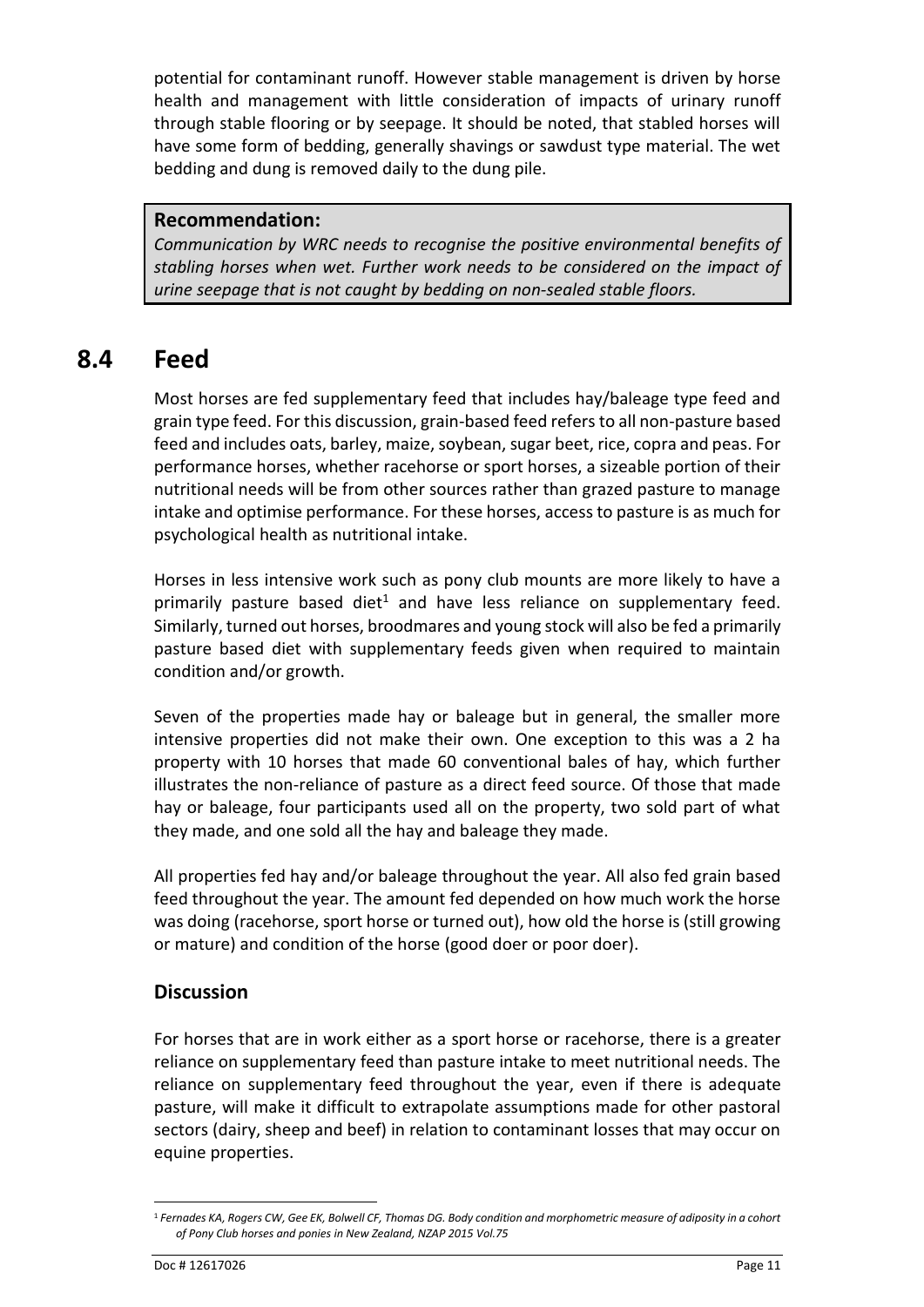However equine breeding operations such as stud farms where pasture is more likely to be the main source of nutritional intake, such an extrapolation could perhaps be presumed but see Overseer Section 9 which raises concerns about the accuracy of doing so.

#### **Recommendation:**

WRC needs to be aware that the feeding of horses in the equine sector should not *be based on assumptions of other pastoral sectors. WRC should consider undertaking further work to establish what impact this may,* 

<span id="page-19-0"></span>*or may not, have in relation to contaminant losses, particularly nitrogen.* 

## **9 Healthy Rivers Wai Ora Plan Change (PC1)**

All of the interviewee's properties fell within the Waikato - Waipa catchments and are therefore captured by PC1.

From the information provided each property was assessed by how PC1 as notified would affect it and what actions would need to be undertaken.<sup>2</sup> (Note the rules section of PC1 is attached in its complete form in Appendix 4)

## **9.1 Property Location and Priority**

| <b>Freshwater Management Unit</b> | Subcatchment              | <b>Priority</b> | <b>Notes</b>                                                   |
|-----------------------------------|---------------------------|-----------------|----------------------------------------------------------------|
| Waipa                             | Mangapiko                 | 2               |                                                                |
| Middle Waikato                    | Mangawhero                | 1               |                                                                |
| Middle Waikato                    | <b>Narrows</b>            | 3               |                                                                |
| Middle Waikato                    | Mangaone                  | 2               |                                                                |
| Middle Waikato                    | Mangakotukutuku           | 1               | Leased from $NZTA$ – property<br>does not show on Find My farm |
| Middle Waikato                    | Bridge St Bridge          | 1               |                                                                |
| Middle Waikato                    | <b>Bridge St Bridge</b>   | 1               |                                                                |
| Middle Waikato                    | <b>Waikato at Narrows</b> | 3               |                                                                |
| Middle Waikato                    | Mangaone                  | $\overline{2}$  |                                                                |
| Lower Waikato                     | Whakapipi                 | 1               |                                                                |
| Lower Waikato                     | Mangawara                 | 1               |                                                                |

### <span id="page-19-2"></span><span id="page-19-1"></span>**Table 2: Property Location and Priority**

Eight of the 11 properties are in the Middle Waikato Freshwater Management Unit (FMU), located around the equine intensive Cambridge area. One property is in the Waipa FMU with the other two being in the Lower Waikato FMU.

Four of the properties are in Priority 1 areas, three are Priority 2 and two are in Priority 3. The priority reflects the timeframes for when compliance with PC1 needs to be completed with Priority 1 in a shorter timeframe than Priority 3.

 $\overline{\phantom{a}}$ <sup>2</sup> The report was finalised after notification of the Proposed Variation 1(PV1) to PC1. The report includes PV1 in regard to the withdrawn area and dates changes.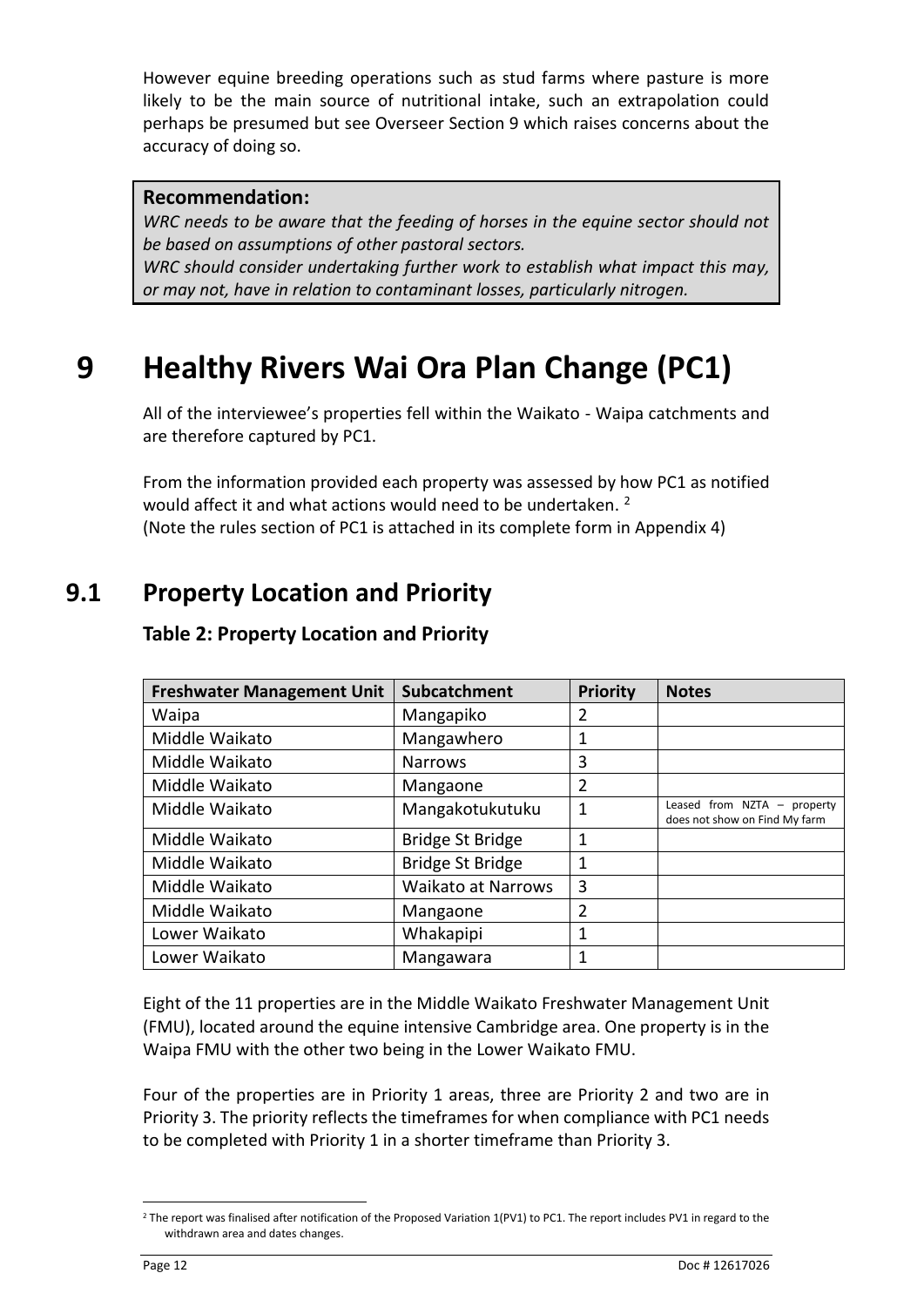## **9.2 Stocking Rate (Intensity)**

| <b>Priority Area</b> | ha             | Total stock (stock units/ha)<br>(Includes sheep and cattle if they have them) |
|----------------------|----------------|-------------------------------------------------------------------------------|
| $\overline{2}$       | 4.8            | 34.2                                                                          |
|                      | 295            | 29.9                                                                          |
| 3                    | 180            | 18.2                                                                          |
| 2                    | $\overline{2}$ | 65.9                                                                          |
|                      | 2.6            | 23.1                                                                          |
|                      | 8              | 15.9                                                                          |
|                      | 8.8            | 23.7                                                                          |
| 3                    | 4              | 45                                                                            |
| 2                    | 2.6            | 36.9                                                                          |
|                      | 20             | 7.6                                                                           |
|                      | 10             | 12                                                                            |

### <span id="page-20-1"></span><span id="page-20-0"></span>**Table 3: Stocking Rate**

The stock units/hectare of the interview properties shows a range from 7.6 – 65.9 SU/ha. Of note is that none of the properties are under the stock unit threshold of PC1 (6SU/ha). Also there is a tendency that the smaller the block the higher the stock units/ha. Those that are under 4.1 ha and are only required to register under PC1, have stock unit ranges from 23.1 SU/ha to 65.9 SU/ha.

### **9.3 Rule Framework**

<span id="page-20-2"></span>**Rule 3.11.5.1 Permitted activity Rule – Small and Low Intensity farming activities** To comply with this rule a property needs to:

- Exclude cattle, horses, deer and pigs from water bodies as per Schedule C
- If over 2 ha needs to register as per Schedule A

And

- Either be under 4.1 ha and not part of another enterprise; or
- Over 4.1 ha and less than 6 SU/ha

Four of the participant's properties are under 4.1 ha and are not part of another enterprise. Of these four properties, three don't have waterways and one has drains that are permanently fenced 1 metre from the drain so are compliant with Schedule C. Therefore, these properties will only require registration as provided in Schedule A to be compliant with 3.11.5.1.

The other seven properties are larger than 4.1 ha and all exceed 6 SU/ha, therefore do not comply with Rule 3.11.5.1.

#### **Rule 3.11.5.2 Permitted Activity Rule – Other farming activities**

Seven of the properties default to this rule as they are over 4.1 ha and exceed 6 SU/ha.

Where the property is between 4.1 and 20 ha the following is required;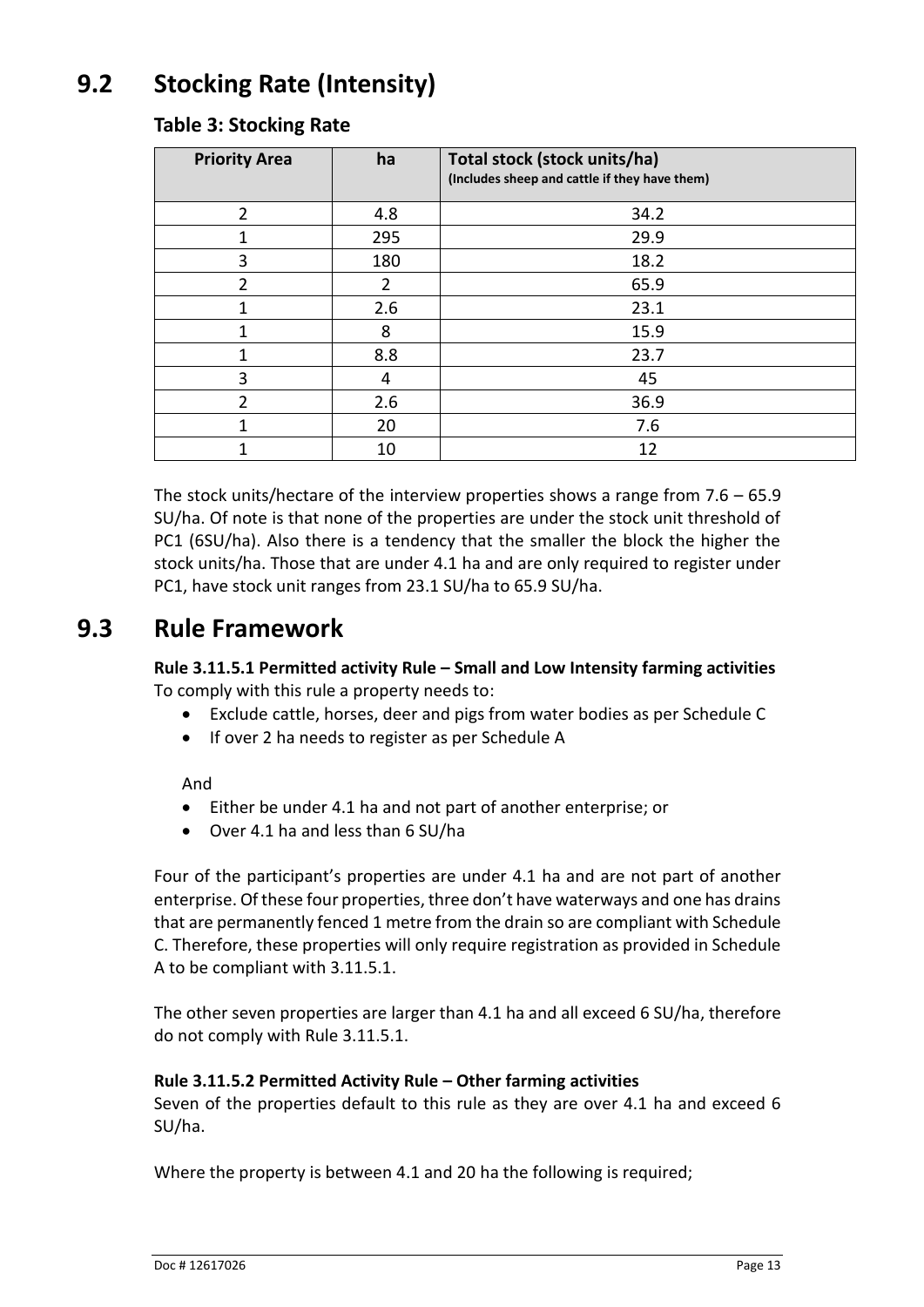- The farming activities do not form part of an enterprise being run on more than one property; and
	- o The stocking rate is no greater than the stocking rate as at 22 October 2016; or
	- o The diffuse discharges of nitrogen, phosphorus, sediment or microbial pathogens is no greater as the land use at 22 October 2016.
- Upon request provide verification to WRC by a Certified Farm Environment Planner that the land use is compliant with above; and
- Upon request provide to Council a description of the current land use activities; and
- All new fences are 3m from a water body

Where the property is greater than 20 ha the following is required;

- Provide a Nitrogen Reference Point (NRP) as per Schedule B and that the diffuse discharge of nitrogen is less than the NRP or 15kg N/ha/year whichever is the lesser; and
- No part of the property that is over 15-degree slope is grazed or cultivated and
- No cultivation closer than 5m of the bed of a water body
- All new fences are 3m from a water body.

In addition, all properties over 4.1 ha in addition to providing information as required by Schedule A must also provide the following;

- Annual stock numbers
- Annual fertiliser use
- Annual bought in animal feed

Four of the seven properties are between 4.1 ha and 20 ha. Of these none are part of another farming enterprise. All properties had fluctuating numbers of horses, especially those who operated as a business. The application of the stocking rate, in this rule, is open to interpretation. If the stocking rate is fixed as at the date of 22 October 2016 only one of the properties had their maximum number of horses on during late winter/spring and would be able to comply so long as they kept their stocking rate at or below that number. The other three properties would have to reduce their stock numbers to meet the 22 October 2016 date requirements or be in breach of this rule and default to rule 3.11.5.6 Restricted Discretionary Activity Rule.

Alternatively, the requirements could be calculated at an annualised stocking rate. If this method was applied, all four properties are likely to be able to comply with this provision so long as they did not increase the annualised number of stock on the property over a 12-month period.

Three of the properties are over 20 ha. Two of these properties graze land over 15 degrees and under current practices default to Rule 3.11.5.4. One of these properties includes a lease block that does not graze the horses and are effectively managed as separate blocks, so a work around in this situation could be to run the properties as separate enterprises under 20 ha. As properties between 4.1 and 20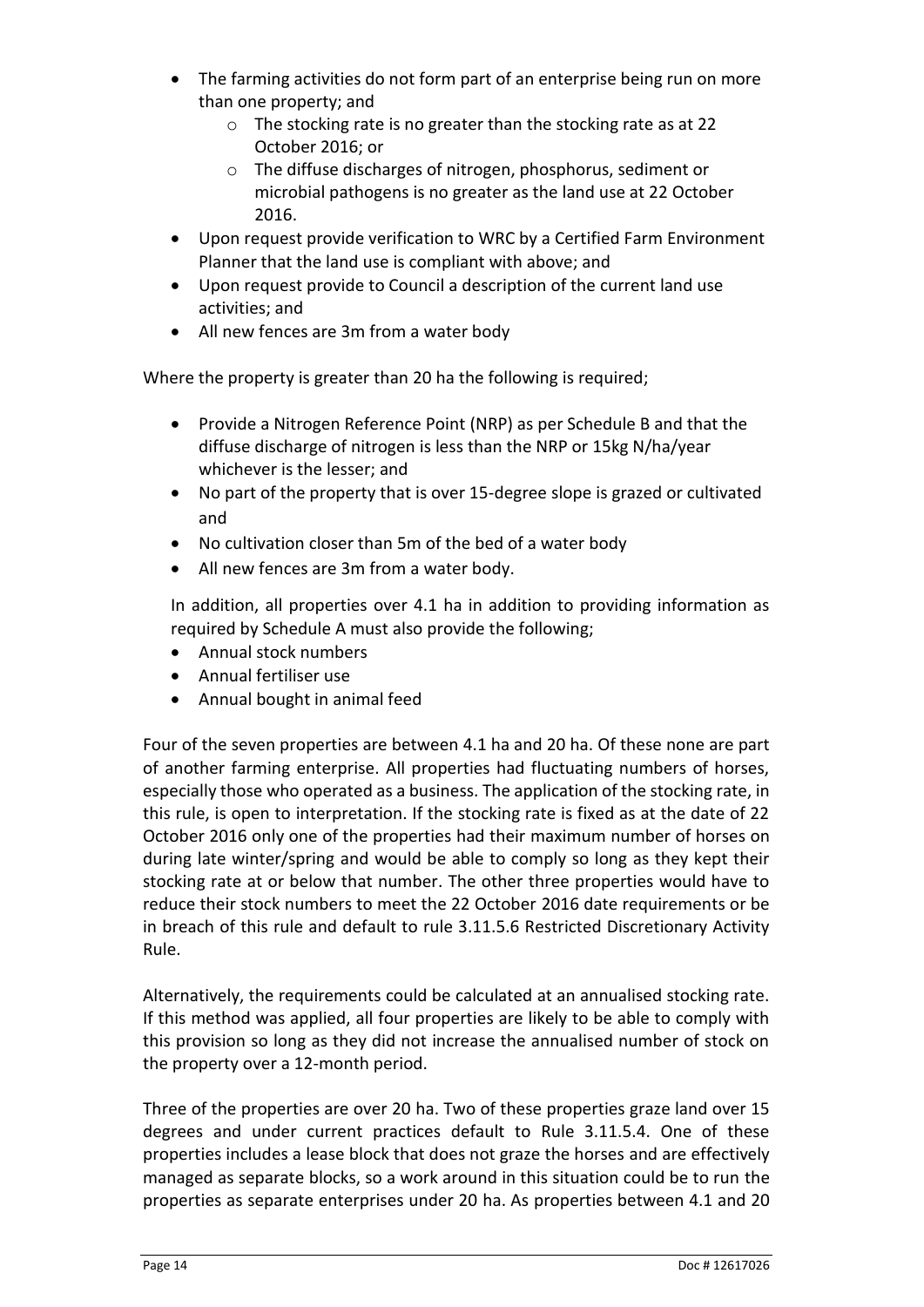ha do not need to comply with the 15 degree grazing standard, they could comply with 3.11.5.2 so long as they are able to meet the stocking rate requirements.

The other issue for equine blocks over 20 ha is the requirement to provide an NRP and then ensure the nitrogen discharge does not exceed the NRP or 15kg/N/ha/year whichever is the lesser. Overseer is the model to be used to determine the NRP. See Section 9 for discussion on the use of Overseer for equine properties. The issues that are raised about the use of Overseer on equine predominant properties provide concern about it being used as a regulatory tool when a NRP is required.

Compliance with this rule also requires a reasonable level of record keeping. Record keeping was not asked about during the interviews. Those participants operating as a business would be expected to have undertaken some level of record keeping however, whether it is sufficient to provide the information required by Rule 3.11.5.2 is unknown.

Non compliance with this rule will mean that properties would default to Rule 3.11.5.4 if they are able to maintain or decrease their nitrogen losses at or below the NRP and other contaminant losses with a Farm Environment Plan, otherwise a restricted discretionary consent will be required under 3.11.5.6.

#### **Rule 3.11.5.4 Controlled Activity Rule – Farming activities with a Farm Environment Plan not under a Certified Industry Scheme**

At least three of the properties would be required to comply with Rule 3.11.5.4.

Compliance with this Rule requires a Controlled Activity Consent that includes

- A NRP as per Schedule B
- Registered with WRC as per Schedule A
- Excluding stock from waterways as per Schedule C; and
- Prepare a Farm Environment Plan as per Schedule 1 and approved by a Certified Farm Environmental Planner by 1 March 2022 for priority 1 catchments; 1 March 2023 from priority 2 catchments or 1 January 2026 for priority 3 catchments.<sup>3</sup>

#### **Rule 3.11.5.6 Restricted Discretionary**

Any property that is unable to comply with Rules 3.11.5.1 to 3.11.5.5 will be required to get a restricted discretionary resource consent. A restricted discretionary resource consent may or may not be granted.

Council discretion on whether to grant a consent is restricted to matters relating to contaminant loss that could affect the water quality in the catchments of the Waikato and Waipa Rivers, the term of the consent, record keeping and the provision of information.

 $\ddot{\phantom{a}}$ 

<sup>&</sup>lt;sup>3</sup> As amended by PV1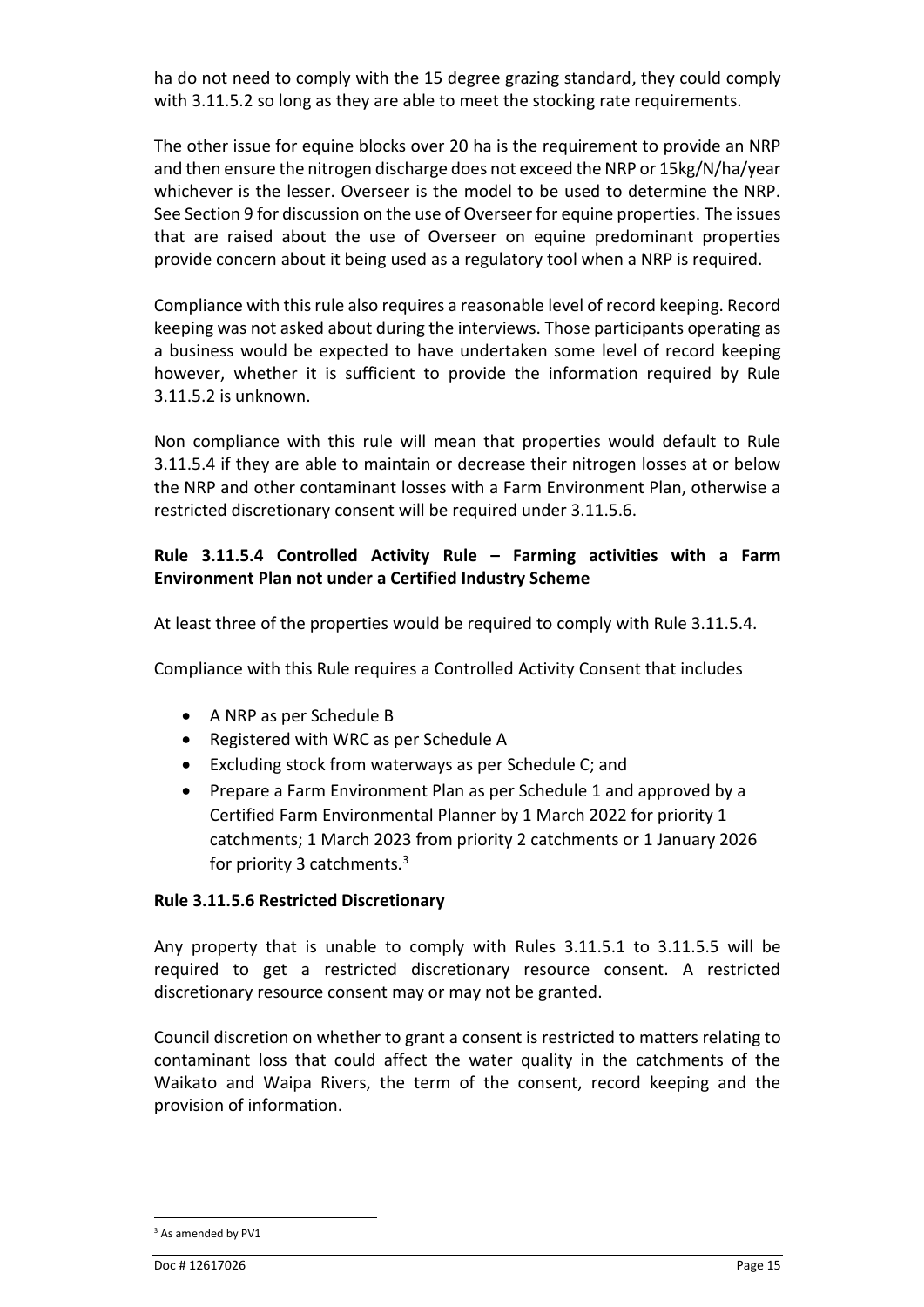### **Discussion**

Of the 11 properties in the survey, based on the information provided, four would only be required to register their properties as they are smaller than 4.1 ha. Four of the properties are between 4.1 and 20 ha and could be compliant with Rule 3.11.5.2 dependant on how the stocking rate requirement is assessed.

Three of the properties are over 20 ha. One of these properties could be compliant with 3.11.5.2, the other two have land that is grazed that exceeds 15 degrees and would be required to comply with Rule 3.11.5.4.

While it is acknowledged that those interviewed are not necessarily statistically representative of the equine properties in the Waikato Waipa catchments, it does indicate that a reasonable number of equine properties will be required to complete a NRP and potentially a Farm Environment Plan. This number could be greater if those with properties between  $4.1 - 20$  ha consider maintaining their stocking rates as at 22 October 2016 is detrimental to their business or use of their property.

#### **Recommendation:**

*That WRC recognise that there could be a greater number of equine properties than possibly anticipated that will be required (or choose to) to complete a NRP and Farm Environment Plan. If this is the case, WRC will need to consider how this will be managed given the diverse nature of the equine sector and that there appears little sector or industry systems (compared to other sectors), available to support equine property owners through the process.* 

## <span id="page-23-0"></span>**10 Getting a Nitrogen Point (NRP) – using Overseer**

Of the participant's properties, at least three of 11 would be required to get a Nitrogen Reference Point (NRP) using Overseer. Through the interview process we were able to obtain sufficient data to run Overseer. A consultant (Dr Debbie Care, AgVice Ltd.) who is qualified in running the software, was engaged to run a selection of the properties through Overseer.

Four properties were selected. Two properties gave a result of 17 -36 kg N/ha/year respectively, with several work arounds having to be implemented to achieve a result at all. Two properties were unable to achieve a result even with the work arounds. While further investigation is required it indicates there should be very low trust in the appropriateness of Overseer to be used as the tool to define the NRP on equine properties.

#### **Discussion**

The use of the sheep algorithms for horses does not seem to be appropriate e.g. ruminant animals vs. hindgut fermenters. Sheep have frequent small urinations whereas horses tend to have fewer, larger urinations. Horses may not produce an identifiable output (currently meat, wool and milk in Overseer) – they have intensive feed (hence energy) regimes which is often is expended in training with no actual weight gain. Management of horses and feed is very different to sheep and cattle. They are often fed supplements on a surface rather than in the paddock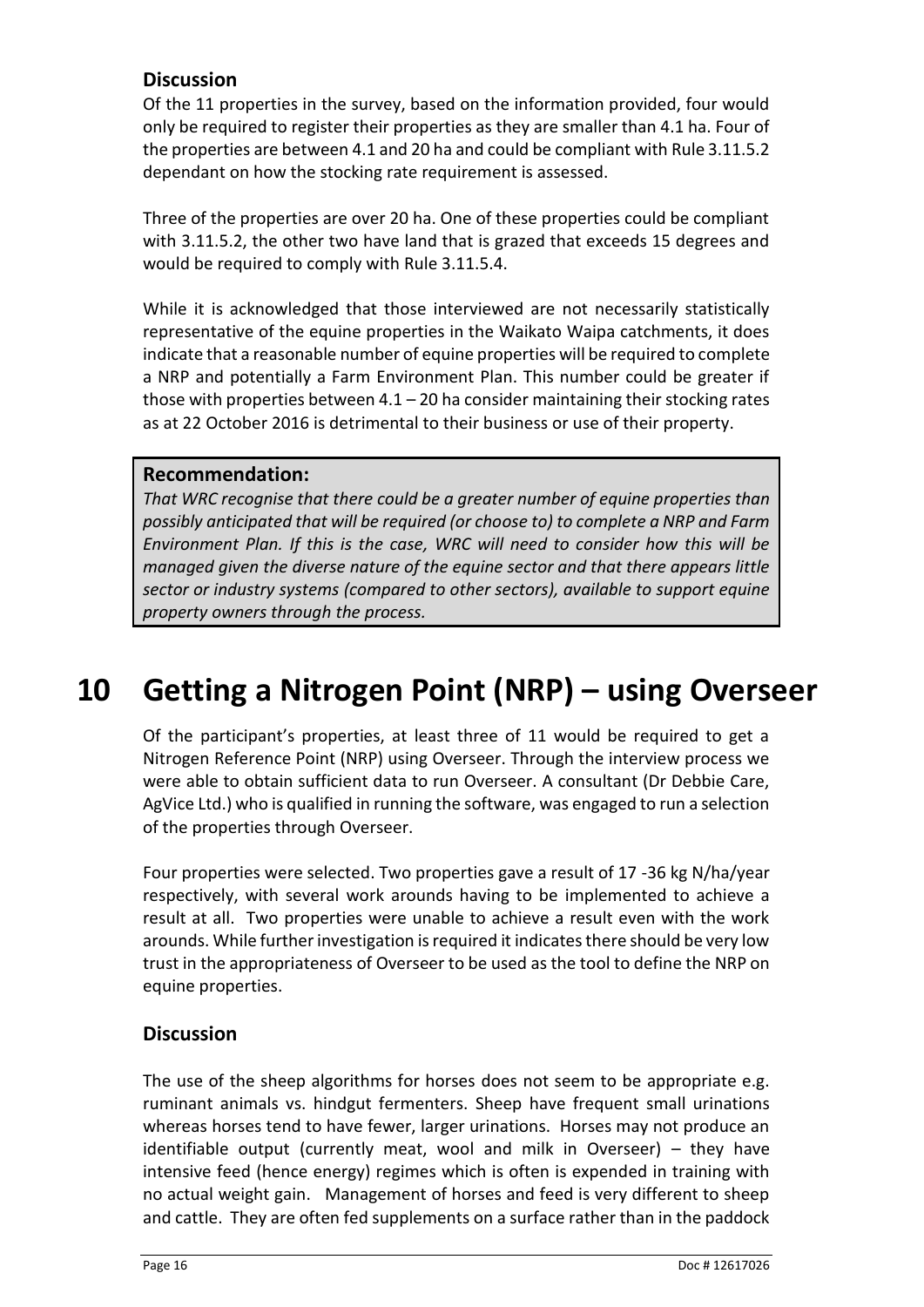and at the moment the only structures that can be modelled are for beef or dairy, this means that Overseer assumes a 70% utilisation of feed where it is more likely to be at least 85-90%.

Pasture growth is unrealistically high for the farms and is what is crashing Overseer most of the time (37-40 t/ha of grass). Ryegrass clover is the most common pasture type, but clover is managed low as it has unwanted effects on horse health and behaviour – this means that the fixation input would be artificially high for this type of operation. Other issues that arose are listed below:

Issues that arose were:

- Bought in feed. There was no proxy to match the energy density of the grain component of any bought in feed. Equine feed is not calculated in ME as required by Overseer, only MJ/kg
- Overseer will not allow housing (stabling) of horses, only cows. A work around could be to convert horses to cows to allow for this but still asks for storage and liquid effluent to run the programme – this can be exported off the property, but still means that cow values are used and this invalidates any conclusions
- The use of organic fertiliser (Agrisea) is relatively common practice on equine properties and there is no data on nutrient content for this fertiliser so it cannot be accounted for in Overseer.

Overseer in its current form is not fit for purpose to calculate the impact of equine operations on the nitrogen loss of the property. It should not be used to calculate the NRP as this will lead to inaccurate results of dubious reliability and could be detrimental to the whole process. However modification to the Overseer programme should not be too onerous with industry support.

#### **Recommendations**

*The above points mean that the use of the current version of Overseer is not appropriate for establishing the Nitrogen Reference Point for those equine properties that need it. If we are able to get a result, the trust in that number is very low and most results are likely not accurate. The basic soil, weather and other background information in Overseer is good, what is needed is an update that would allow for the differences in horses including their metabolism, functions to allow for performance with no weight gain, urinary N concentrations and urination frequency, as well asfeed density to match growth, and the option to tailor pasture composition to better match reality.*

## <span id="page-24-0"></span>**11 Conclusion**

The survey while not statistically robust provides an insight into the range of equine properties in the Waikato and Waipa River catchments. The lack of homogeneity is possibly greater than any other pastoral sector. The diversity of management and use of horses, along with being much smaller than other pastoral sectors, such as dairy and drystock, creates challenges for developing communication and engagement strategies that will reach equine property owners but remain cost effective.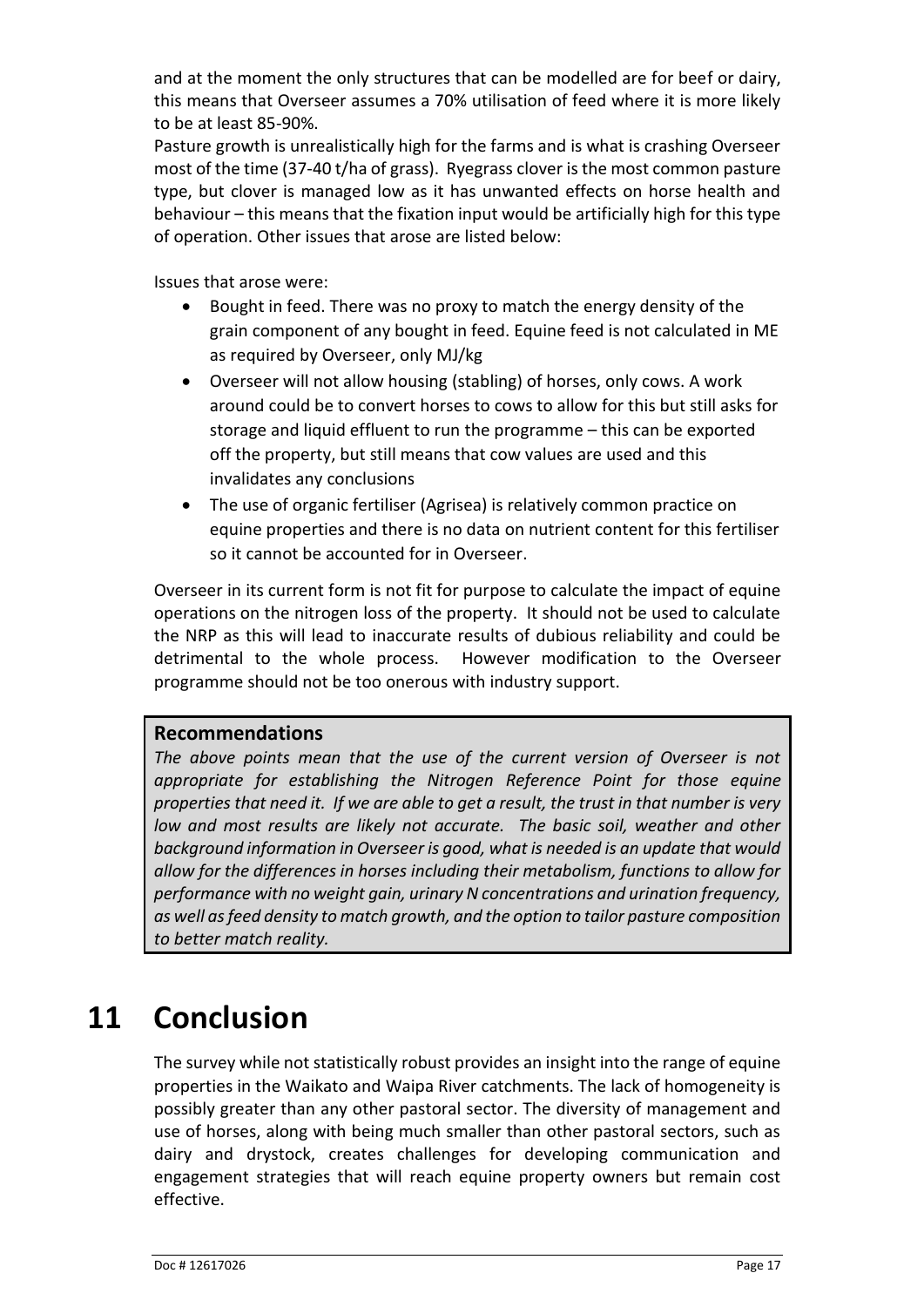There is a range of environmental awareness across the equine community but in general little understanding of how equine property management can impact both positively and negatively on the environment, in particular water quality. This partly due to the fact that the horse is seen as an athlete or companion animal rather than a production animal and the connection between the equine sector and other pastoral sectors on environmental impact is not made.

The messaging of environmental impacts whether nationally or regionally over the last 20 years has largely ignored the equine sector. This is further exacerbated in that there is no one equine industry organisation that represents the equine sector as a whole. Rather there is a range of organisations specific to the equine activity (racing, breeding, sporthorse etc.) with their organisational focus solely on the equine activity. There is little industry leadership in the equine sector on equine property management and environmental practice.

Veterinarians, feed suppliers and fertiliser representatives are where there is common engagement across all horse owners. Using these suppliers as a pathway to engagement could be a cost effective and efficient way getting environmental information to the equine sector.

While there appears to be similarities in practices between equine properties and other pastoral sectors, such as the grazing of pasture, bought in feed, effluent management etc. that horses are being produced as athletes rather than the production of meat, milk or fibre means the farm management outcomes are different. For example rapid growing lush pastures are not desirable on equine properties. Therefore communication with the equine sector should undertake an approach that reflects these different management drivers and approaches.

Gaining trust is important in an engagement process. One step in achieving this is to ensure information is accurate and relevant. The use of Overseer to measure nitrogen loss from properties is one area that should be further assessed for its relevance to equine properties. The properties assessed in this survey could either not achieve a result or if they could, there was little confidence in the result that was provided as the work arounds offered were generally not appropriate for equine properties.

Going forward, engagement should focus on what the equine sector is doing well at in regard to in environmental practice (e.g. fencing waterways). If improvements in property practice are needed, then this needs to be done by tailoring specific equine property based solutions that reflect the horse owner's drivers.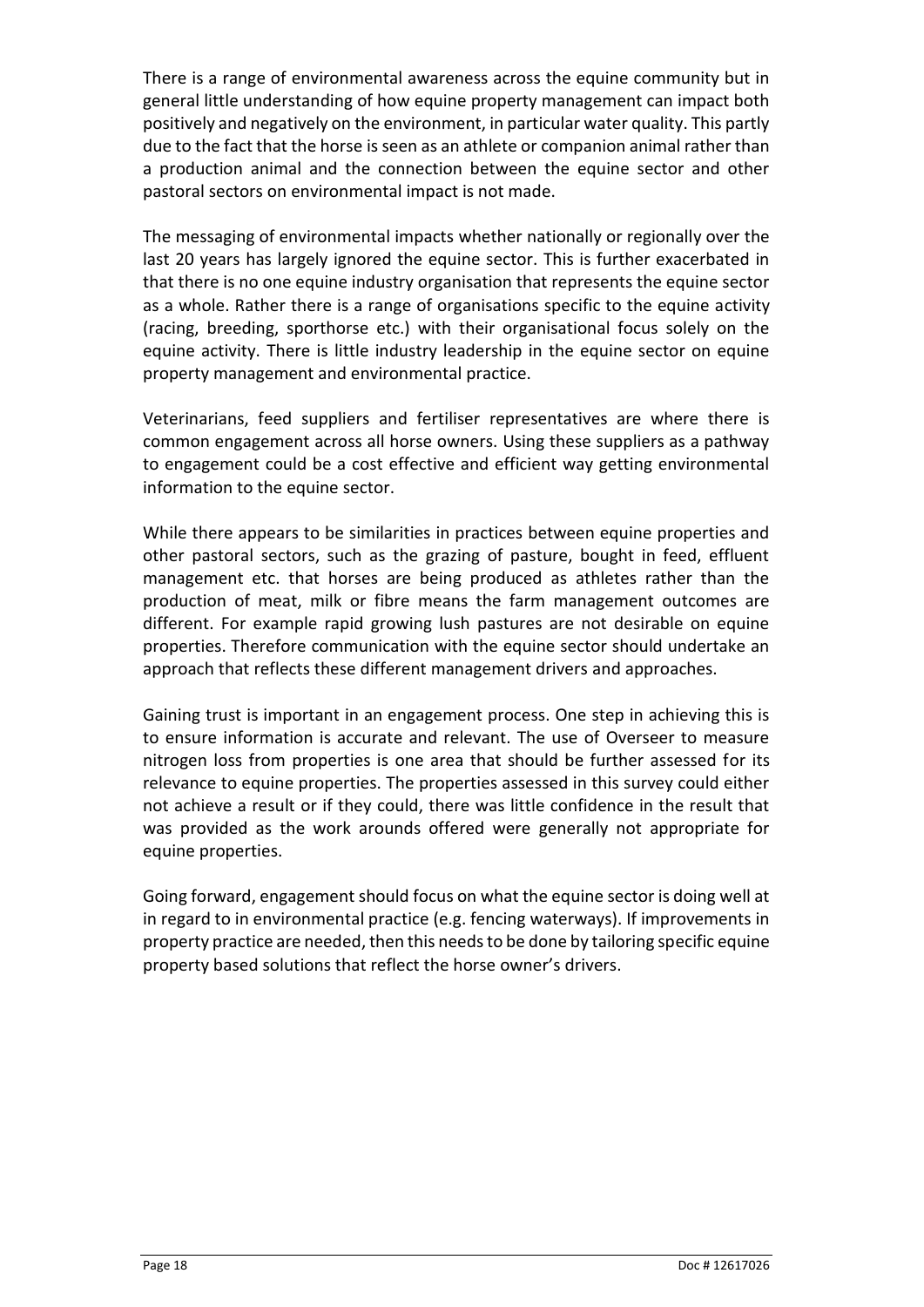### <span id="page-26-0"></span>**Appendices**

#### <span id="page-26-1"></span>**Appendix 1. Information Sheet**

#### **Waikato Regional Council Equine Engagement Project**

I would like to invite you to take part in this project. Please read the following information.

#### **Background**

I'm an environmental consultant with extensive experience in resource management and environmental policy. I have a background in dairy farming and kiwifruit production. I have had a lifelong association with the equine sector primarily eventing including 6 years on the Board (and three years as Chair) of Eventing NZ. I currently live on a small lifestyle block near Cambridge and compete in low level dressage.

Because of my background with horses and understanding of resource management Waikato Regional Council have contracted me to provide information on horse owners as land managers so they can work better with the equine community on environmental issues.

#### **The Project**

A series of interviews from a broad range of equine property owners will provide information on their understanding of Waikato Regional Council and environmental land management. It is intended to interview horse owners from the racing, breeding and sport horse sectors including professional and lifestyle owners.

I will use this information to advise to Council in the form of a report on how to provide information and methods for engagement with the equine sector in the Waikato Region.

This interview is in two parts. Part One along with baseline property information asks questions on your understanding of environmental issues and Waikato Regional Council. Part Two asks more specific questions on your property and its management.

No identifiable property specific information will be used in the report. No identifiable property specific information will be handed to Council without your express consent.

#### **What is involved**

The interview is expected to take approximately 1 hour. There is no expectation for further involvement in the Project beyond the interview. However, you may if you wish review the report in its draft stage and provide feedback on it.

#### **What will happen to the results**

Once the report has been submitted to Council, the interview sheets from this interview and any audio, will be held for a further six months and then destroyed.

#### Contacts for further information

| Sally Millar            | Mark Gasguoine                   |
|-------------------------|----------------------------------|
| Sustainable Options     | Sustainable Agricultural Advisor |
| M: 027 2781 620         | <b>Waikato Regional Council</b>  |
| Sally.millar@xtra.co.nz | P: 07 859 2796                   |
|                         | M:021 891 648                    |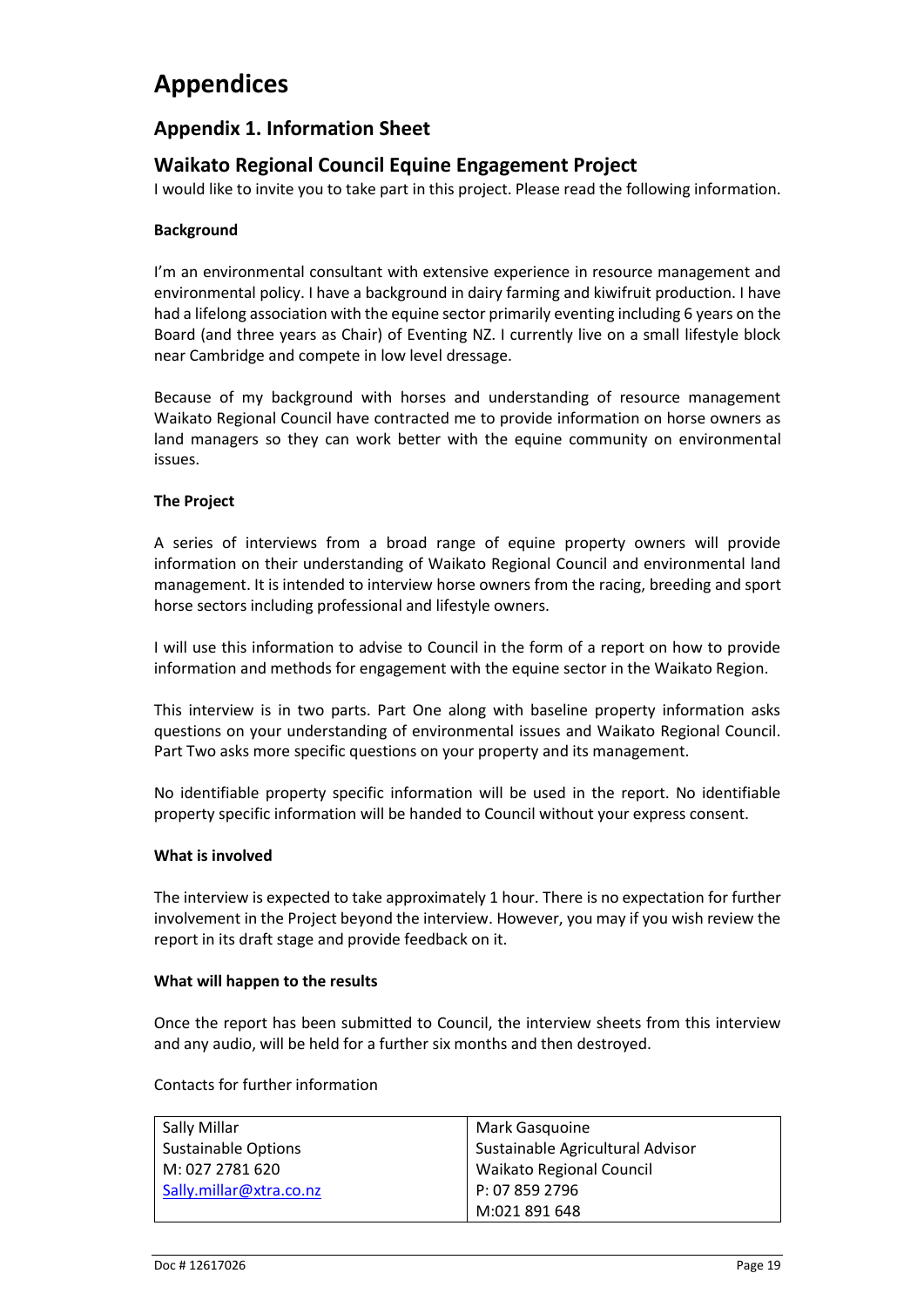### <span id="page-27-0"></span>**Appendix 2: Consent Form**

#### **Waikato Regional Council Equine Information Project Consent Form**

I have read the information provided on this project and agree to participate in this interview.

I agree and accept that no identifiable property information will be shared with Waikato Regional Council without obtaining further express consent.

\_\_\_\_\_\_\_\_\_\_\_\_\_\_\_\_\_\_\_\_\_\_\_\_\_\_\_\_\_\_\_\_ \_\_\_\_\_\_\_\_\_\_\_\_\_\_\_\_\_\_\_\_\_\_\_\_\_\_\_\_\_\_\_

I do/do not wish to view the draft report.

Name **Name** Date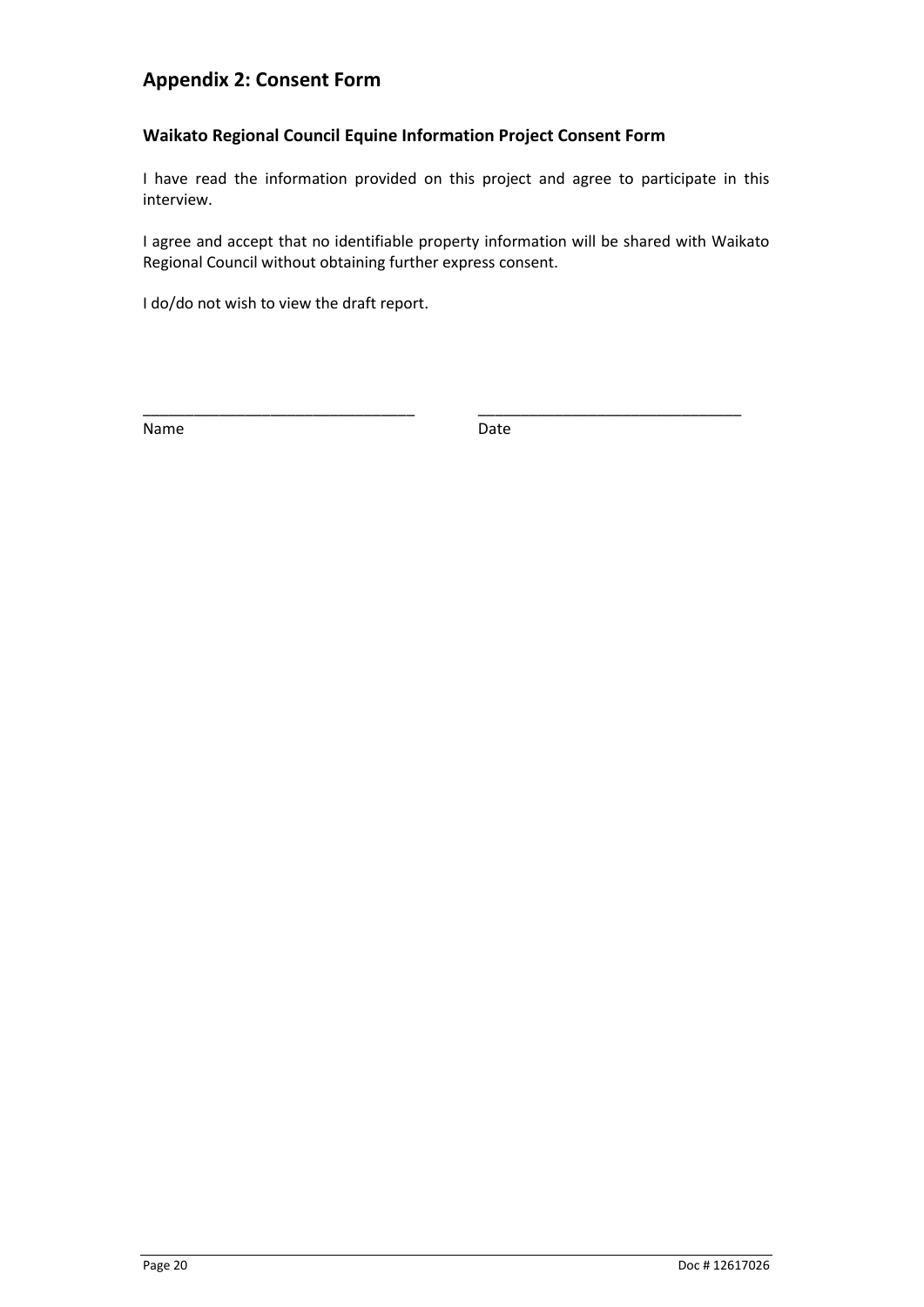### <span id="page-28-0"></span>**Appendix 3: Interview Questions**

#### **Equine Survey**

I have been engaged by Waikato Regional Council to assist them in getting a better understanding of equine properties and how they are managed. To do this I am undertaking a series of interviews with owners of a range of different equine enterprises.

#### **Background**

- 1. What is the size of your property (Ha)
- 2. Do you own or lease?
- 3. How many horses do you have on the property currently?
- 4. What is the maximum number of horses you have during the year?
- 5. Are horses run primarily as a business or hobby (are they GST registered or not).
- 6. What is the primary activity undertaken with the horses
	- Thoroughbred racing
	- Pre-training/breaking
	- Thoroughbred breeding
	- Trotters racing
	- Trotters breeding
	- Sport horse
		- o Dressage
		- o Eventing
		- o Showjumping
		- o Breeding
		- $\circ$  Other pony club, showing, trekking, hunting etc.
- 7. Do you have any other stock on the property? Sheep cattle/goats/deer? If so how many and what ages?

Sheep – number and ages Cattle Number and ages Other number and ages

#### **Waikato Regional Council**

- 8. What do you know about what Waikato Regional council does? Verbatim
- 9. Have you had any interaction with Waikato Regional Council?
- 10. If yes what interactions have you had with Council?
- 11. Do you have a resource consent with Waikato Regional Council?
- 12. If yes what is the consent for?

#### **Property Management Environmental General**

- 13. Have you seen any of the media around the impact that cattle and in particular dairy has on the environment in particular water quality?
- 14. What are your views on it?
- 15. Are you aware of Healthy Rivers/Wai Ora: proposed plan change 1 and how it might impact landowners, including equine?
- 16. Do you consider horses impact the environment? (water quality) How?
- 17. Do you consider environmental impacts when making decisions about how you manage your horses on the property? If so what?
- 18. Have you done any environmental work on your property
- 19. If so, what kind of benefits (if any) have you seen from doing this work?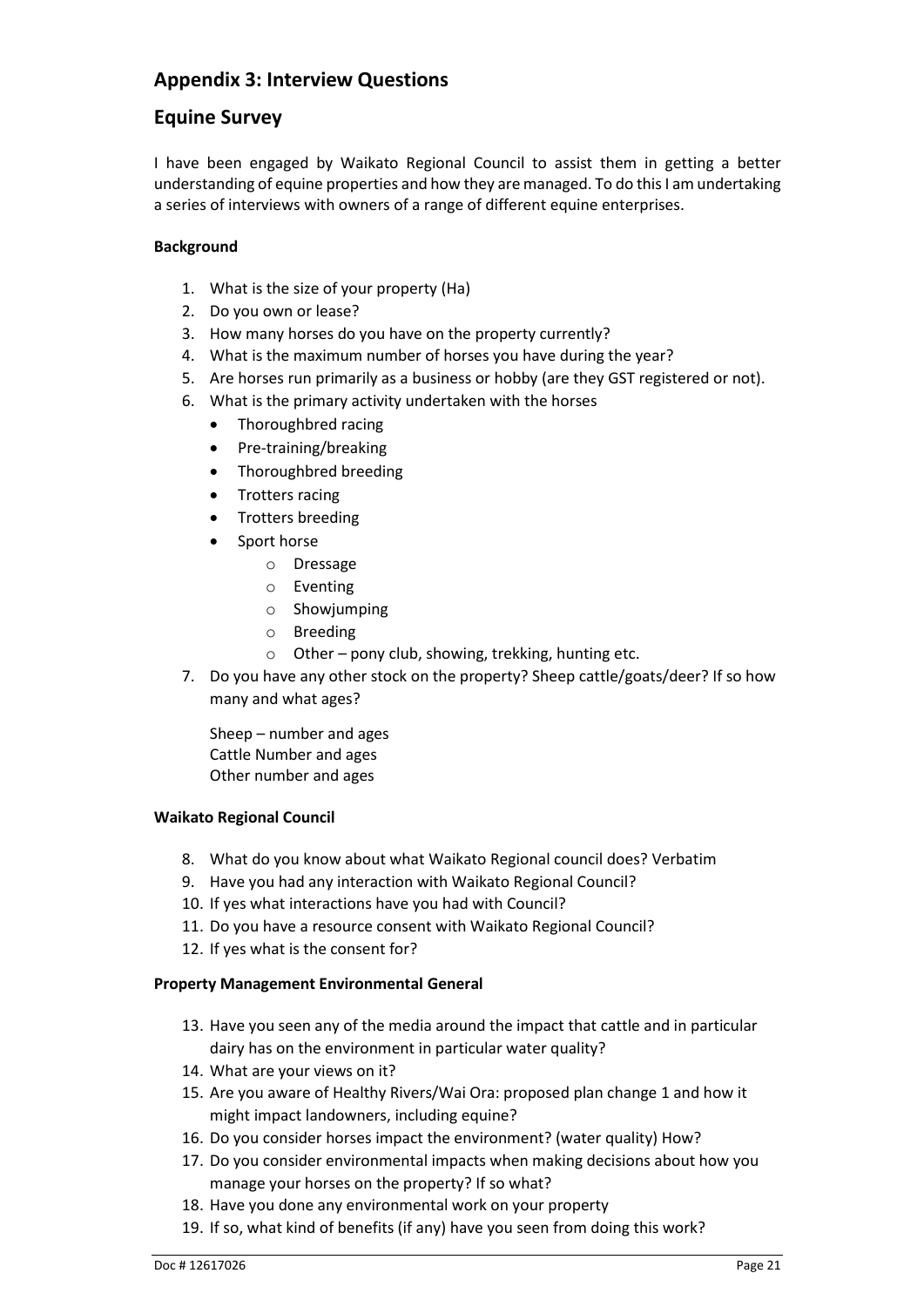- 20. Are there any waterways on your property? Permanent/intermittent
- 21. If so what
	- **River**
	- Streams
	- Drains
	- Wetlands
	- Spring
	- Intermittent/ephemeral

#### **Information sources**

- 22. How do you normally receive equine and environmental information?
	- E.g. specific websites, newspapers, social media, neighbours, industry group
- 23. Do you think you have enough information on how to manage your property to minimise environmental impacts?
- 24(a). Are environmental issues discussed within your sector at all? Where? When?
- 24. Would equine specific environmental information be useful?
	- Written
	- Electronic?
	- Fielday?
	- One on one? consultant

#### **Property Management Environmental Specific**

#### **Waterways**

#### **If answered yes to question 19**

- 25. Are the waterways fenced so stock including horses can't get access?
- 26. What type of fencing? Permanent/temporary
- 27. If fenced how far from the water body?
- 28. Have you done any riparian planting? Explain if necessary

#### **Fertiliser/Nutrient Management**

- 29. Do you apply fertiliser?
- 30. How do you decide when and how much fertiliser to apply?
- 31. What type of fertiliser do you apply?
- 32. Annually how much fertiliser do you apply?(per hectare)
- 33. What time of the year do you apply fertiliser?
- 34. Have you ever had a soil test done?
- 35. Do the results of a soil test influence your fertiliser applications?
- 36. Do you collect dung from the paddock?
- 37. If yes how do you collect dung?

#### **Pasture Management/Soil Conservation**

- 38. How do you manage your horses in winter/when wet?
- 39. Do you have stables for your horses?
- 40. What is the flooring?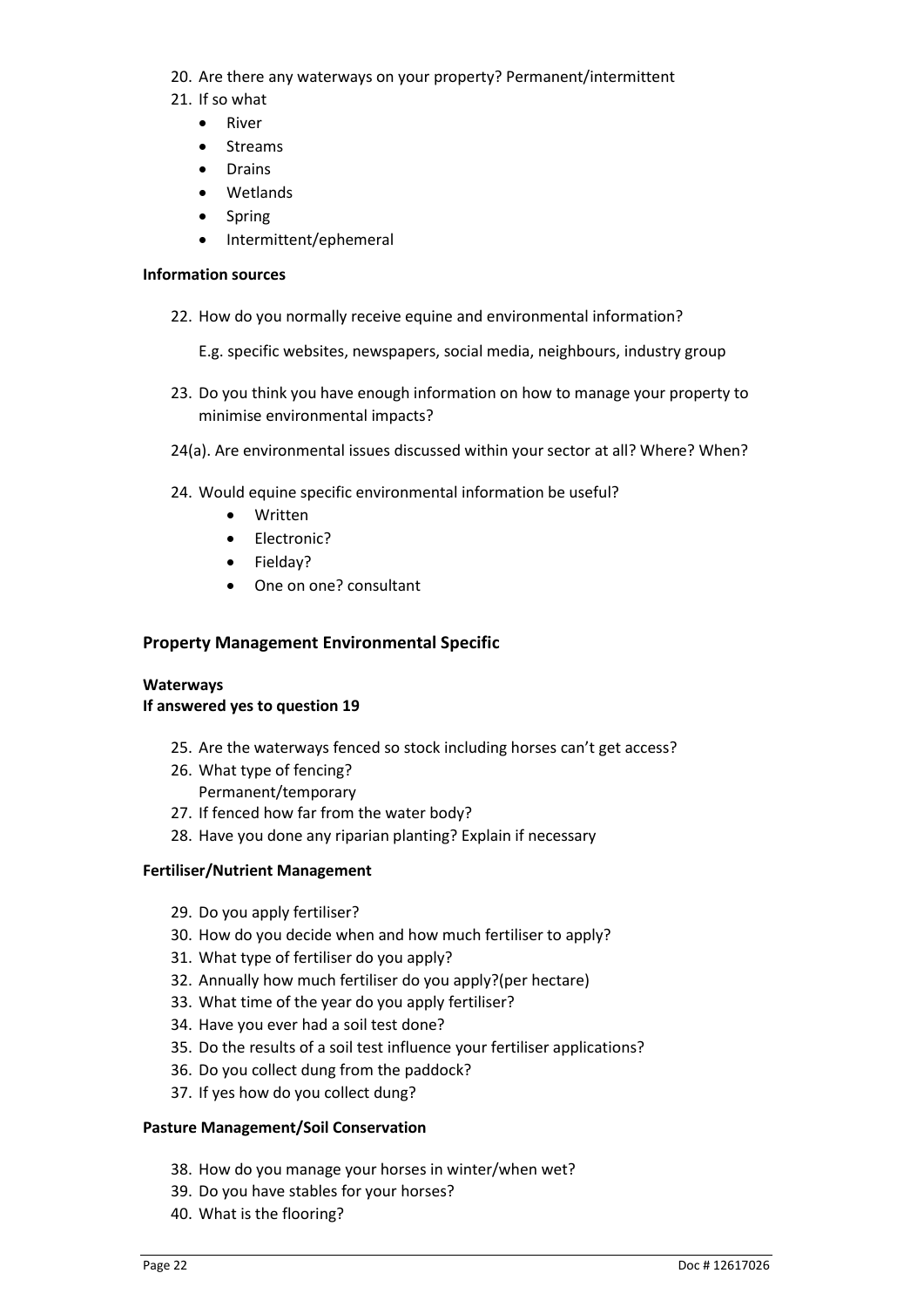- 41. Do the stables have drainage?
- 42. Where does the drainage go?
- 43. Do you have yards?
- 44. What is the surface of the yards?
- 45. What do you do with the dung/bedding for stables/yards?
- 46. Is the muck heap on permanent surface?
- 47. If nowhere does it drain?
- 48. How do you dispose of your muck heap?
- 49. If taken off site do you know where it goes?
- 50. If you have stables/ yards when/why do you use them?
- 51. Do you use bought in feed? Hay Hard feed?
- 52. Do you make Hay/silage/baleage on the property?
- 53. If yes how many bales? Conventional Large?
- 54. If yes is all hay/ silage used on property? If any sold how many bales sold in the last year?
- 55. If feeding hard feed/hay/silage what type and how much per week Hay/concentrate

Hay

Silage/Baylage

Hard feed

#### **Further information for Overseer File**

- 56. Property Location
- 57. Subcatchment
- 58. If you have soil test done can you supply
- 59. Stock Units

| Pony in light work or turned out            | 6.0  |  |
|---------------------------------------------|------|--|
| Pony broodmare and foal                     | 8.0  |  |
| Small hack (up to 15.2 hands) in light work | 8.0  |  |
| Small hack broodmare and foal               | 10.0 |  |
| Large (500-600 kg) hack in light work       | 12.0 |  |
| Yearling thoroughbred                       | 12.0 |  |
| Large hack broodmare and foal               | 14.0 |  |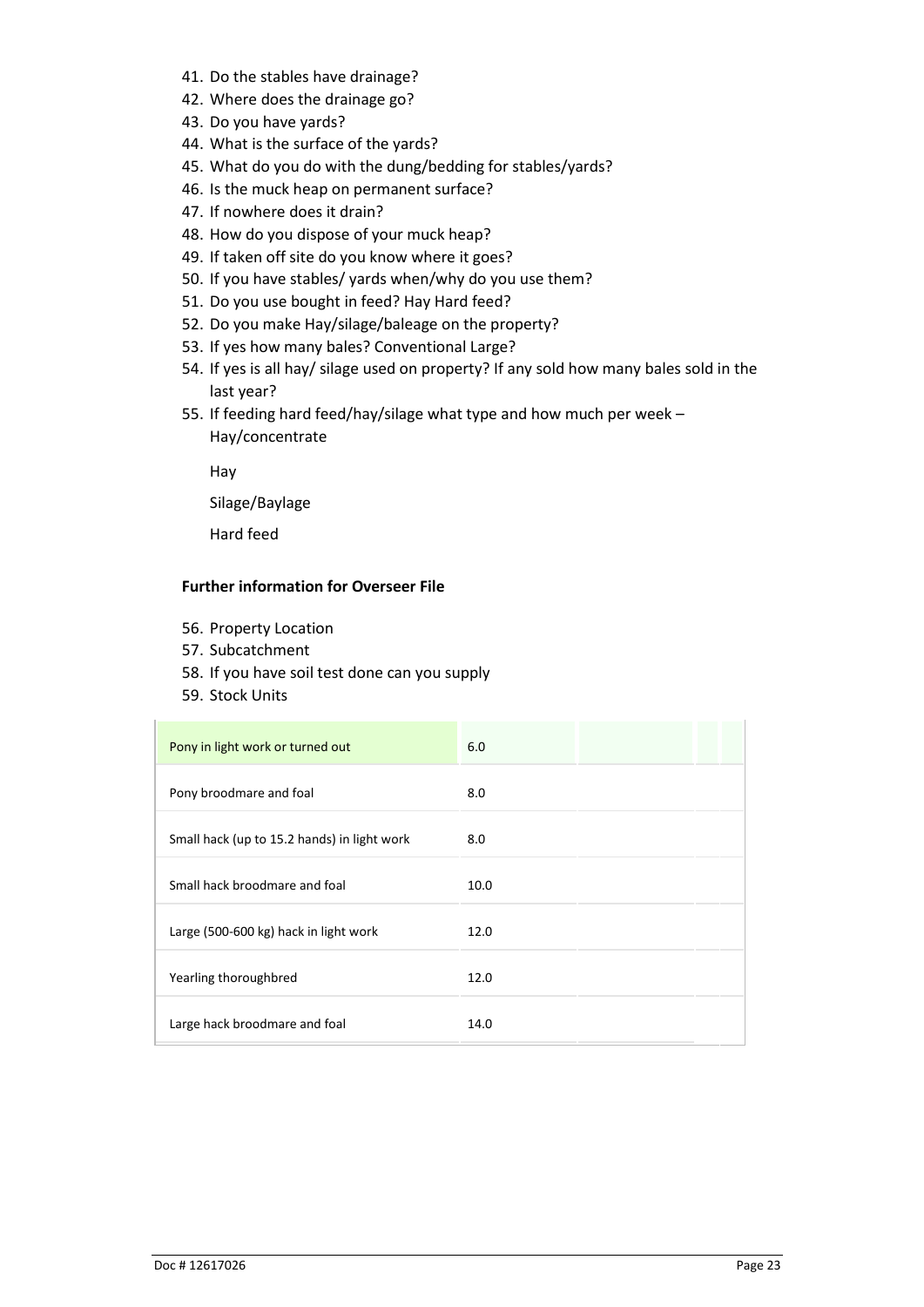### <span id="page-31-0"></span>**Appendix 4: Waikato Regional Council Proposed Plan Change**

#### 3.11.2 Objectives/Ngā Whāinga

**Objective 1: Long-term restoration and protection of water quality for each subcatchment and Freshwater Management Unit/Te Whāinga 1: Te whakaoranga tauroa me te tiakanga tauroa o te kounga wai ki ia riu kōawaawa me te Wae Whakahaere i te Wai Māori**

By 2096, discharges of nitrogen, phosphorus, sediment and microbial pathogens to land and water result in achievement of the restoration and protection of the 80-year water quality attribute^ targets^ in Table 3.11-1.

#### **Objective 2: Social, economic and cultural wellbeing is maintained in the long term/Te Whāinga 2: Ka whakaūngia te oranga ā-pāpori, ā-ōhanga, ā-ahurea hoki i ngā tauroa**

Waikato and Waipa communities and their economy benefit from the restoration and protection of water quality in the Waikato River catchment, which enables the people and communities to continue to provide for their social, economic and cultural wellbeing.

**Objective 3: Short-term improvements in water quality in the first stage of restoration and protection of water quality for each sub-catchment and Freshwater Management Unit/Te Whāinga 3: Ngā whakapainga taupoto o te kounga wai i te wāhanga tuatahi o te whakaoranga me te tiakanga o te kounga wai i ia riu kōawāwa me te Wae Whakahaere Wai Māori**

Actions put in place and implemented by 2026 to reduce discharges of nitrogen, phosphorus, sediment and microbial pathogens, are sufficient to achieve ten percent of the required change between current water quality and the 80-year water quality attribute^targets^ in Table 3.11-1. A ten percent change towards the long term water quality improvements is indicated by the short term water quality attribute^targets^ in Table 3.11-1.

#### **Objective 4: People and community resilience/Te Whāinga 4: Te manawa piharau o te tangata me te hapori**

A staged approach to change enables people and communities to undertake adaptive management to continue to provide for their social, economic and cultural wellbeing in the short term while:

- a. considering the values and uses when taking action to achieve the attribute^ targets^ for the Waikato and Waipa Rivers in Table 3.11-1; and
- b. Recognising that further contaminant reductions will be required by subsequent regional plans and signalling anticipated future management approaches that will be needed to meet Objective 1.

#### **Objective 5: Mana Tangata – protecting and restoring tangata whenua values/Te Whāinga 5: Te Mana Tangata – te tiaki me te whakaora i ngā uara o te tangata whenua**

Tangata whenua values are integrated into the co-management of the rivers and other water bodies within the catchment such that:

- a. tangata whenua have the ability to:
	- i. manage their own lands and resources, by exercising mana whakahaere, for the benefit of their people; and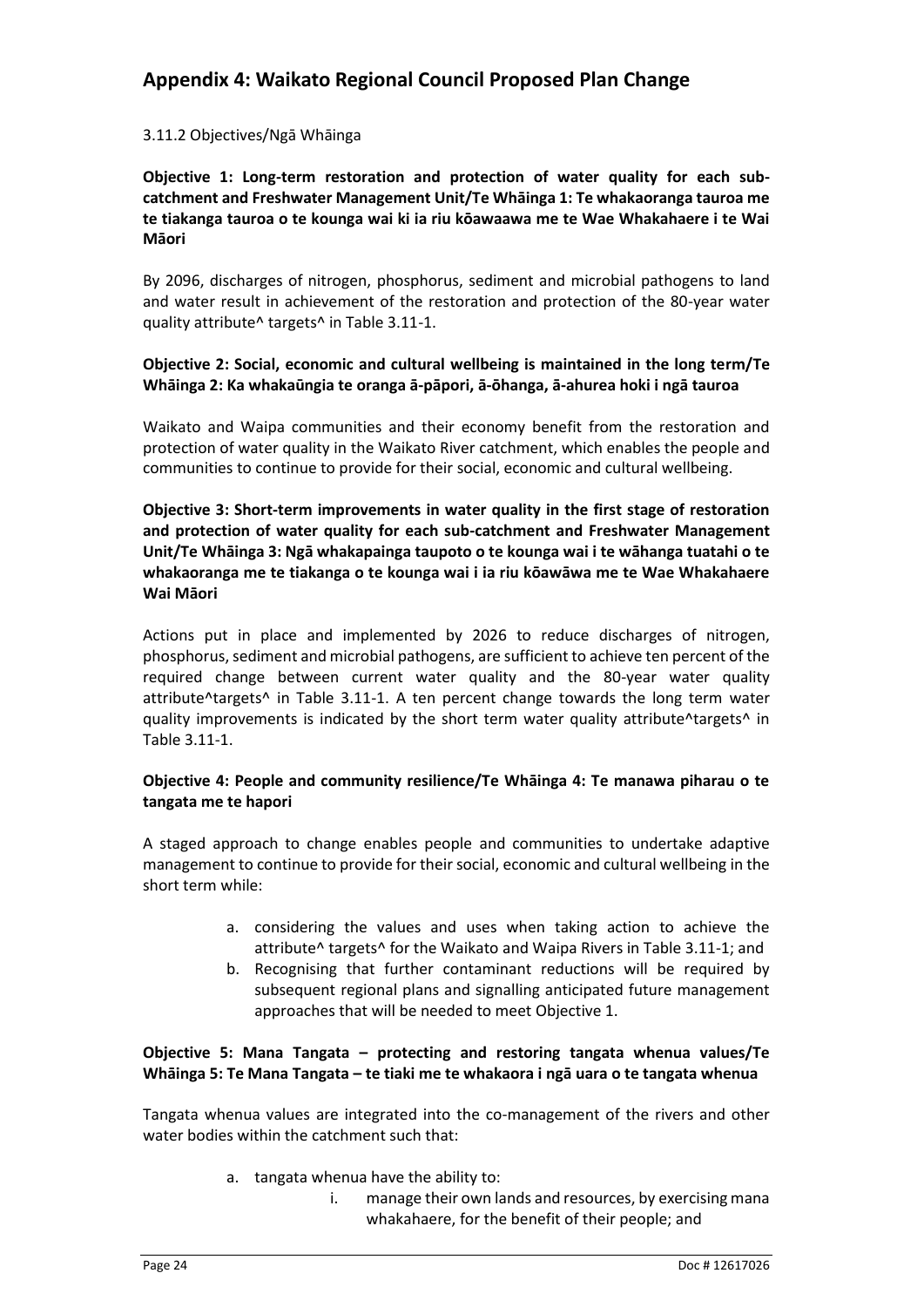- ii. actively sustain a relationship with ancestral land and with the rivers and other water bodies in the catchment; and
- a. new impediments to the flexibility of the use of tangata whenua ancestral lands are minimised; and
- b. Improvement in the rivers' water quality and the exercise of kaitiakitanga increase the spiritual and physical wellbeing of iwi and their tribal and cultural identity.

#### **Objective 6: Whangamarino Wetland/Te Whāinga 6: Ngā Repo o Whangamarino**

- a. Nitrogen, phosphorus, sediment and microbial pathogen loads in the catchment of Whangamarino Wetland are reduced in the short term, to make progress towards the long term restoration of Whangamarino Wetland; and
- b. The management of contaminant loads entering Whangamarino Wetland is consistent with the achievement of the water quality attribute^targets^ in Table 3.11-1.

#### **Principal Reasons for Adopting Objectives 1-6/Ngā Take Matua me Whai ngā Whāinga 1 ki te 6**

#### **Reasons for adopting Objective 1**

Objective 1 sets long term limits<sup>^</sup> for water quality consistent with the Vision and Strategy. Objective 1 sets aspirational 80-year water quality targets^, which result in improvements in water quality from the current state monitored in 2010-2014. The water quality attributes^ listed in Table 3.11-1 that will be achieved by 2096 will be used to characterise the water quality of the different FMUs when the effectiveness of the objective is assessed.

#### **Reasons for adopting Objective 2**

Objective 2 sets the long term outcome for people and communities, recognising that restoration and protection of water quality will continue to support communities and the economy. The full achievement of the Table 11-1 2096 water quality attribute^ targets^ may require a potentially significant departure from how businesses and communities currently function, and it is important to minimise social disruption during this transition.

Waikato Regional Council Proposed Waikato Regional Plan Change 1 - Waikato and Waipa River Catchments

#### **Reasons for adopting Objective 3**

Objective 3 sets short term goals for a 10-year period, to show the first step toward full achievement of water quality consistent with the Vision and Strategy.

The effort required to make the first step may not be fully reflected in water quality improvements that are measureable in the water in 10 years. For this reason, the achievement of the objective will rely on measurement and monitoring of actions taken on the land to reduce pressures on water quality.

Point source discharges are currently managed through existing resource consents, and further action required to improve the quality of these discharges will occur on a case-bycase basis at the time of consent renewal, guided by the targets and limits set in Objective 1.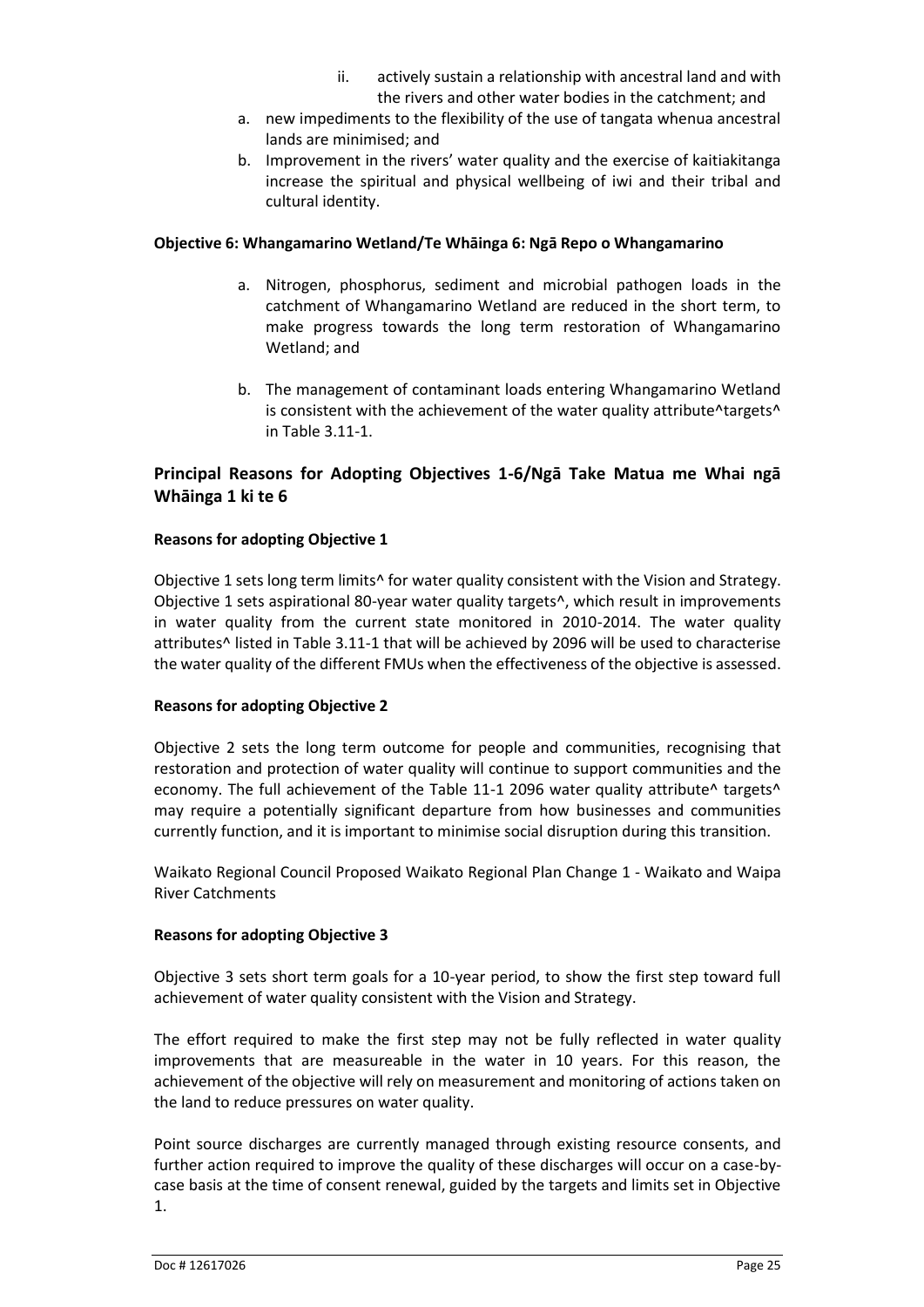#### **Reasons for adopting Objective 4**

Objective 4 provides for a staged approach to long-term achievement of the Vision and Strategy. It acknowledges that in order to maintain the social, cultural and economic wellbeing of communities during the 80-year journey, the first stage must ensure that overall costs to people can be sustained.

In the future, a property-level allocation of contaminant discharges may be required. Chapter 3.11 sets out the framework for collecting the required information so that the most appropriate approach can be identified. Land use type or intensity at July 2016 will not be the basis for any future allocation of property-level contaminant discharges. Therefore, consideration is needed of how to manage impacts in the transition.

Objective 4 seeks to minimise social disruption in the short term, while encouraging preparation for possible future requirements.

#### **Reasons for adopting Objective 5**

Objective 5 seeks to ensure that this Plan recognises and provides for the relationship of tangata whenua with ancestral lands, by ensuring the other provisions of Chapter 3.11 do not provide a further impediment to tangata whenua making optimal use of their land. Historic impediments included customary tenure in the nineteenth century, public works, rating law, Te Ture Whenua Māori Act, and confiscation. Some impediments or their effects continue currently, including issues of governance, fragmentation and compliance with central and local government regulations such as regional and district plans, or the emissions trading scheme. Land relevant to this objective is land returned through Treaty of Waitangi settlement, and land under Māori title that has multiple owners.

#### **Reasons for adopting Objective 6**

Objective 6 seeks to recognise the significant value of Whangamarino Wetland, a Ramsar site of international importance, and the complexity of this wetland system. It seeks to recognise that the bog ecosystems (which are particularly sensitive to discharges of contaminants) need protection over time. The effort required to restore Whangamarino Wetland over 80 years is considerable and as a minimum needs to halt and begin to reverse the decline in water quality in the first 10 years. This objective describes how wetland restoration needs to be supported by restoration of the Lower Waikato Freshwater Management Unit sub-catchments that flow into Whangamarino Wetland.

#### **3.11.3 Policies/Ngā Kaupapa Here**

#### **Policy 1: Manage diffuse discharges of nitrogen, phosphorus, sediment and microbial pathogens/Te Kaupapa Here 1: Te whakahaere i ngā rukenga roha o te hauota, o te pūtūtae-whetū, o te waiparapara me te tukumate ora poto**

Manage and require reductions in sub-catchment-wide discharges of nitrogen, phosphorus, sediment and microbial pathogens, by:

- a. Enabling activities with a low level of contaminant discharge to water bodies provided those discharges do not increase; and
- b. Requiring farming activities with moderate to high levels of contaminant discharge to water bodies to reduce their discharges; and
- c. Progressively excluding cattle, horses, deer and pigs from rivers, streams, drains, wetlands and lakes.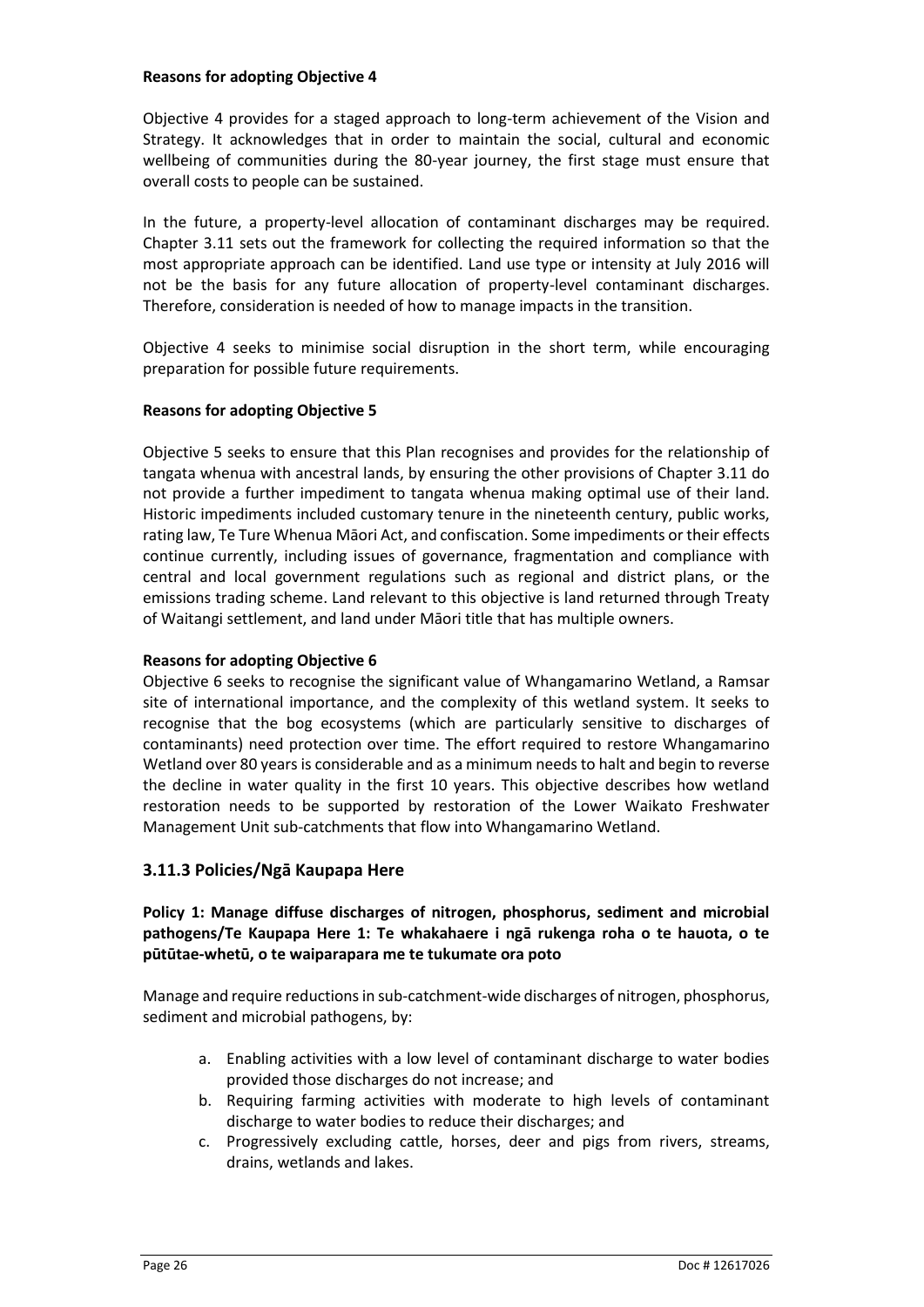#### **Policy 2: Tailored approach to reducing diffuse discharges from farming activities/Te Kaupapa Here 2: He huarahi ka āta whakahāngaihia hei whakaiti i ngā rukenga roha i ngā mahinga pāmu**

Manage and require reductions in sub-catchment-wide diffuse discharges of nitrogen, phosphorus, sediment and microbial pathogens from farming activities on properties and enterprises by:

- a. Taking a tailored, risk based approach to define mitigation actions on the land that will reduce diffuse discharges of nitrogen, phosphorus, sediment and microbial pathogens, with the mitigation actions to be specified in a Farm Environment Plan either associated with a resource consent, or in specific requirements established by participation in a Certified Industry Scheme; and
- b. Requiring the same level of rigour in developing, monitoring and auditing of mitigation actions on the land that is set out in a Farm Environment Plan, whether it is established with a resource consent or through Certified Industry Schemes; and
- c. Establishing a Nitrogen Reference Point for the property or enterprise; and
- d. Requiring the degree of reduction in diffuse discharges of nitrogen, phosphorus, sediment and microbial pathogens to be proportionate to the amount of current discharge (those discharging more are expected to make greater reductions), and proportionate to the scale of water quality improvement required in the subcatchment; and
- e. Requiring stock exclusion to be completed within 3 years following the dates by which a Farm Environment Plan must be provided to the Council, or in any case no later than 1 July 2026.

#### **Policy 3: Tailored approach to reducing diffuse discharges from commercial vegetable production systems/Te Kaupapa Here 3: He huarahi ka āta whakahāngaihia hei whakaiti i ngā rukenga roha i ngā pūnaha arumoni hei whakatupu hua whenua**

Manage and require reductions in diffuse discharges of nitrogen, phosphorus, sediment and microbial pathogens from commercial vegetable production through a tailored, property or enterprise-specific approach where:

- a. Flexibility is provided to undertake crop rotations on changing parcels of land for commercial vegetable production, while reducing average contaminant discharges over time; and
- b. The maximum area in production for a property or enterprise is established and capped utilising commercial vegetable production data from the 10 years up to 2016; and
- c. Establishing a Nitrogen Reference Point for each property or enterprise; and
- d. A 10% decrease in the diffuse discharge of nitrogen and a tailored reduction in the diffuse discharge of phosphorus, sediment and microbial pathogens is achieved across the sector through the implementation of Best or Good Management Practices; and
- e. Identified mitigation actions are set out and implemented within timeframes specified in either a Farm Environment Plan and associated resource consent, or in specific requirements established by participation in a Certified Industry Scheme.
- f. Commercial vegetable production enterprises that reduce nitrogen, phosphorus, sediment and microbial pathogens are enabled; and
- g. The degree of reduction in diffuse discharges of nitrogen, phosphorus, sediment and microbial pathogens is proportionate to the amount of current discharge (those discharging more are expected to make greater reductions), and the scale of water quality improvement required in the sub-catchment.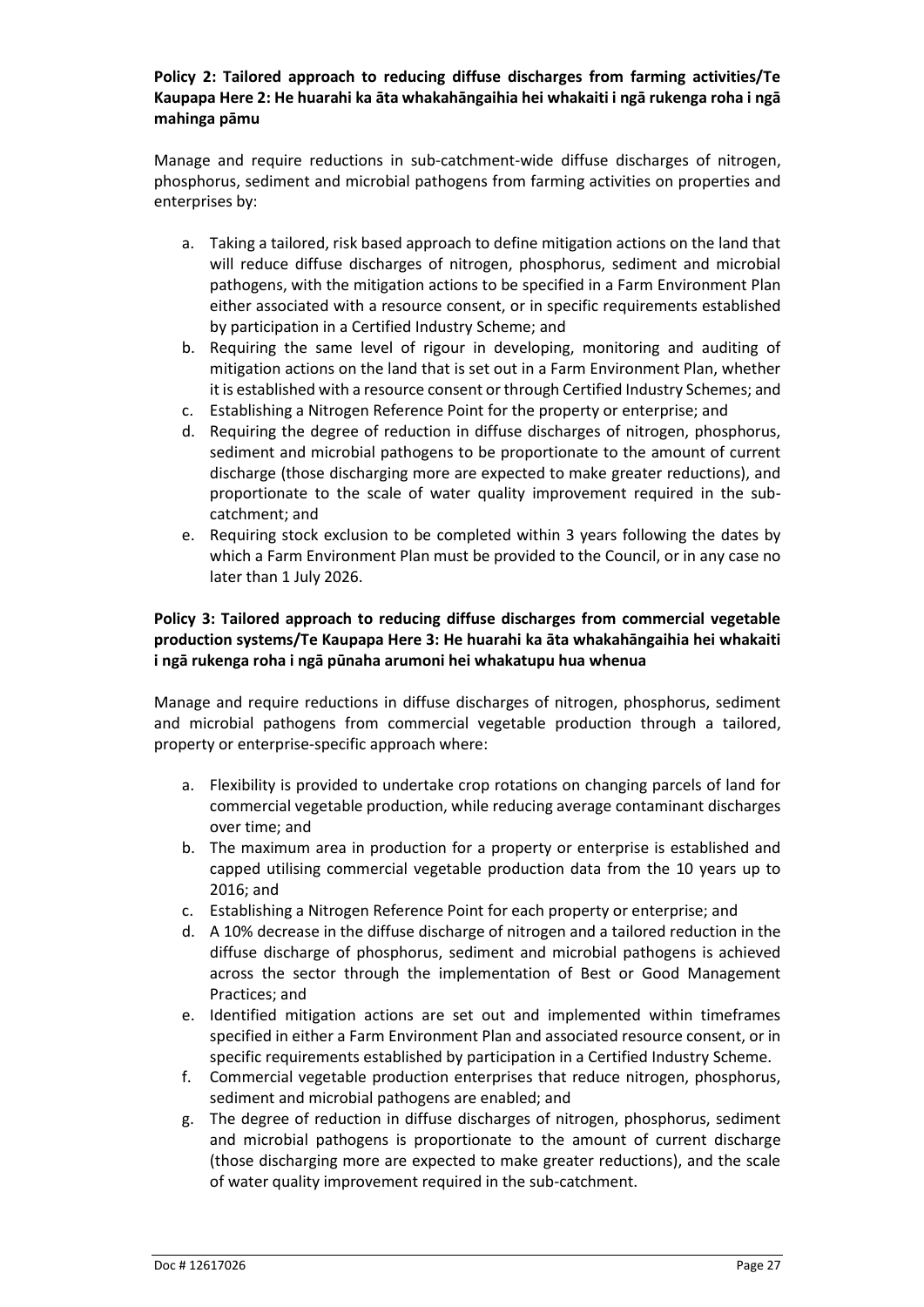**Policy 4: Enabling activities with lower discharges to continue or to be established while signalling further change may be required in future/Te Kaupapa Here 4: Te tuku kia haere tonu, kia whakatūria rānei ngā tūmahi he iti iho ngā rukenga, me te tohu ake ākuanei pea me panoni anō hei ngā tau e heke mai ana**

Manage sub-catchment-wide diffuse discharges of nitrogen, phosphorus, sediment and microbial pathogens, and enable existing and new low discharging activities to continue provided that cumulatively the achievement of Objective 3 is not compromised. Activities and uses currently defined as low dischargers may in the future need to take mitigation actions that will reduce diffuse discharges of nitrogen, phosphorus, sediment and microbial pathogens in order for Objective 1 to be met.

#### **Policy 5: Staged approach/Te Kaupapa Here 5: He huarahi wāwāhi**

Recognise that achieving the water quality attribute^ targets^ set out in Table 11-1 will need to be staged over 80 years, to minimise social disruption and allow for innovation and new practices to develop, while making a start on reducing discharges of nitrogen, phosphorus, sediment and microbial pathogens, and preparing for further reductions that will be required in subsequent regional plans.

#### **Policy 6: Restricting land use change/Te Kaupapa Here 6: Te here i te panonitanga āwhakamahinga whenua**

Except as provided for in Policy 16, land use change consent applications that demonstrate an increase in the diffuse discharge of nitrogen, phosphorus, sediment or microbial pathogens will generally not be granted.

Land use change consent applications that demonstrate clear and enduring decreases in existing diffuse discharges of nitrogen, phosphorus, sediment or microbial pathogens will generally be granted.

#### **Policy 7: Preparing for allocation in the future/Te Kaupapa Here 7: Kia takatū ki ngā tohanga hei ngā tau e heke mai ana**

Prepare for further diffuse discharge reductions and any future property or enterprise-level allocation of diffuse discharges of nitrogen, phosphorus, sediment and microbial pathogens that will be required by subsequent regional plans, by implementing the policies and methods in this chapter. To ensure this occurs, collect information and undertake research to support this, including collecting information about current discharges, developing appropriate modelling tools to estimate contaminant discharges, and researching the spatial variability of land use and contaminant losses and the effect of contaminant discharges in different parts of the catchment that will assist in defining 'land suitability'. Any future allocation should consider the following principles:

- a. Land suitability (5)
- b. which reflects the biophysical and climate properties, the risk of contaminant discharges from that land, and the sensitivity of the receiving water body, as a starting point (i.e. where the effect on the land and receiving waters will be the same, like land is treated the same for the purposes of allocation); and
- c. Allowance for flexibility of development of tangata whenua ancestral land; and
- d. Minimise social disruption and costs in the transition to the 'land suitability' approach; and
- e. Future allocation decisions should take advantage of new data and knowledge.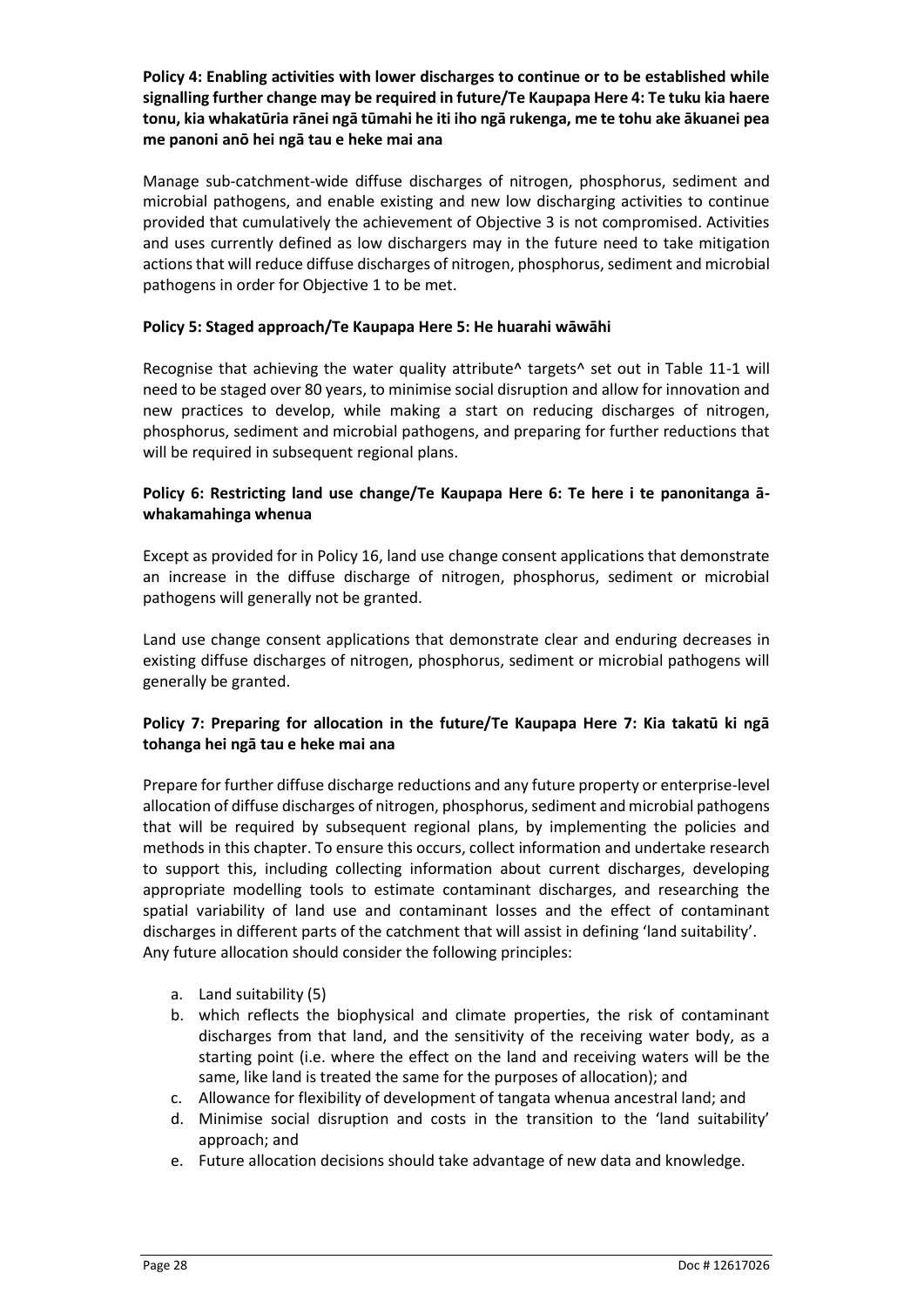#### **Policy 8: Prioritised implementation/Te Kaupapa Here 8: Te raupapa o te whakatinanatanga**

Prioritise the management of land and water resources by implementing Policies 2, 3 and 9, and in accordance with the prioritisation of areas set out in Table 3.11-2. Priority areas include:

- a. Sub-catchments where there is a greater gap between the water quality targets<sup>^</sup> in Objective 1 (Table 3.11-1) and current water quality; and
- b. Lakes Freshwater Management Units^; and
- c. Whangamarino Wetland.

In addition to the priority sub-catchments listed in Table 3.11-2, the 75<sup>th</sup> percentile nitrogen leaching value dischargers will also be prioritised for Farm Environment Plans.

*5 Future mechanisms for allocation based on land suitability will consider the following criteria: a) The biophysical properties of the land that determine productive potential and susceptibility to contaminant loss (e.g. slope, soil type, drainage class, and geology); and b) the local climate regime that determines productive potential and the likelihood of water storage and runoff patterns (e.g. frost, rainfall and its seasonal distribution); and c) The natural capacity of the landscape to attenuate contaminant loss; and d) the Objective 1 water quality limits^ related to nitrogen, phosphorus, microbial pathogens and sediment for the surface waters that the land is hydrologically connected to; and e) the desired values^ in those receiving waters (ecological and human health) and how they are influenced by the four contaminants. The future weightings are to be determined. For the avoidance of doubt, land suitability criteria exclude current land use and current water quality, the moderating effects of potential mitigations, and non-biophysical criteria (economic, social and cultural). Instead these factors will be of importance in analysing the implications of a completed land suitability classification.*

#### **Policy 9: Sub-catchment (including edge of field) mitigation planning, co-ordination and funding/Te Kaupapa Here 9: Te whakarite mahi whakangāwari, mahi ngātahi me te pūtea mō te riu kōawāwa (tae atu ki ngā taitapa)**

Take a prioritised and integrated approach to sub-catchment water quality management by undertaking sub-catchment planning, and use this planning to support actions including edge of field mitigation measures. Support measures that efficiently and effectively contribute to water quality improvements. This approach includes:

- a. Engaging early with tangata whenua and with landowners, communities and potential funding partners in sub-catchments in line with the priority areas listed in Table 3.11-2; and
- b. Assessing the reasons for current water quality and sources of contaminant discharge, at various scales in a sub-catchment; and
- c. Encouraging cost-effective mitigations where they have the biggest effect on improving water quality; and
- d. Allowing, where multiple farming enterprises contribute to a mitigation, for the resultant reduction in diffuse discharges to be apportioned to each enterprise in accordance with their respective contribution to the mitigation and their respective responsibility for the ongoing management of the mitigation.

#### **Policy 10: Provide for point source discharges of regional significance/Te Kaupapa Here 10: Te whakatau i ngā rukenga i ngā pū tuwha e noho tāpua ana ki te rohe**

When deciding resource consent applications for point source discharges of nitrogen, phosphorus, sediment and microbial pathogens to water or onto or into land, provide for the:

- a. Continued operation of regionally significant infrastructure´; and
- b. Continued operation of regionally significant industry´.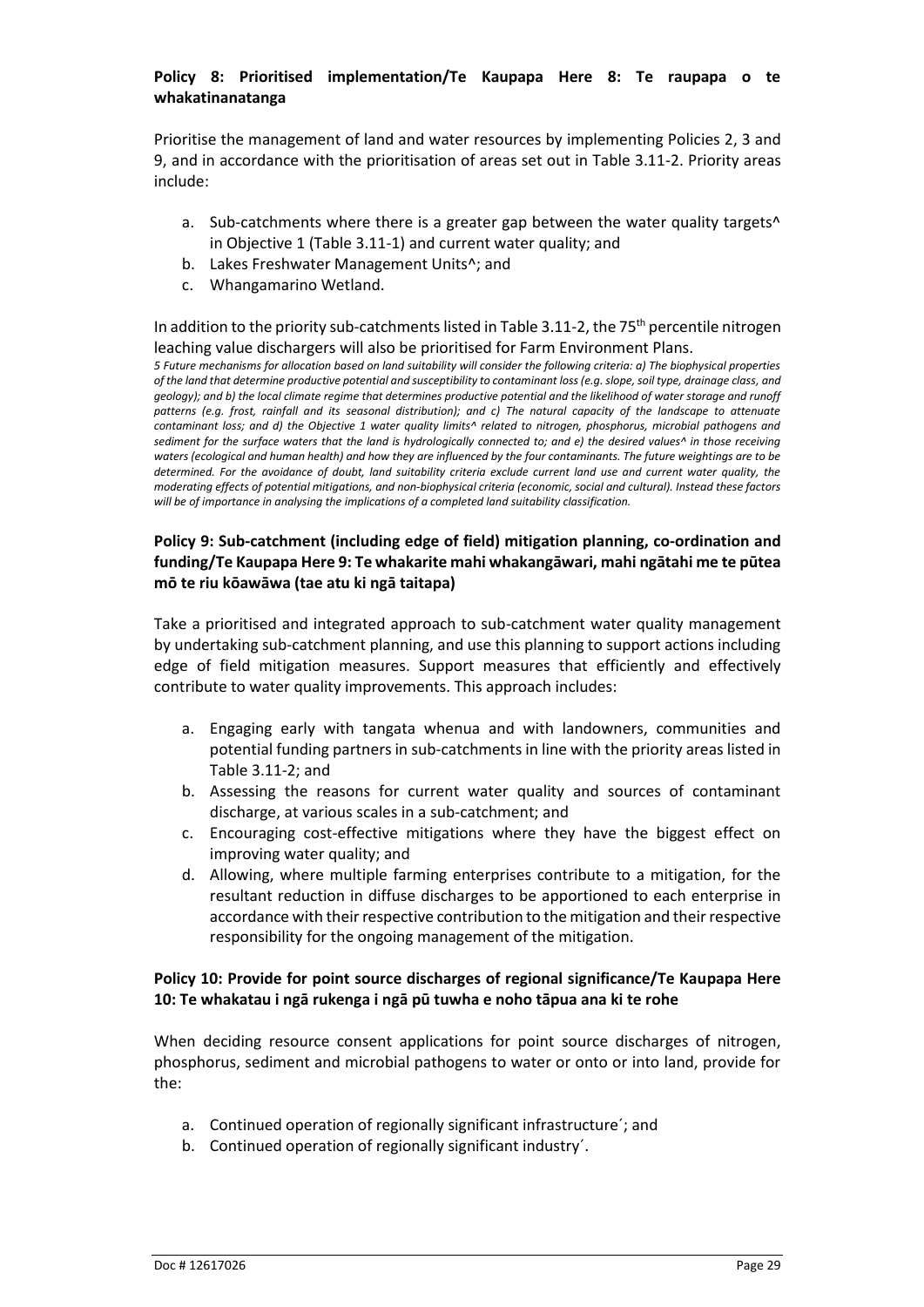#### **Policy 11: Application of Best Practicable Option and mitigation or offset of effects to point source discharges/Te Kaupapa Here 11: Te whakahāngai i te Kōwhiringa ka Tino Taea me ngā mahi whakangāwari pānga; te karo rānei i ngā pānga ki ngā rukenga i ngā pū tuwha**

Require any person undertaking a point source discharge of nitrogen, phosphorus, sediment or microbial pathogens to water or onto or into land in the Waikato and Waipa River catchments to adopt the Best Practicable Option\* to avoid or mitigate the adverse effects of the discharge, at the time a resource consent application is decided. Where it is not practicable to avoid or mitigate all adverse effects, an offset measure may be proposed in an alternative location or locations to the point source discharge, for the purpose of ensuring positive effects on the environment to lessen any residual adverse effects of the discharge(s) that will or may result from allowing the activity provided that the:

- a. Primary discharge does not result in any significant toxic adverse effect at the point source discharge location; and
- b. Offset measure is for the same contaminant; and
- c. Offset measure occurs preferably within the same sub-catchment in which the primary discharge occurs and if this is not practicable, then within the same Freshwater Management Unit^ or a Freshwater Management Unit^ located upstream, and
- d. Offset measure remains in place for the duration of the consent and is secured by consent condition.

#### **Policy 12: Additional considerations for point source discharges in relation to water quality targets/Te Kaupapa Here 12: He take anō hei whakaaro ake mō ngā rukenga i ngā pū tuwha e pā ana ki ngā whāinga ā-kounga wai**

Consider the contribution made by a point source discharge to the nitrogen, phosphorus, sediment and microbial pathogen catchment loads and the impact of that contribution on the likely achievement of the short term targets<sup>^</sup> in Objective 3 or the progression towards the 80-year targets^ in Objective 1, taking into account:

- a. The relative proportion of nitrogen, phosphorus, sediment or microbial pathogens that the particular point source discharge contributes to the catchment load; and
- b. Past technology upgrades undertaken to model, monitor and reduce the discharge of nitrogen, phosphorus, sediment or microbial pathogens within the previous consent term; and
- c. The ability to stage future mitigation actions to allow investment costs to be spread over time and meet the water quality targets^ specified above; and
- d. The diminishing return on investment in treatment plant upgrades in respect of any resultant reduction in nitrogen, phosphorus, sediment or microbial pathogens when treatment plant processes are already achieving a high level of contaminant reduction through the application of the Best Practicable Option\*.

#### **Policy 13: Point sources consent duration/Te Kaupapa Here 13: Te roa o te tukanga tono whakaaetanga mō te pū tuwha**

When determining an appropriate duration for any consent granted consider the following matters:

- a. A consent term exceeding 25 years, where the applicant demonstrates the approaches set out in Policies 11 and 12 will be met; and
- b. The magnitude and significance of the investment made or proposed to be made in contaminant reduction measures and any resultant improvements in the receiving water quality; and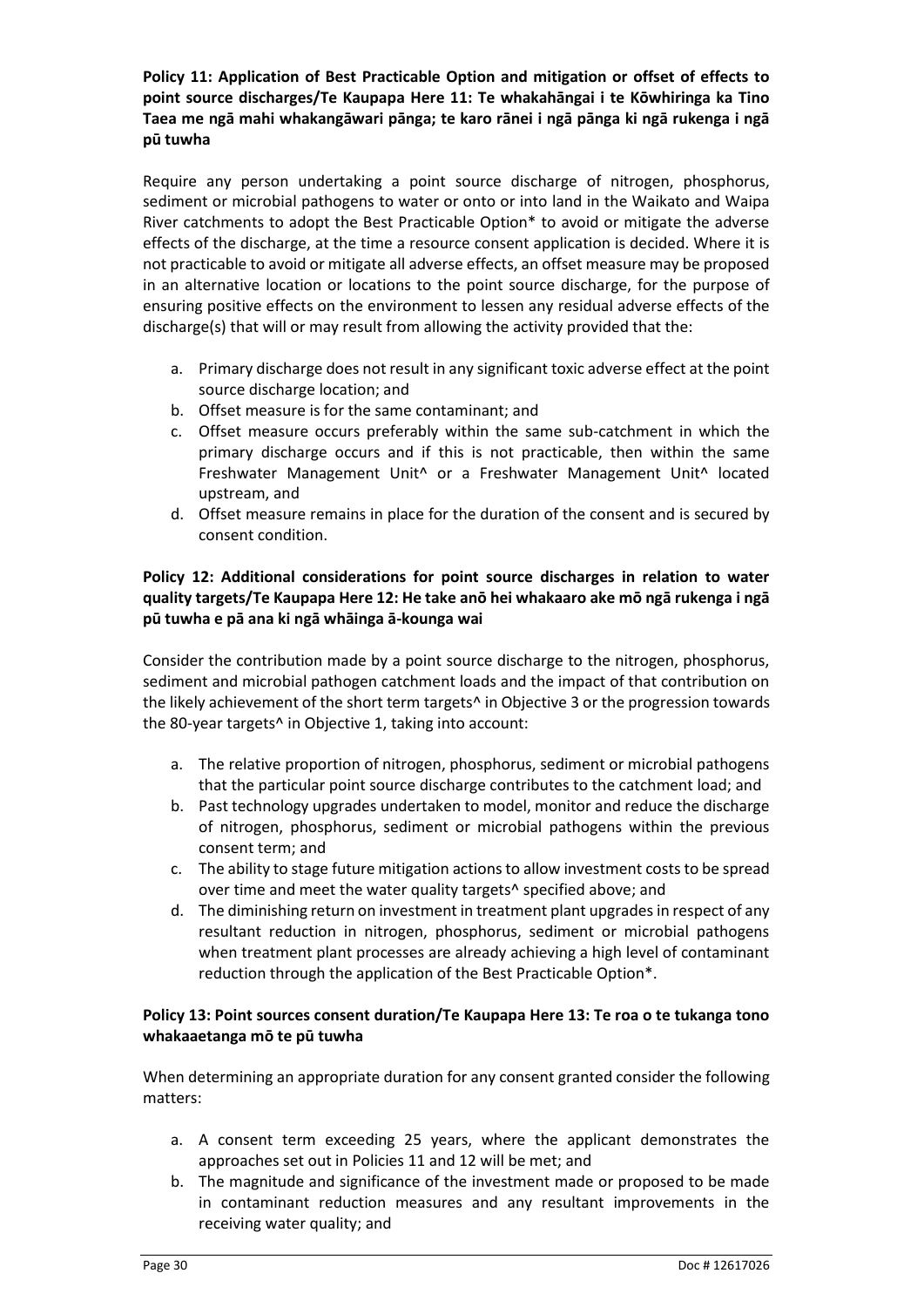c. The need to provide appropriate certainty of investment where contaminant reduction measures are proposed (including investment in treatment plant upgrades or land based application technology).

#### **Policy 14: Lakes Freshwater Management Units/Te Kaupapa Here 14: Ngā Wae Whakahaere Wai Māori i ngā Roto**

Restore and protect lakes by 2096 through the implementation of a tailored lake-by-lake approach, guided by Lake Catchment Plans prepared over the next 10 years, which will include collecting and using data and information to support the management of activities in the lakes Freshwater Management Units^.

#### **Policy 15: Whangamarino Wetland/Te Kaupapa Here 15: Ngā Repo o Whangamarino**

Protect and make progress towards restoration of Whangamarino Wetland by reducing the discharge of nitrogen, phosphorus, sediment and microbial pathogens in the subcatchments that flow into the wetland to:

- a. Reduce and minimise further loss of the bog ecosystem; and
- b. Provide increasing availability of mahinga kai; and
- c. Support implementation of any catchment plan prepared in future by Waikato Regional Council that covers Whangamarino Wetland.

**Policy 16: Flexibility for development of land returned under Te Tiriti o Waitangi settlements and multiple owned Māori land/Te Kaupapa Here 16: Te hangore o te tukanga mō te whakawhanaketanga o ngā whenua e whakahokia ai i raro i ngā whakataunga kokoraho o Te Tiriti o Waitangi me ngā whenua Māori kei raro i te mana whakahaere o te takitini**

For the purposes of considering land use change applications under Rule 3.11.5.7, land use change that enables the development of tangata whenua ancestral lands shall be managed in a way that recognises and provides for:

- a. The relationship of tangata whenua with their ancestral lands; and
- b. The exercise of kaitiakitanga; and
- c. The creation of positive economic, social and cultural benefits for tangata whenua now and into the future;

Taking into account:

- i. Best management practice actions for nitrogen, phosphorus, sediment and microbial pathogens for the proposed new type of land use; and
- ii. The suitability of the land for development into the proposed new type of land use, reflecting the principles for future allocation as contained in Policy 7, including the risk of contaminant discharge from that land and the sensitivity of the receiving water body; and
- iii. The short term targets^ to be achieved in Objective 3.

#### **Policy 17: Considering the wider context of the Vision and Strategy/Te Kaupapa Here 17: Te whakaaro ake ki te horopaki whānui o Te Ture Whaimana**

When applying policies and methods in Chapter 3.11, seek opportunities to advance those matters in the Vision and Strategy and the values^ for the Waikato and Waipa Rivers that fall outside the scope of Chapter 3.11, but could be considered secondary benefits of methods carried out under this Chapter, including, but not limited to: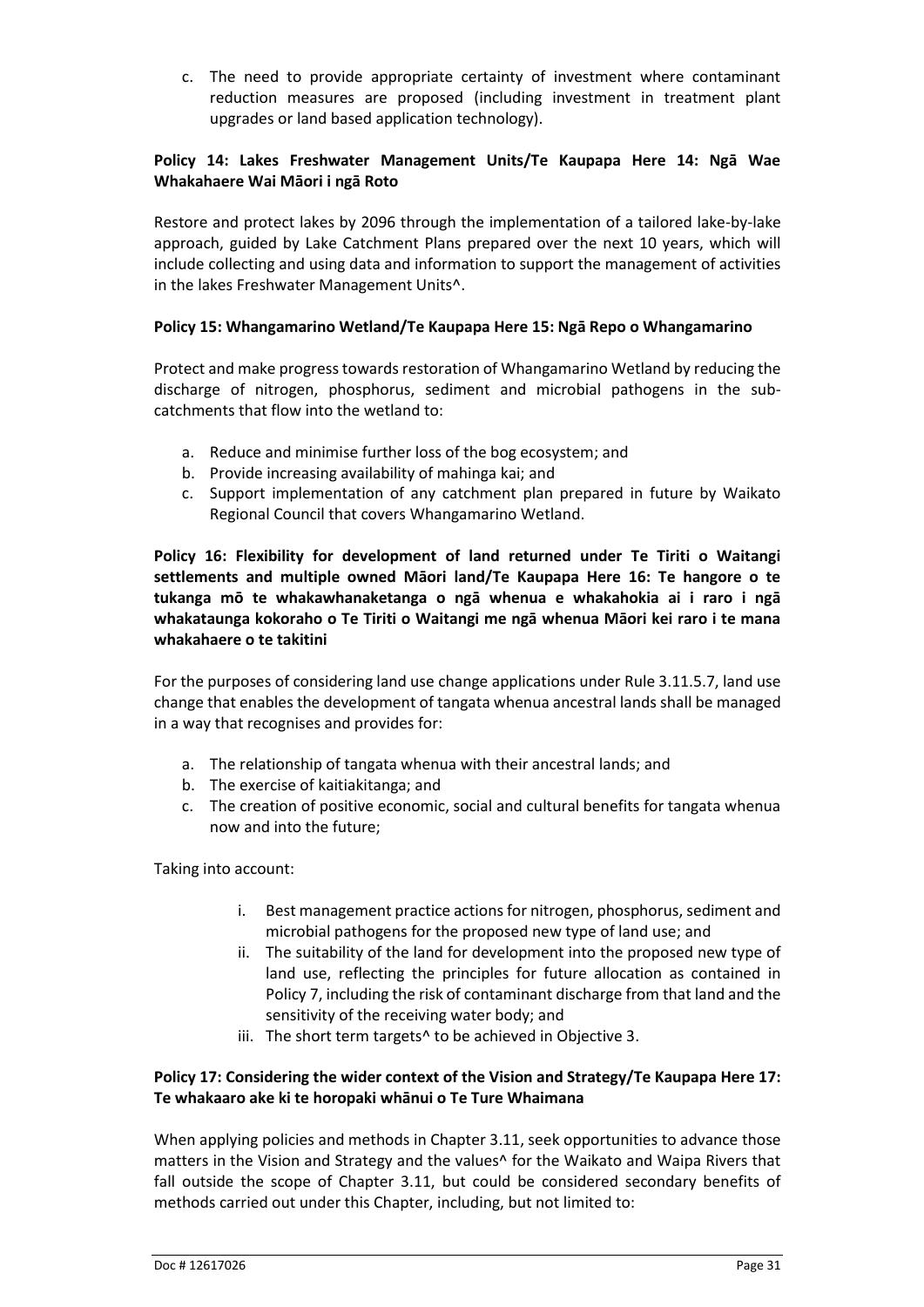- a. Opportunities to enhance biodiversity, wetland values^ and the functioning of ecosystems; and
- b. Opportunities to enhance access and recreational values^ associated with the rivers.

#### **3.11.4 Implementation methods/Ngā tikanga whakatinana 3.11.4.1 Working with others/Te mahi tahi me ētehi atu**

Waikato Regional Council will work with stakeholders including Waikato River iwi partners, Waikato River Authority, Waikato River Restoration Strategy partners, Department of Conservation, territorial authorities, industry and sector bodies, to implement Chapter 3.11 including all the following methods in 3.11.4. This will include coordinating priorities, funding and physical works, promoting awareness and providing education, to assist in giving effect to the Vision and Strategy for the Waikato River/Te Ture Whaimana o Te Awa o Waikato for the Waikato and Waipa Rivers.

#### **3.11.4.2 Certified Industry Scheme/Te kaupapa ā-ahumahi kua whai tohu**

Waikato Regional Council will develop an industry certification process for industry bodies as per the standards outlined in Schedule 2. The Certified Industry Scheme will include formal agreements between parties. Agreements will include:

a. Provision for management of the Certified Industry Schemes; b. Oversight, and monitoring of Farm Environment Plans; c. Information sharing; d. Aggregate reporting on Certified Industry Scheme implementation; and e. Consistency across the various Certified Industry Schemes

#### **3.11.4.3 Farm Environment Plans/Ngā Mahere Taiao ā-Pāmu**

Waikato Regional Council will prepare parameters and minimum requirements for the development of a certification process for professionals to develop, certify and monitor Farm Environment Plans in a consistent approach across the region. A Farm Environment Plan will be prepared by a certified person as per the requirements outlined in Schedule 1, and will assess the risk of diffuse discharges of nitrogen, phosphorus, sediment and microbial pathogens and specify actions to reduce those risks in order to bring about reductions in the discharges of those contaminants. Waikato Regional Council will develop guidance for risk assessments, auditing and compiling Farm Environment Plans.

Waikato Regional Council will take a risk based approach to monitoring Farm Environment Plans, starting with more frequent monitoring and then moving to monitoring based on risk assessment. Robust third party audit (independent of the farmer and Certified Farm Environment Planner) and monitoring will be required.

#### **3.11.4.4 Lakes and Whangamarino Wetland/Ngā Roto me ngā Repo o Whangamarino**

Waikato Regional Council, working with others, will:

- a. Build on the Shallow Lakes Management Plan by developing Lake Catchment Plans and investigate lake-specific options to improve water quality and ecosystem health, and manage pest species. In many instances, this may require an adaptive management approach.
- b. Prepare and implement Lake Catchment Plans with community involvement which include:
	- i. A vision for the lake developed in consultation with the community.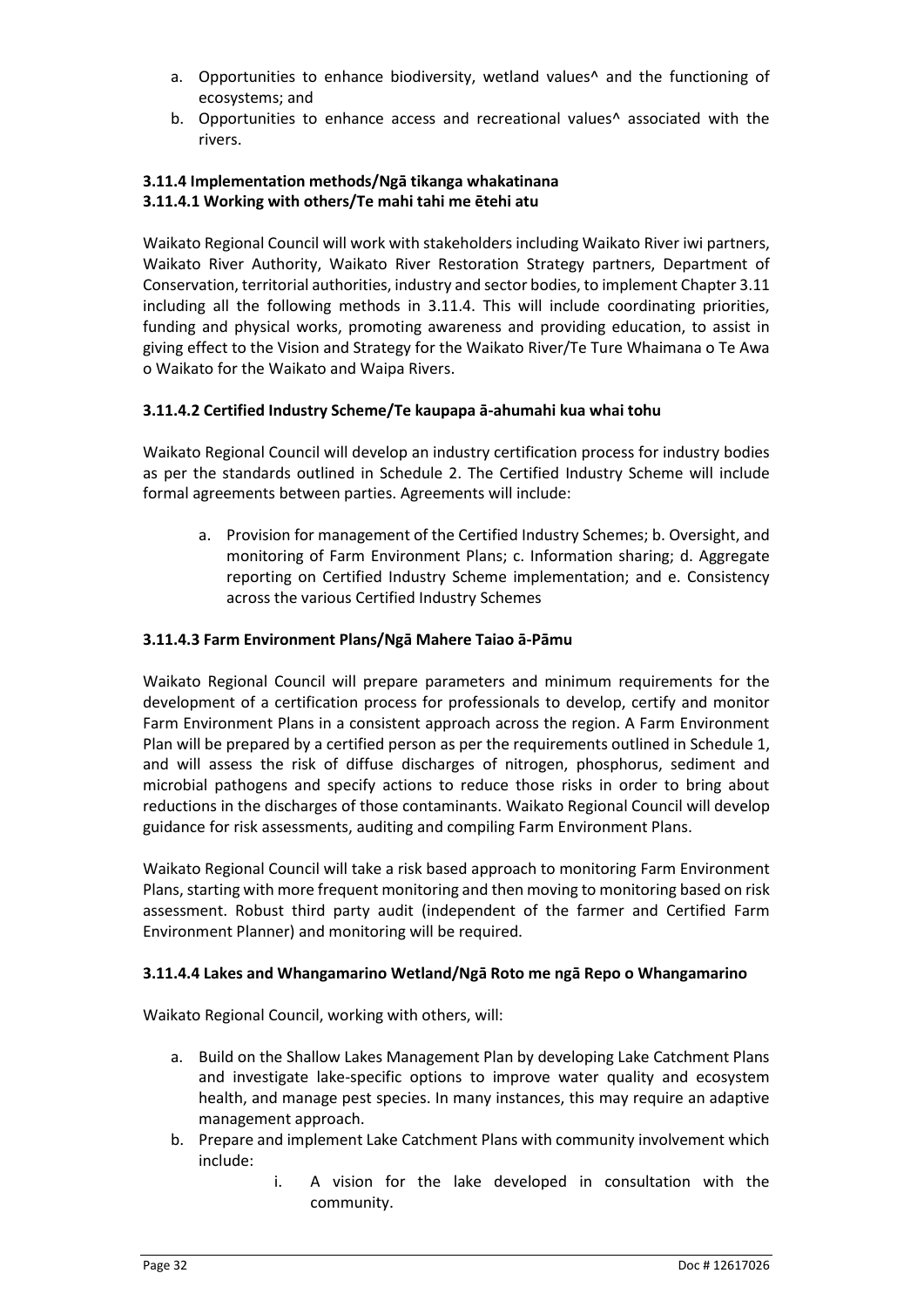- ii. Description of the desired state of lake and recognition of the challenges (e.g. costs) and opportunities (e.g. benefits) in achieving it.
- iii. An evidence-based description of the problem (i.e. what is the gap between the current state and desired state) that recognises the presence of multiple stressors and uncertainty in responses and time frames.
- iv. Community engagement in defining actions that will move the lake towards its desired state.
- v. Responsibility for achieving the agreed actions and expected timeframes, developed in consultation with those who will be undertaking the work.
- vi. A monitoring regime that will provide evidence of the implementation of the defined actions and any changes in the state of the lake.
- c. As a priority, undertake the development and implementation of the Lake Waikare and Whangamarino Wetland Catchment Management Plan using the process set out in b).
- d. Work towards managing the presence of pest weeds and fish in the shallow lakes and connected lowland rivers area, including Whangamarino Wetland.
- e. Support research and testing of restoration tools and options to maintain and enhance the health of shallow lakes and Whangamarino Wetland (e.g. lake modelling, lake bed sediment treatments, constructed wetlands, floating wetlands, silt traps, pest fish management, and farm system management tools).
- f. Support lake and Whangamarino Wetland restoration programmes including, but not limited to, advice, funding, and project management. Restoration programmes may have a wider scope than water quality, including hydrological restoration, revegetation and biodiversity restoration.
- g. Develop a set of 10-year water quality attribute^ targets^ for each lake Freshwater Management Unit^.

#### **3.11.4.5 Sub-catchment scale planning/Te whakamāherehere mō te whānuitanga o ngā riu kōawaawa**

Waikato Regional Council will work with others to develop sub-catchment scale plans (where a catchment plan does not already exist) where it has been shown to be required. Sub-catchment scale planning will:

- a. Identify the causes of current water quality decline, identify cost-effective measures to bring about reductions in contaminant discharges, and coordinate the reductions required at a property, enterprise and sub-catchment scale (including recommendations for funding where there is a public benefit identified).
- b. Align works and services to reduce nitrogen, phosphorus, sediment and microbial pathogen discharges including riparian management, targeted reforestation, constructed wetlands, sediment traps and sediment detention bunds.
- c. Assess and determine effective and efficient placement of constructed wetlands at a sub-catchment scale to improve water quality.
- d. Support research that addresses the management of wetlands, including development of techniques to monitor ecological change and forecasting evolution of wetland characteristics resulting from existing land use in the wetland catchments.
- e. Integrate the regulatory requirements to fence waterways with the requirements for effective drainage scheme management.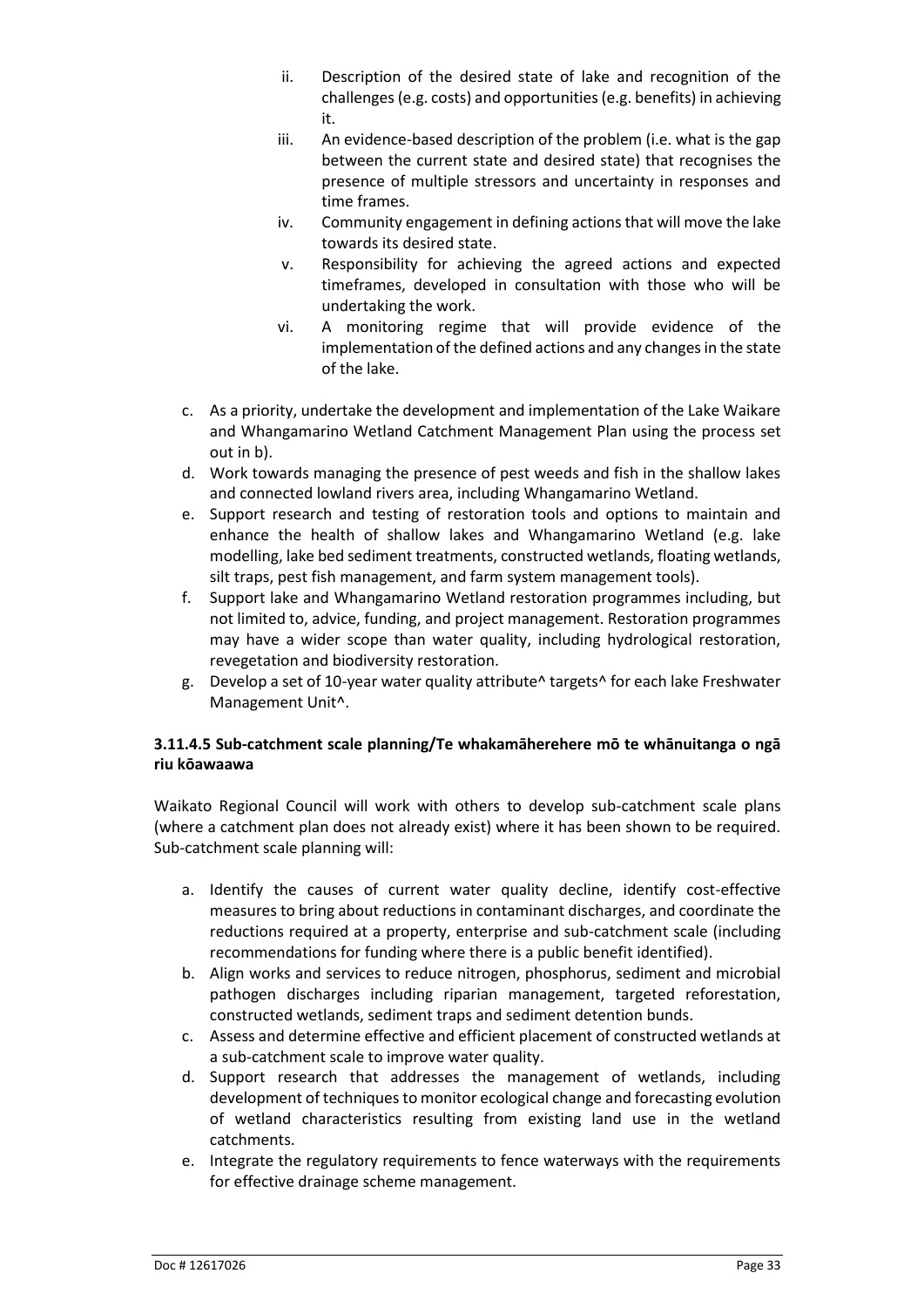f. Coordinate funding of mitigation work by those contributing to water quality degradation, in proportion to that contribution. g. Utilise public funds to support edge of field mitigations where those mitigations provide significant public benefit.

#### **3.11.4.6 Funding and implementation/Te pūtea me te whakatinanatanga**

Waikato Regional Council will:

- a. Provide staff resources and leadership within the organisation for the implementation of Chapter 3.11.
- b. Seek to secure funding for the implementation of Chapter 3.11 through the annual plan and long term plan processes.

#### **3.11.4.7 Information needs to support any future allocation/Ngā pārongo e hiahiatia ana hei taunaki i ngā tohanga o anamata**

Gather information and commission appropriate scientific research to inform any future framework for the allocation of diffuse discharges including:

- a. Implementing processes that will support the setting of property or enterprise-level diffuse discharge limits in the future.
- b. Researching:
	- i. The quantum of contaminants that can be discharged at a subcatchment and Freshwater Management Unit^ scale while meeting the Table 3.11-1 water quality attribute<sup>^</sup> targets<sup>^</sup>. ii. Methods to categorise and define 'land suitability'.
	- ii. Tools for measuring or modelling discharges from individual properties, enterprises and sub-catchments, and how this can be related to the Table 3.11-1 water quality attribute^ targets^.

#### **3.11.4.8 Reviewing Chapter 3.11 and developing an allocation framework for the next Regional Plan/Te arotake i te Upoko 3.11, te whakarite hoki i tētehi anga toha mō te Mahere ā-Rohe e whai ake ana**

Waikato Regional Council will:

- a. Develop discharge allocation frameworks for individual properties and enterprises based on information collected under Method 3.11.4.7, taking into account the best available data, knowledge and technology at the time; and
- b. Use this to inform future changes to the Waikato Regional Plan to manage discharges of nitrogen, phosphorus, sediment and microbial pathogens at a property or enterprise-level to meet the targets^ in the Objectives.

#### **3.11.4.9 Managing the effects of urban development/Te whakahaere i ngā pānga o te whanaketanga ā-tāone**

Waikato Regional Council will:

- a. Continue to work with territorial authorities to implement the Waikato Regional Policy Statement set of principles that guide future development of the built environment which anticipates and addresses cumulative effects over the long term.
- b. When undertaking sub-catchment scale planning under Method 3.11.4.5 in urban sub-catchments engage with urban communities to raise awareness of water quality issues, and to identify and implement effective solutions for the urban context.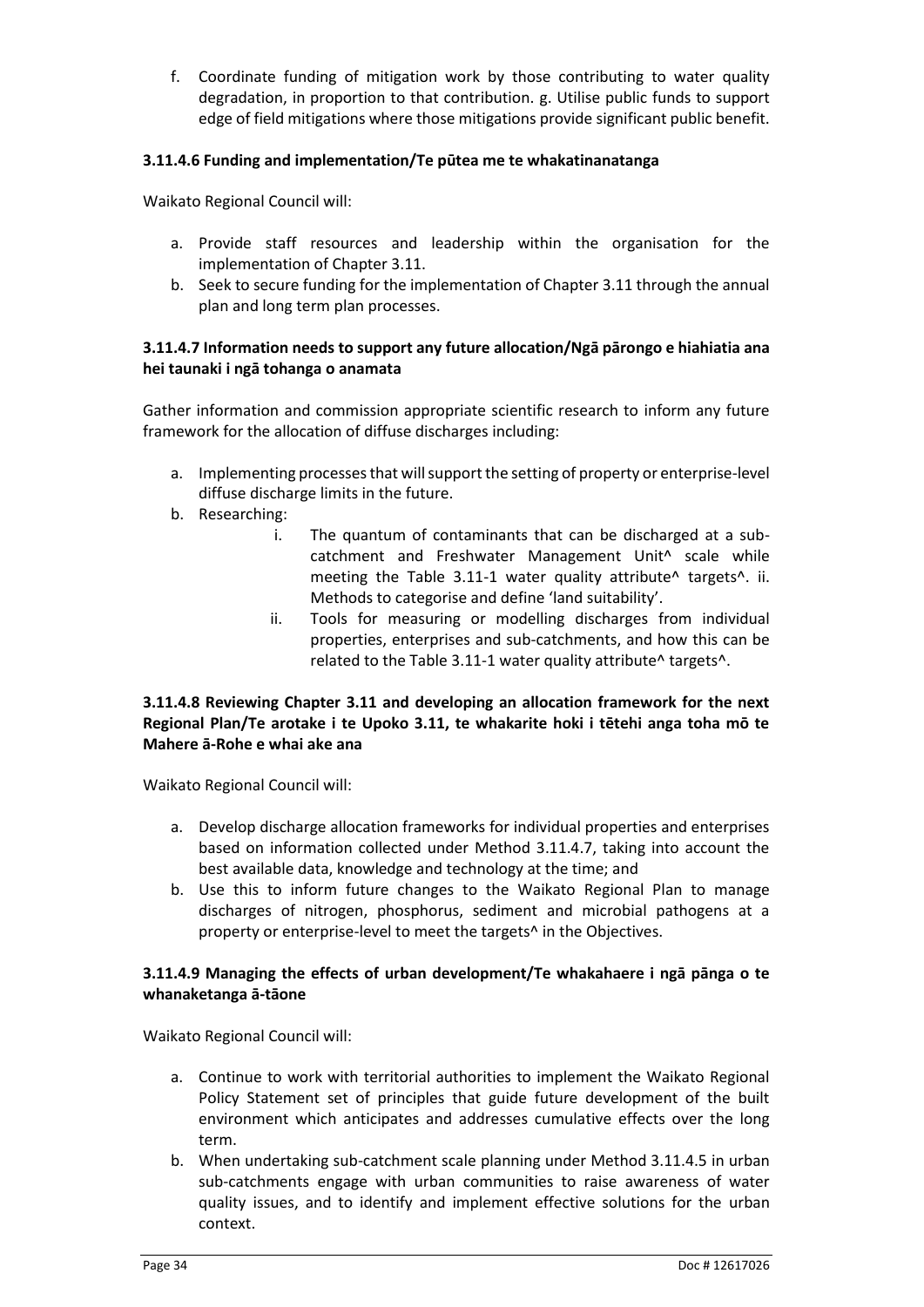#### **3.11.4.10 Accounting system and monitoring/Te pūnaha kaute me te aroturuki**

Waikato Regional Council will establish and operate a publicly available accounting system and monitoring in each Freshwater Management Unit^, including:

- a. Collecting information on nitrogen, phosphorus, sediment and microbial pathogen levels in the respective fresh water bodies in each Freshwater Management Unit^ from:
	- i. Council's existing river monitoring network; and
	- ii. Sub-catchments that are currently unrepresented in the existing monitoring network; and
	- iii. Lake Freshwater Management Units<sup>^</sup>.
- b. Using the information collected to establish the baseline data for compiling a monitoring plan and to assess progress towards achieving the Table 11-1 water quality attribute^ targets^; and
- c. Using state of the environment monitoring data including biological monitoring tools such as the Macroinvertebrate Community Index to provide the basis for identifying and reporting on long-term trends; and
- d. An information and accounting system for the diffuse discharges from properties and enterprises that supports the management of nitrogen, phosphorus, sediment and microbial pathogens diffuse discharges at an enterprise or property scale.

#### **3.11.4.11 Monitoring and evaluation of the implementation of Chapter 3.11/Te aroturuki me te arotake i te whakatinanatanga o te Upoko 3.11**

Waikato Regional Council will:

- a. Review and report on the progress towards and achievement of the 80-year water quality objectives of Chapter 3.11.
- b. Research and identify methods to measure actions at a sub-catchment, property and enterprise level, and their contribution to reductions in the discharge of contaminants.
- c. Monitor the achievement of the values^ for the Waikato and Waipa Rivers and the uses made of those rivers.
- d. Collate data on the number of land use resource consents issued under the rules of this chapter, the number of Farm Environment Plans completed, compliance with the actions listed in Farm Environment Plans, Nitrogen Reference Points for properties and enterprises, and nitrogen discharge data reported under Farm Environment Plans.
- e. Work with industry to collate information on the functioning and success of any Certified Industry Scheme.

#### **3.11.4.12 Support research and dissemination of best practice guidelines to reduce diffuse discharges/Te taunaki i te rangahautanga me te tuaritanga o ngā aratohu mō ngā mahi tino whai take hei whakaiti i ngā rukenga roha**

Waikato Regional Council will:

- a. Develop and disseminate best management practice guidelines for reducing the diffuse discharges of nitrogen, phosphorus, sediment and microbial pathogens; and
- b. Support research into methods for reducing diffuse discharges of contaminants to water.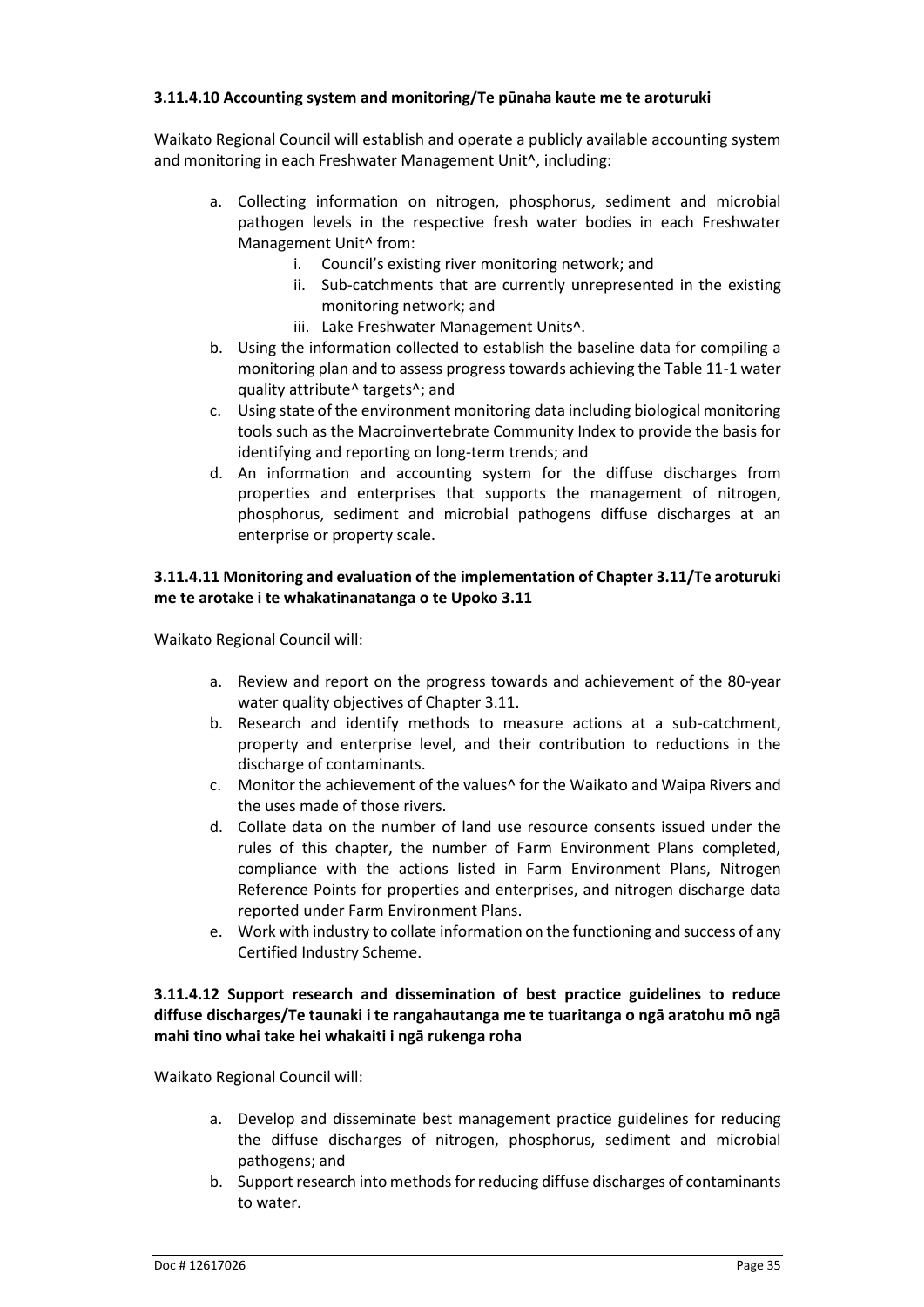#### **3.11.5 Rules/Ngā Ture**

3.11.5.1 Permitted Activity Rule – Small and Low Intensity farming activities/Te Ture mō ngā Mahi e Whakaaetia ana – Ngā mahi iti, ngā mahi pāiti hoki i runga pāmu

#### **Rule 3.11.5.1 - Permitted Activity Rule – Small and Low Intensity farming activities**

The use of land for farming activities (excluding commercial vegetable production) and the associated diffuse discharge of nitrogen, phosphorus, sediment and microbial pathogens onto or into land in circumstances which may result in those contaminants entering water is a permitted activity subject to the following conditions:

- a. The property is registered with the Waikato Regional Council in conformance with Schedule A; and
- b. Cattle, horses, deer and pigs are excluded from water bodies in conformance with Schedule C; and

Either:

- c. The property area is less than or equal to 4.1 hectares; and
- d. The farming activities do not form part of an enterprise being undertaken on more than one property; or
- e. Where the property area is greater than 4.1 hectares:
- f. For grazed land, the stocking rate of the land is less than 6 stock units per hectare; and
- g. No arable cropping occurs; and
- h. The farming activities do not form part of an enterprise being undertaken on more than one property.

3.11.5.2 Permitted Activity Rule – Other farming activities/Te Ture mō ngā Mahi e Whakaaetia ana – Ētehi atu mahi i runga pāmu

#### **Rule 3.11.5.2 - Permitted Activity Rule – Other farming activities**

The use of land for farming activities (excluding commercial vegetable production) and the associated diffuse discharge of nitrogen, phosphorus, sediment and microbial pathogens onto or into land in circumstances which may result in those contaminants entering water where the property area is greater than 4.1 hectares, and has more than 6 stock units per hectare or is used for arable cropping, is a permitted activity subject to the following conditions:

- 1. The property is registered with the Waikato Regional Council in conformance with Schedule A; and
- 2. Cattle, horses, deer and pigs are excluded from water bodies in conformance with Schedule C and Conditions 3(e) and 4(e) of this Rule; and
- 3. Where the property area is less than or equal to 20 hectares:
	- a. The farming activities do not form part of an enterprise being undertaken on more than one property; and
	- b. Where the land is:
		- i. used for grazing livestock, the stocking rate of the land is no greater than the stocking rate of the land at 22 October 2016; or
		- ii. not used for grazing livestock, the land use has the same or lower diffuse discharges of nitrogen, phosphorus, sediment or microbial pathogens as the land use at 22 October 2016; and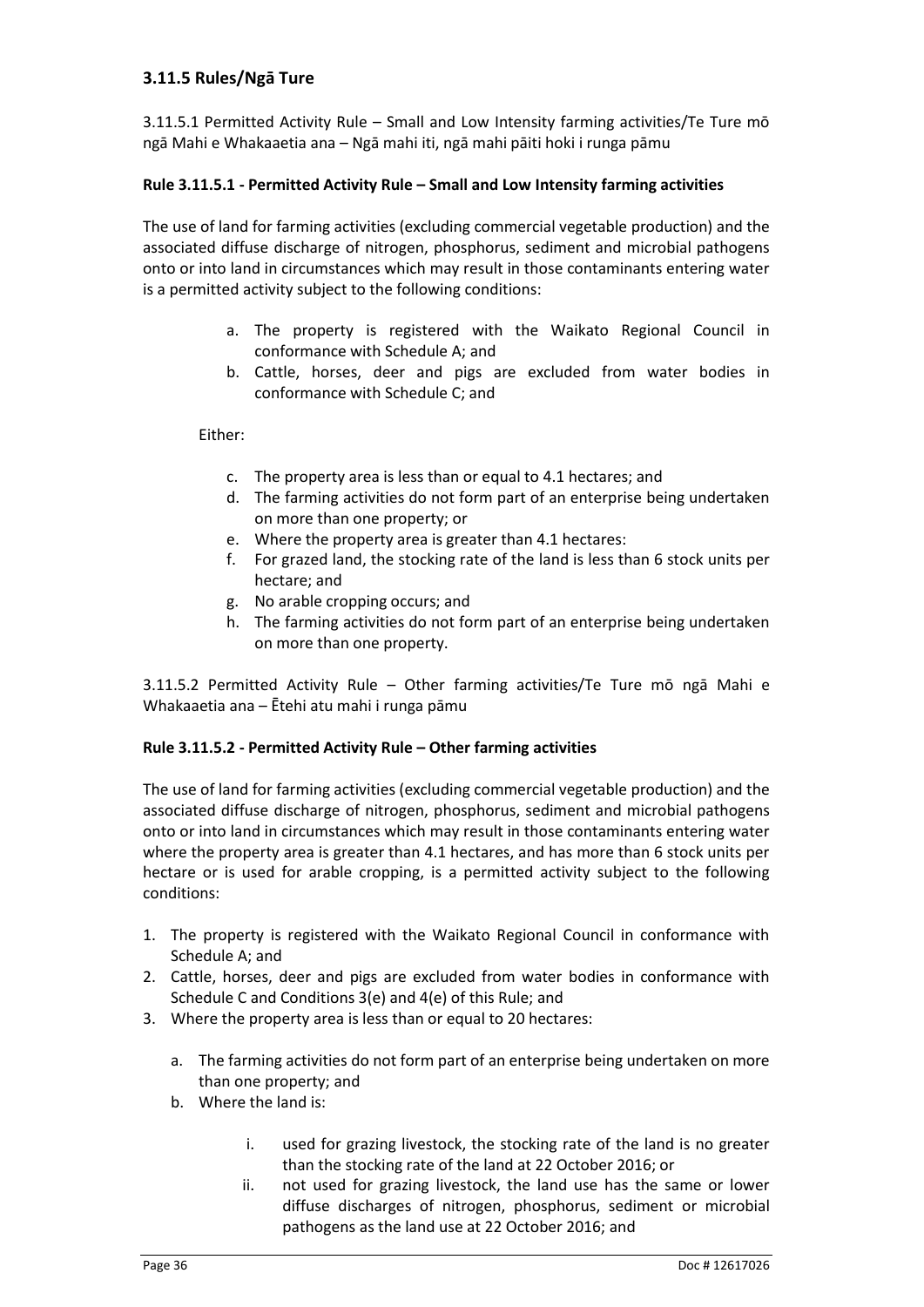- c. Upon request, the landowner shall obtain and provide to the Council independent verification from a Certified Farm Environment Planner that the use of land is compliant with either b)(i) or b)(ii) above; and
- d. Upon request from the Council, a description of the current land use activities shall be provided to the Council; and
- e. Where the property or enterprise contains any of the water bodies listed in Schedule C, new fences installed after 22 October 2016 must be located to ensure cattle, horses, deer and pigs cannot be within three metres of the bed of the water body (excluding constructed wetlands and drains).
- 4. Where the property or enterprise area is greater than 20 hectares:
	- a. A Nitrogen Reference Point is produced for the property or enterprise in conformance with Schedule B; and
	- b. The diffuse discharge of nitrogen from the property or enterprise does not exceed either:
		- i. the Nitrogen Reference Point; or
		- ii. 15kg nitrogen/hectare/year; whichever is the lesser, over the whole property or enterprise when assessed in accordance with Schedule B; and
	- c. No part of the property or enterprise over 15 degrees slope is cultivated or grazed; and d. No winter forage crops are grazed in situ; and
	- d. Where the property or enterprise contains any of the water bodies listed in Schedule C:
		- i. There shall be no cultivation within 5 metres of the bed of the water body; and
		- ii. New fences installed after 22 October 2016 must be located to ensure cattle, horses, deer and pigs cannot be within three metres of the bed of the water body (excluding constructed wetlands and drains); and

5. For all properties greater than 4.1 hectares, from 31 March 2019, in addition to the requirements of Schedule A, the following information must be provided to the Waikato Regional Council by 1 September each year:

- a. Annual stock numbers; and
- b. Annual fertiliser use; and
- c. Annual brought in animal feed.

3.11.5.3 Permitted Activity Rule – Farming activities with a Farm Environment Plan under a Certified Industry Scheme/Te Ture mō ngā Mahi e Whakaaetia ana – Ngā mahi i runga pāmu kua whai Mahere Taiao ā-Pāmu i raro i te Kaupapa ā-Ahumahi kua Whai Tohu

#### **Rule 3.11.5.3 - Permitted Activity Rule – Farming activities with a Farm Environment Plan under a Certified Industry Scheme**

Except as provided for in Rule 3.11.5.1 and Rule 3.11.5.2 the use of land for farming activities (excluding commercial vegetable production) where the land use is registered to a Certified Industry Scheme, and the associated diffuse discharge of nitrogen, phosphorus, sediment and microbial pathogens onto or into land in circumstances which may result in those contaminants entering water is a permitted activity subject to the following conditions: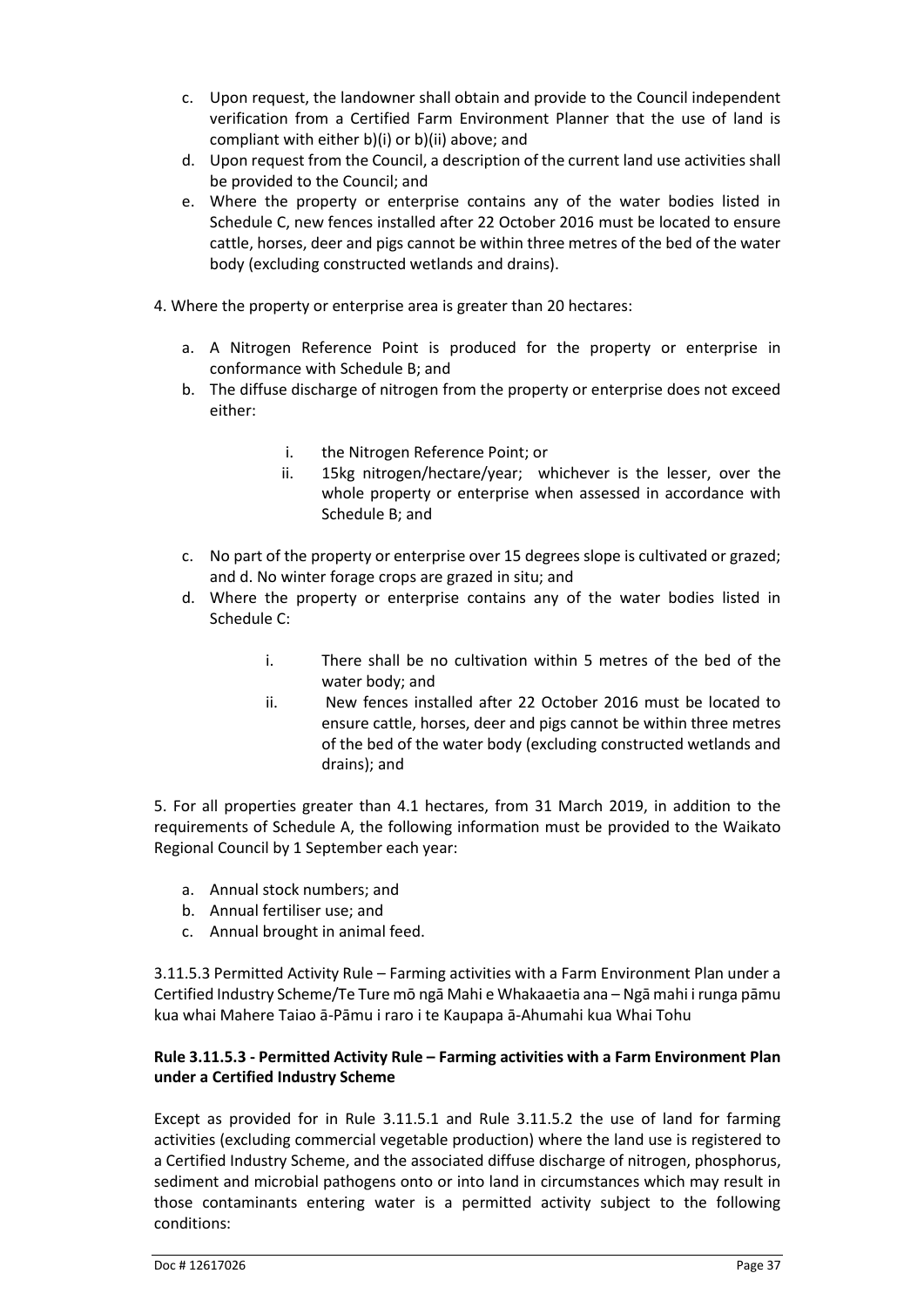- 1. The property is registered with the Waikato Regional Council in conformance with Schedule A; and
- 2. A Nitrogen Reference Point is produced for the property or enterprise in conformance with Schedule B; and
- 3. Cattle, horses, deer and pigs are excluded from water bodies in conformance with Schedule C; and
- 4. The Certified Industry Scheme meets the criteria set out in Schedule 2 and has been approved by the Chief Executive Officer of Waikato Regional Council; and
- 5. A Farm Environment Plan which has been prepared in accordance with Schedule 1 and has been approved by a Certified Farm Environment Planner, is provided to the Waikato Regional Council as follows:
	- a. By 1 July 2020 for properties or enterprises within Priority 1 sub-catchments listed in Table 3.11-2, and properties or enterprises with a Nitrogen Reference Point greater than the 75th percentile nitrogen leaching value;
	- b. By 1 July 2023 for properties or enterprises within Priority 2 sub-catchments listed in Table 3.11-2;
	- c. By 1 July 2026 for properties or enterprises within Priority 3 sub-catchments listed in Table 3.11-2; and
- 6. 6. The use of land shall be undertaken in accordance with the actions and timeframes specified in the Farm Environment Plan; and
- 7. 7. The Farm Environment Plan provided under Condition 5 may be amended in accordance with the procedure set out in Schedule 1 and the use of land shall thereafter be undertaken in accordance with the amended plan; and
- 8. 8. A copy of the Farm Environment Plan amended in accordance with condition (7) shall be provided to the Waikato Regional Council within 30 working days of the date of its amendment.

3.11.5.4 Controlled Activity Rule – Farming activities with a Farm Environment Plan not under a Certified Industry Scheme/Te Ture mō ngā Mahi ka āta Whakahaerehia – Ngā mahi i runga pāmu kua whai Mahere Taiao ā-Pāmu kāore i raro i te Kaupapa ā-Ahumahi kua Whai Tohu

#### **Rule 3.11.5.4 - Controlled Activity Rule – Farming activities with a Farm Environment Plan not under a Certified Industry Scheme**

Except as provided for in Rule 3.11.5.1 and Rule 3.11.5.2 the use of land for farming activities (excluding commercial vegetable production) where that land use is not registered to a Certified Industry Scheme, and the associated diffuse discharge of nitrogen, phosphorus, sediment and microbial pathogens onto or into land in circumstances which may result in those contaminants entering water is a permitted activity until:

- 1. 1 January 2020 for properties or enterprises in Priority 1 sub-catchments listed in Table 3.11-2, and properties or enterprises with a Nitrogen Reference Point greater than the 75th percentile nitrogen leaching value;
- 2. 1 January 2023 for properties or enterprises in Priority 2 sub-catchments listed in Table 3.11-2;
- 3. 1 January 2026 for properties or enterprises in Priority 3 sub-catchments listed in Table 3.11-2; Subject to the following conditions:
- 4. The property is registered with the Waikato Regional Council in conformance with Schedule A; and 5. A Nitrogen Reference Point is produced for the property or enterprise in conformance with Schedule B; and After the dates set out in 1), 2) and 3) above the use of land shall be a controlled activity (requiring resource consent), subject to the following standards and terms: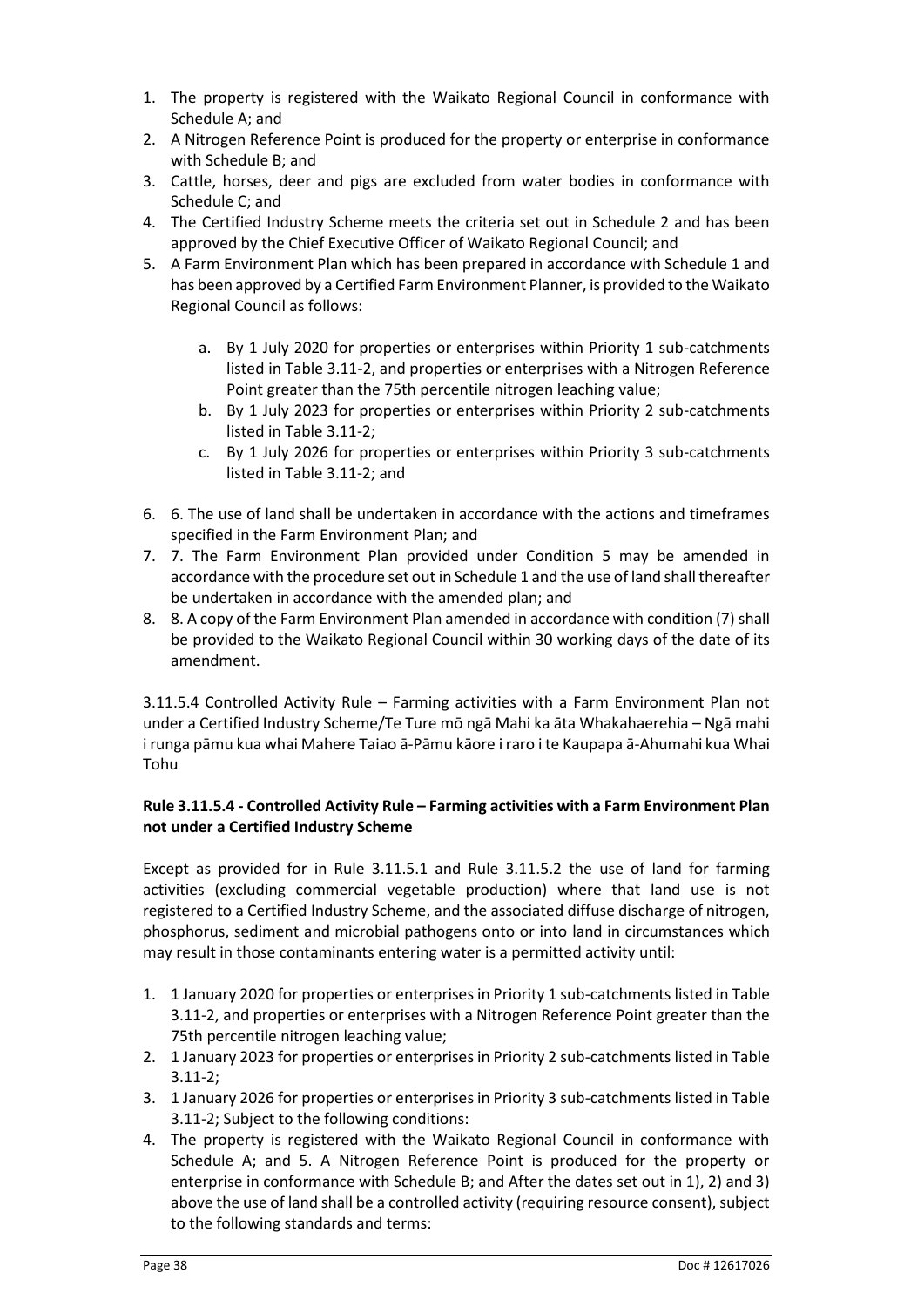- a. A Farm Environment Plan has been prepared in conformance with Schedule 1 and has been approved by a Certified Farm Environment Planner, and is provided to the Waikato Regional Council at the time the resource consent application is lodged by the dates specified in I-III below; and
- b. The property is registered with the Waikato Regional Council in conformance with Schedule A; and
- c. A Nitrogen Reference Point is produced for the property or enterprise in conformance with Schedule B and is provided to the Waikato Regional Council at the time the resource consent application is lodged; and d. Cattle, horses, deer and pigs are excluded from water bodies in conformance with Schedule C.

#### **Matters of Control**

Waikato Regional Council reserves control over the following matters:

- i. The content of the Farm Environment Plan.
- ii. The actions and timeframes for undertaking mitigation actions that maintain or reduce the diffuse discharge of nitrogen, phosphorus, sediment or microbial pathogens to water or to land where they may enter water.
- iii. The actions, timeframes and other measures to ensure that the diffuse discharge of nitrogen from the property or enterprise, as measured by the fiveyear rolling average annual nitrogen loss as determined by the use of the current version of OVERSEER®, does not increase beyond the property or enterprise's Nitrogen Reference Point, unless other suitable mitigations are specified.
- iv. Where the Nitrogen Reference Point exceeds the 75th percentile nitrogen leaching value, actions, timeframes and other measures to ensure the diffuse discharge of nitrogen is reduced so that it does not exceed the 75th percentile nitrogen leaching value by 1 July 2026.
- v. The term of the resource consent.
- vi. The monitoring, record keeping, reporting and information provision requirements for the holder of the resource consent to demonstrate and/or monitor compliance with the Farm Environment Plan.
- vii. The timeframe and circumstances under which the consent conditions may be reviewed or the Farm Environment Plan shall be amended.
- viii. Procedures for reviewing, amending and re-approving the Farm Environment Plan.

Dates:

- i. For Priority 1 sub-catchments, and properties with a Nitrogen Reference Point of greater than 75th percentile nitrogen leaching value, by 1 July 2020
- ii. For Priority 2 sub-catchments, by 1 July 2023
- iii. For Priority 3 sub-catchments, by 1 July 2026

#### Notification:

Consent applications will be considered without notification, and without the need to obtain written approval of affected persons.

3.11.5.5 Controlled Activity Rule – Existing commercial vegetable production/Te Ture mō ngā Mahi ka āta Whakahaerehia – Te whakatupu hua whenua ā-arumoni o te wā nei

#### **Rule 3.11.5.5 - Controlled Activity Rule – Existing commercial vegetable production**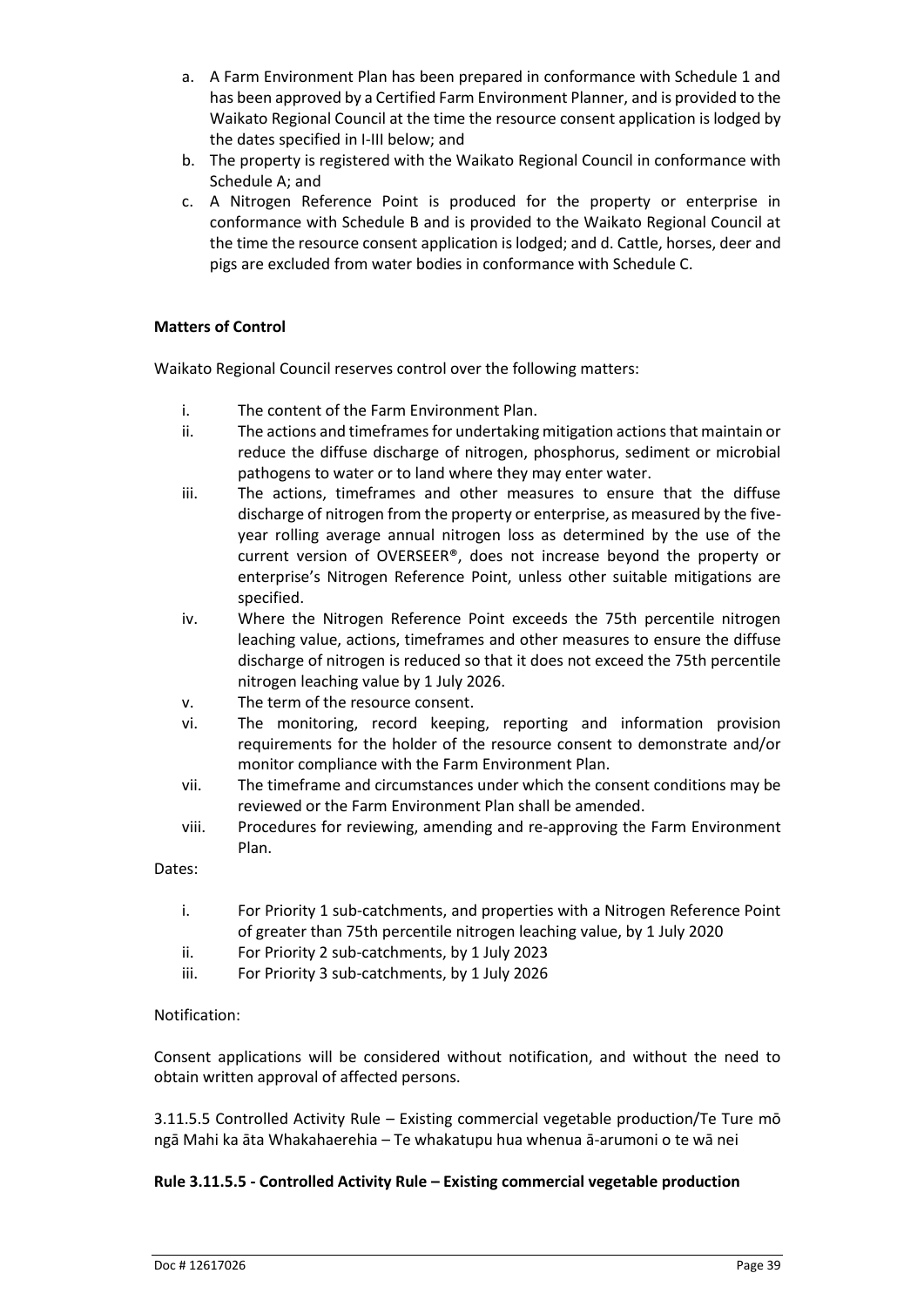The use of land for commercial vegetable production and the associated diffuse discharge of nitrogen, phosphorus, sediment and microbial pathogens onto or into land in circumstances which may result in those contaminants entering water, is a permitted activity until 1 January 2020, from which date it shall be a controlled activity (requiring resource consent) subject to the following standards and terms:

- a. The property is registered with the Waikato Regional Council in conformance with Schedule A; and
- b. A Nitrogen Reference Point is produced for the property or enterprise in conformance with Schedule B and provided to the Waikato Regional Council at the time the resource consent application is lodged; and
- c. Cattle, horses, deer and pigs are excluded from water bodies in conformance with Schedule C; and
- d. The land use is registered to a Certified Industry Scheme; and
- e. The areas of land, and their locations broken down by sub-catchments [refer to Table 3.11-2], that were used for commercial vegetable production within the property or enterprise each year in the period 1 July 2006 to 30 June 2016, together with the maximum area of land used for commercial vegetable production within that period, shall be provided to the Council; and
- f. The total area of land for which consent is sought for commercial vegetable production must not exceed the maximum land area of the property or enterprise that was used for commercial vegetable production during the period 1 July 2006 to 30 June 2016; and
- g. Where new land is proposed to be used for commercial vegetable production, an equivalent area of land must be removed from commercial vegetable production in order to comply with standard and term f.; and
- h. A Farm Environment Plan for the property or enterprise prepared in conformance with Schedule 1 and approved by a Certified Farm Environment Planner is provided to the Waikato Regional Council at the time the resource consent application is lodged.

#### **Matters of Control**

Waikato Regional Council reserves control over the following matters:

- i. The content of the Farm Environment Plan.
- ii. The maximum area of land to be used for commercial vegetable production.
- iii. The actions and timeframes for undertaking mitigation actions that maintain or reduce the diffuse discharge of nitrogen, phosphorus or sediment to water or to land where those contaminants may enter water, including provisions to manage the effects of land being retired from commercial vegetable production and provisions to achieve Policy 3(d).
- iv. The actions and timeframes to ensure that the diffuse discharge of nitrogen does not increase beyond the Nitrogen Reference Point for the property or enterprise.
- v. The term of the resource consent.
- vi. The monitoring, record keeping, reporting and information provision requirements for the holder of the resource consent to demonstrate and/or monitor compliance with the Farm Environment Plan.
- vii. The time frame and circumstances under which the consent conditions may be reviewed.
- viii. Procedures for reviewing, amending and re-certifying the Farm Environment Plan.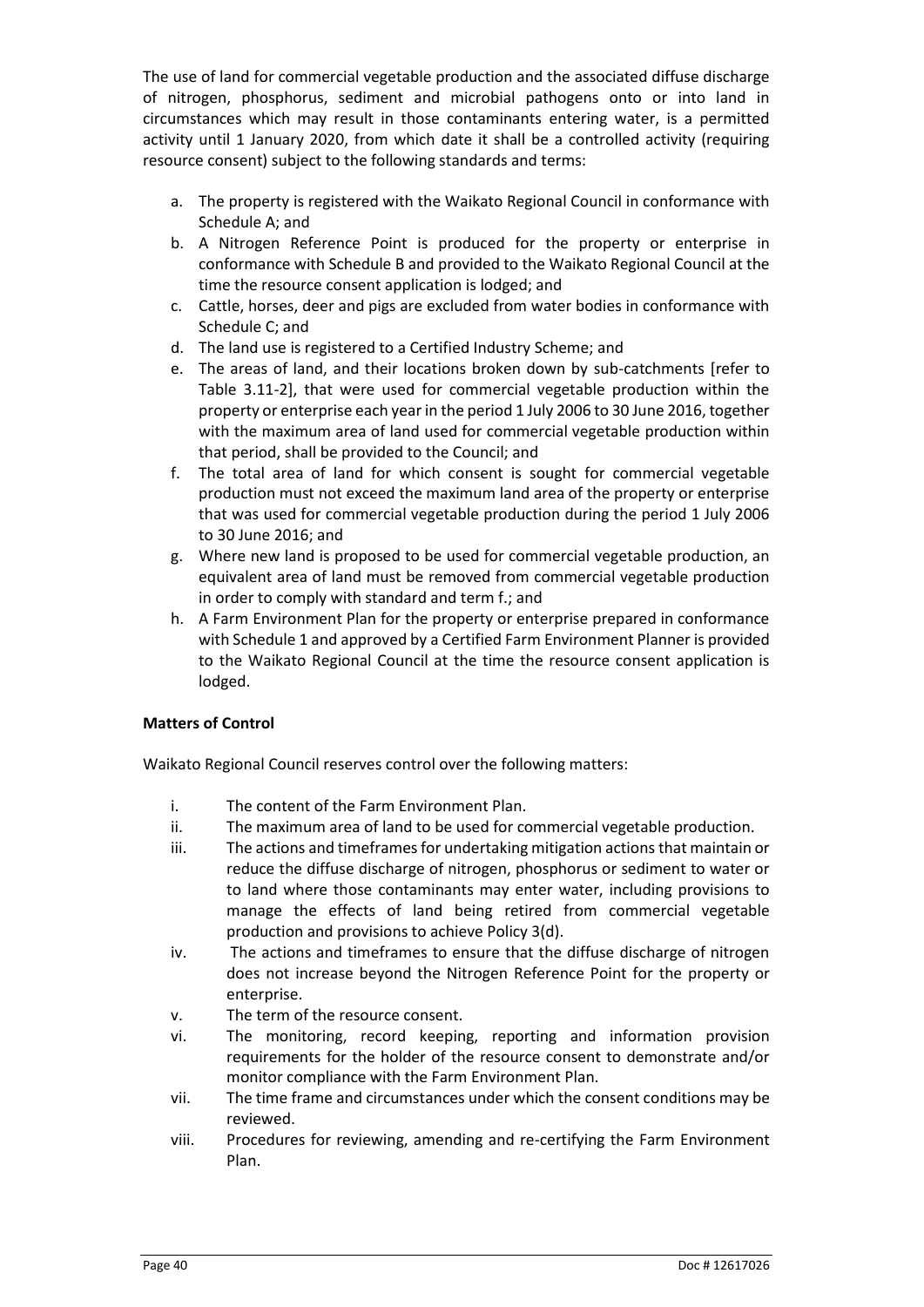#### Notification:

Consent applications will be considered without notification, and without the need to obtain written approval of affected persons.

Advisory note: Under section 20A(2) of the RMA a consent must be applied for within 6 months of 1 January 2020, namely by 1 July 2020.

3.11.5.6 Restricted Discretionary Activity Rule – The use of land for farming activities/Te Ture mō ngā kōwhiringa mahi e herea ana – te whakamahinga o te whenua mō ngā mahinga pāmu

#### **Rule 3.11.5.6 - Restricted Discretionary Activity Rule – The use of land for farming activities**

The use of land for farming activities that does not comply with the conditions, standard or terms of Rules 3.11.5.1 to 3.11.5.5 and the associated diffuse discharge of nitrogen, phosphorus, sediment and microbial pathogens onto or into land in circumstances which may result in those contaminants entering water is a restricted discretionary activity (requiring resource consent).

Waikato Regional Council restricts its discretion over the following matters:

- i. Cumulative effects on water quality of the catchment of the Waikato and Waipa Rivers.
- ii. The diffuse discharge of nitrogen, phosphorus, sediment and microbial pathogens.
- iii. The need for and the content of a Farm Environment Plan.
- iv. The term of the resource consent.
- v. The monitoring, record keeping, reporting and information provision requirements for the holder of the resource consent.
- vi. The time frame and circumstances under which the consent conditions may be reviewed.
- vii. The matters addressed by Schedules A, B and C.

#### Notification:

Consent applications will be considered without notification, and without the need to obtain written approval of affected persons.

3.11.5.7 Non-Complying Activity Rule – Land Use Change/Te Ture mō ngā mahi kāore e whai i ngā ture – Te Panonitanga ā-Whakamahinga Whenua

#### **Rule 3.11.5.7 - Non-Complying Activity Rule – Land Use Change**

Notwithstanding any other rule in this Plan, any of the following changes in the use of land from that which was occurring at 22 October 2016 within a property or enterprise located in the Waikato and Waipa catchments, where prior to 1 July 2026 the change exceeds a total of 4.1 hectares:

- 1. Woody vegetation to farming activities; or
- 2. Any livestock grazing other than dairy farming to dairy farming; or
- 3. Arable cropping to dairy farming; or
- 4. Any land use to commercial vegetable production except as provided for under standard and term g. of Rule 3.11.5.5 is a non-complying activity (requiring resource consent) until 1 July 2026.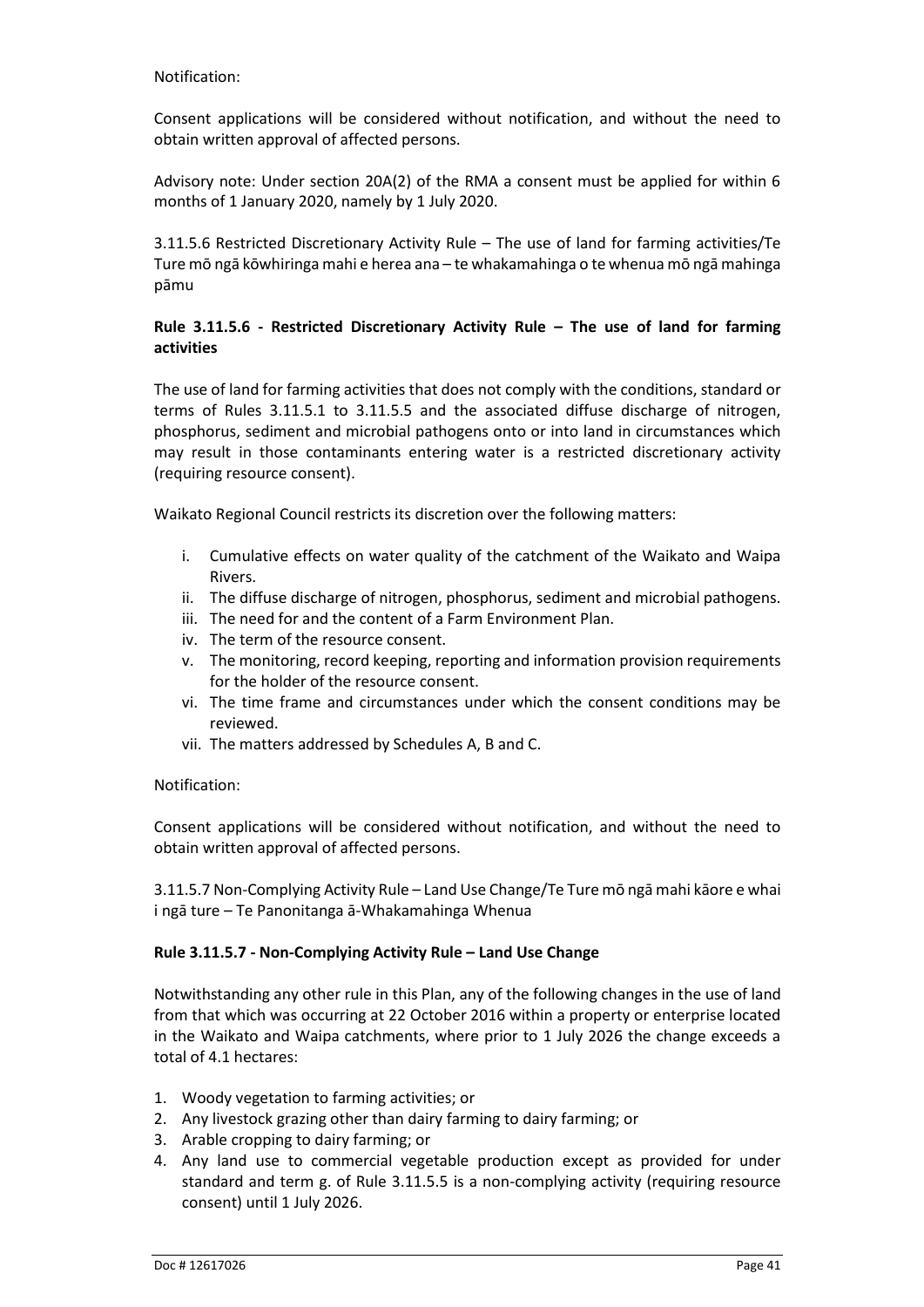#### Notification:

Consent applications will be considered without notification, and without the need to obtain written approval of affected persons, subject to the Council being satisfied that the loss of contaminants from the proposed land use will be lower than that from the existing land use.

#### **Schedule A - Registration with Waikato Regional Council/Te Āpitihanga A – Te rēhita me te Kaunihera ā-Rohe o Waikato**

Properties with an area greater than 2 hectares (excluding urban properties) must be registered with the Waikato Regional Council in the following manner:

- 1. Registration must occur between 1 September 2018 and 31 March 2019.
- 2. Registration information set out in clause 5, and where relevant in clause 6, below must be provided.
- 3. Proof of registration must be provided to the Waikato Regional Council if requested by the Council.
- 4. Registration information must be updated by the new owner of a property within 30 working days of the new owner taking possession of the property, or otherwise at the request of the Waikato Regional Council.
- 5. All property owners must provide:
	- a. The following information in respect of the land owner, and the person responsible for using the land (if different from the land owner):
		- i. Full name.
		- ii. Trading name (if applicable, where the owner is a company or other entity).
		- iii. Full postal and email address.
		- iv. Telephone contact details.
	- b. Legal description of the property as per the certificate(s) of title.
	- c. Physical address of the property.
	- d. A description of the land use activity or activities undertaken on the property as at 22 October 2016, including the land area of each activity.
	- e. The total land area of the property.
	- f. Where the land is used for grazing, the stocking rate of animals grazed on the land.
- 6. Properties that graze livestock must also provide a map showing:
	- a. The location of:
		- i. Property boundaries; and
		- ii. Water bodies listed in Schedule C for stock exclusion within the property boundary and fences adjacent to those water bodies; and
		- iii. Livestock crossing points over those water bodies and a description of any livestock crossing structures.

#### **Schedule B - Nitrogen Reference Point/Te Āpitihanga B – Te tohu ā-hauota**

A property or enterprise with a cumulative area greater than 20 hectares (or any property or enterprise used for commercial vegetable production) must have a Nitrogen Reference Point calculated as follows: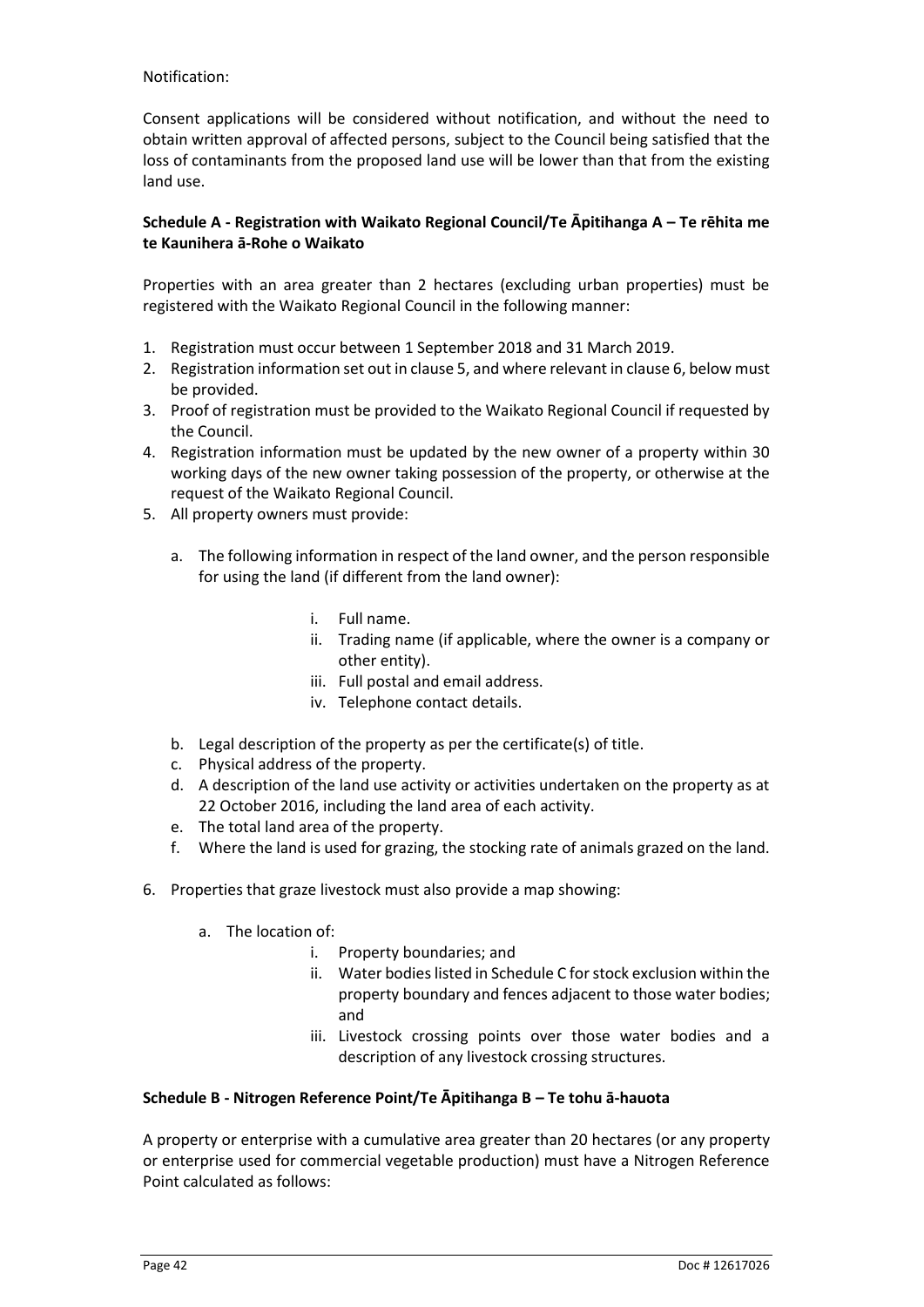- a. The Nitrogen Reference Point must be calculated by a Certified Farm Nutrient Advisor to determine the amount of nitrogen being leached from the property or enterprise during the relevant reference period specified in clause f), except for any land use change approved under Rule 3.11.5.7 where the Nitrogen Reference Point shall be determined through the Rule 3.11.5.7 consent process.
- b. The Nitrogen Reference Point shall be the highest annual nitrogen leaching loss that occurred during a single year (being 12 consecutive months) within the reference period specified in clause f), except for commercial vegetable production in which case the Nitrogen Reference Point shall be the average annual nitrogen leaching loss during the reference period.
- c. The Nitrogen Reference Point must be calculated using the current version of the OVERSEER® Model (or any other model approved by the Chief Executive of the Waikato Regional Council).
- d. The Nitrogen Reference Point data shall comprise the electronic output file from the OVERSEER® or other approved model, and where the OVERSEER® Model is used, it must be calculated using the OVERSEER® Best Practice Data Input Standards 2016, with the exceptions and inclusions set out in Schedule B Table 1.
- e. The Nitrogen Reference Point and the Nitrogen Reference Point data must be provided to Waikato Regional Council within the period 1 September 2018 to 31 March 2019.
- f. The reference period is the two financial years covering 2014/2015 and 2015/2016, except for commercial vegetable production in which case the reference period is 1 July 2006 to 30 June 2016.
- g. The following records (where relevant to the land use undertaken on the property or enterprise) must be retained and provided to Waikato Regional Council at its request:
	- i. Stock numbers as recorded in annual accounts together with stock sale and purchase invoices;
	- ii. Dairy production data;
	- iii. Invoices for fertiliser applied to the land;
	- iv. Invoices for feed supplements sold or purchased;
	- v. Water use records for irrigation (to be averaged over 3 years or longer) in order to determine irrigation application rates;
	- vi. Crops grown on the land; and
	- vii. Horticulture crop diaries and NZGAP records.

Table 1: Data input methodology for ensuring consistency of Nitrogen Reference Point data using the OVERSEER® Model Explanatory note Setting that must be used OVERSEER® Parameter

| <b>OVERSEER</b> ® Parameter | Setting that must be used    | <b>Explanatory note</b>       |
|-----------------------------|------------------------------|-------------------------------|
| Farm model                  | cover the<br>To<br>entire    | To capture the "whole         |
| Pastoral and horticulture   | enterprise including         | farm" in one Overseer ® file, |
|                             | riparian, retired, forestry, | where possible, to truly      |
|                             | and yards and races.         | represent nitrogen losses     |
|                             |                              | from farm in the catchment    |
|                             | The model is to include      | area.                         |
|                             | non-contiguous properties    |                               |
|                             | that are part of the         |                               |
|                             | enterprise that are in the   |                               |
|                             | same sub-catchment.          |                               |
|                             |                              |                               |
|                             | If the farm (for example     |                               |
|                             | where dairy animals are      |                               |
|                             | grazed or wintered) is part  |                               |
|                             | of another farming business  |                               |
|                             | such as a drystock farm, the |                               |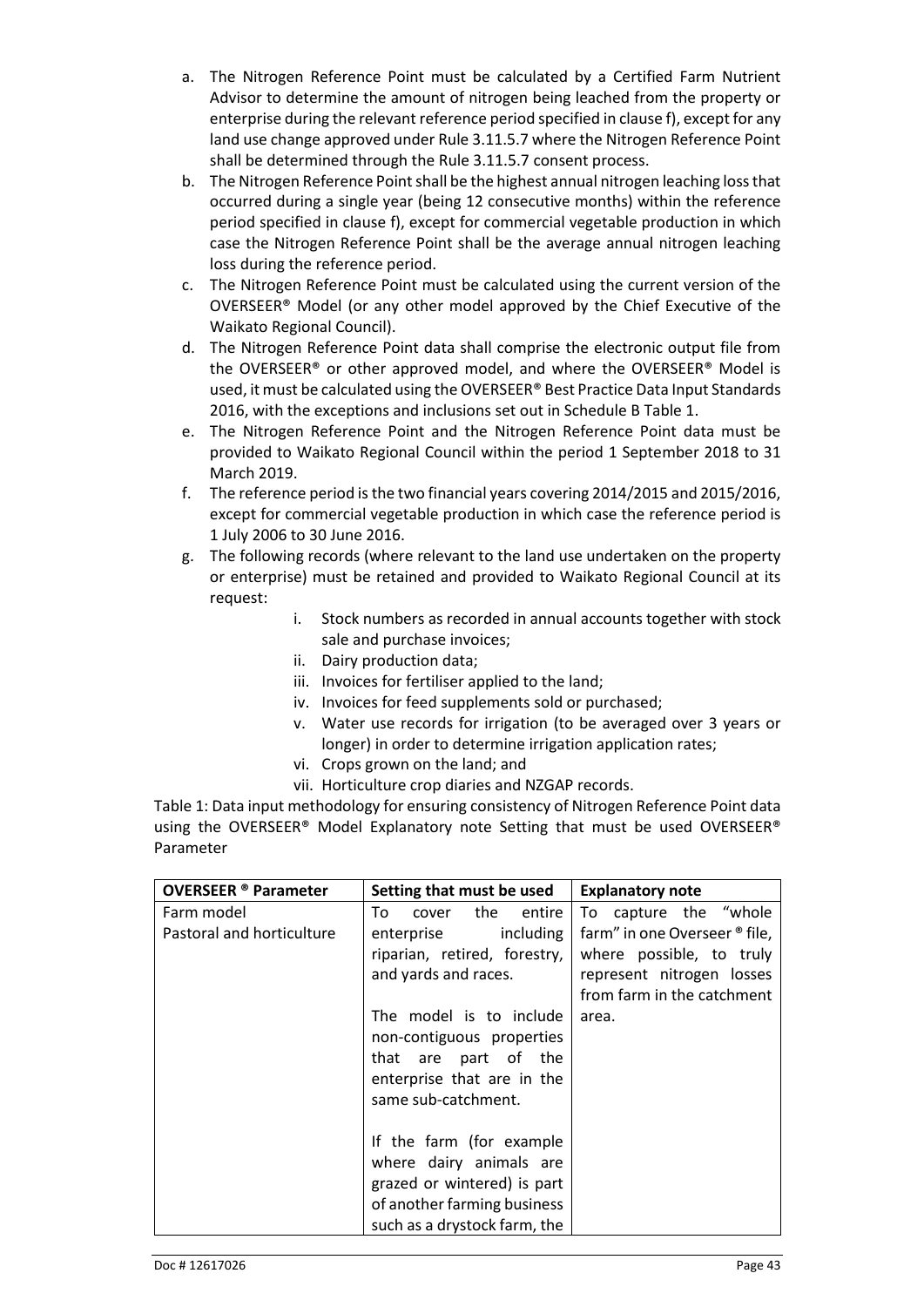| Location<br>Pastoral and horticulture                               | losses from those animals<br>will be represented in the<br>drystock farm's Overseer<br>model<br>Select Waikato Region                                                                                                                                                                                                                                                                                                                                          | This setting has an effect on<br>climate settings and some<br>animal characteristics and<br>required<br>to<br>is<br>ensure |
|---------------------------------------------------------------------|----------------------------------------------------------------------------------------------------------------------------------------------------------------------------------------------------------------------------------------------------------------------------------------------------------------------------------------------------------------------------------------------------------------------------------------------------------------|----------------------------------------------------------------------------------------------------------------------------|
| distribution<br>Animal<br>relative<br>productivity<br>pastoral only | $^{\prime\prime}$ no<br>differences<br>Use<br>between blocks" with the<br>following<br>exceptions:<br>Grazed<br>pines<br>other<br>or<br>woody vegetation. In this<br>case use "Relative yield"<br>and set the grazed pine<br>blocks to 0.4 (40%). Where<br>the farm has a mixture of<br>irrigated and non-irrigated<br>areas. In this case use<br>"Relative yield" and set the<br>irrigated area to 1 (100%),<br>and the non-irrigated areas<br>to 0.75 (75%). | consistency                                                                                                                |
| Wetlands                                                            | <b>Entered as Riparian Blocks</b>                                                                                                                                                                                                                                                                                                                                                                                                                              | As per the 2016 OVERSEER®<br>Best Practice Data Input<br>Standards                                                         |
| Stock number entry                                                  | Based on specific stock<br>numbers only                                                                                                                                                                                                                                                                                                                                                                                                                        | To ensure consistency and<br>accuracy of stock number<br>inputs                                                            |
| Animal weights                                                      | Only<br>OVERSEER <sup>®</sup><br>use<br>defaults - do not enter in<br>weights and use the age at<br>where<br>start<br>setting<br>available<br>(national<br>averages).                                                                                                                                                                                                                                                                                          | Accurate animal weights<br>are difficult to obtain and<br>prove.                                                           |
| <b>Block climate data</b>                                           | Climate<br>the<br>Only<br>use<br><b>Station tool</b><br>For contiguous blocks use<br>the coordinates from the<br>location of the dairy shed or<br>the middle of the farm area<br>(for non-dairy).<br>For non-contiguous blocks<br>individual<br>blocks'<br>use<br>climate station coordinates.                                                                                                                                                                 |                                                                                                                            |
| Soil description                                                    | Use Soil Order - obtained<br>from S-Map or where S-<br>Map is unavailable from LRI<br>1:50,000 data or a soil map<br>of the farm.                                                                                                                                                                                                                                                                                                                              | To<br>consistency<br>ensure<br>οf<br>the<br>between<br>areas<br>region that have S-Map<br>data and those that don't.       |
| Missing data                                                        | In the absence of Nitrogen<br>Referencing<br>information<br>being provided the Waikato                                                                                                                                                                                                                                                                                                                                                                         | Some farms will not be able<br>to supply data, therefore a                                                                 |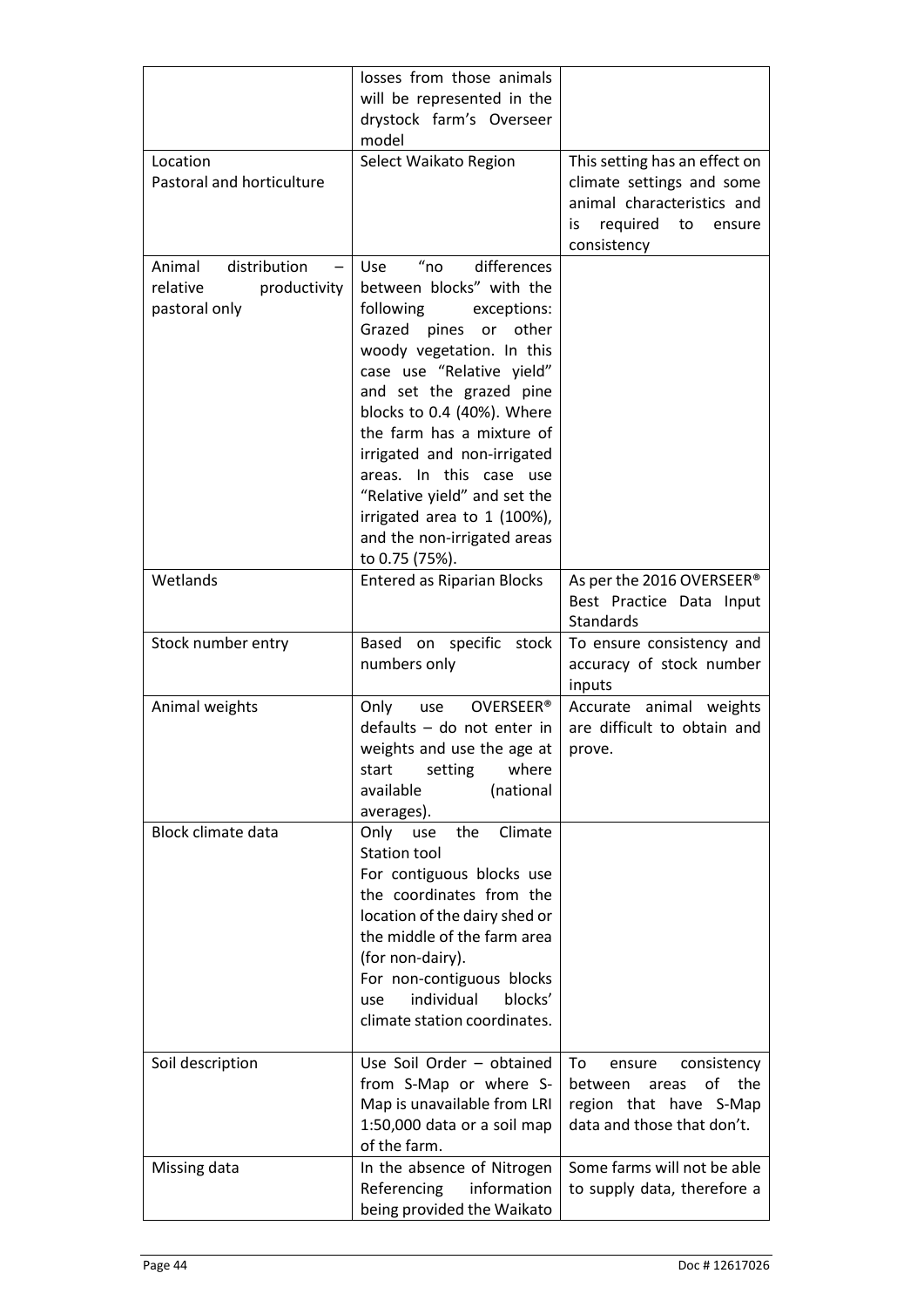| Regional Council will use default must |  | be |
|----------------------------------------|--|----|
| appropriate default established.       |  |    |
| numbers for any necessary              |  |    |
| inputs to the OVERSEER ®               |  |    |
| model (such default                    |  |    |
| numbers will generally be              |  |    |
| around 75% of normal                   |  |    |
| Freshwater Management                  |  |    |
| Unit <sup>^</sup> average values for   |  |    |
| those inputs).                         |  |    |

**Schedule C - Stock exclusion/Te Āpitihanga C – Te aukatinga o ngā kararehe**

Except as provided by Exclusions I. and II., stock must be excluded from the water bodies listed in i. to iv. below as follows:

- a. The water bodies must be fenced to exclude cattle, horses, deer and pigs, unless those animals are prevented from entering the bed of the water body by a stock proof natural barrier formed by topography or vegetation.
- b. New fences installed after 22 October 2016 must be located to ensure cattle, horses, deer and pigs cannot be within one metre of the bed of the water body (excluding constructed wetlands).
- c. Livestock must not be permitted to enter onto or pass across the bed of the water body, except when using a livestock crossing structure.
- d. For land use authorised under Rules 3.11.5.1 or 3.11.5.2, clauses 1 and 2 must be complied with:
	- i. By 1 July 2023 for properties and enterprises within Priority 1 sub-catchments listed in Table 3.11-2.
	- ii. By 1 July 2026 for properties and enterprises within Priority 2 and Priority 3 sub-catchments listed in Table 3.11-2.
- e. For land use authorised under Rules 3.11.5.3, 3.11.5.4 or 3.11.5.5, clauses 1 and 2 must be complied with by the date and in the manner specified in the property's or enterprise's Farm Environment Plan, which shall be within 3 years following the dates by which a Farm Environment Plan must be provided to the Council, or in any case no later than 1 July 2026.

Water bodies from which cattle, horses, deer and pigs must be excluded:

- i. Any river that continually contains surface water.
- ii. Any drain that continually contains surface water.
- iii. Any wetland, including a constructed wetland.
- iv. Any lake.

#### Exclusions:

The following situations are excluded from clauses 1 and 2:

- i. Where the entry onto or passing across the bed of the water body is by horses that are being ridden or led.
- ii. Where the entry onto or passing across the bed of the water body is by a feral animal.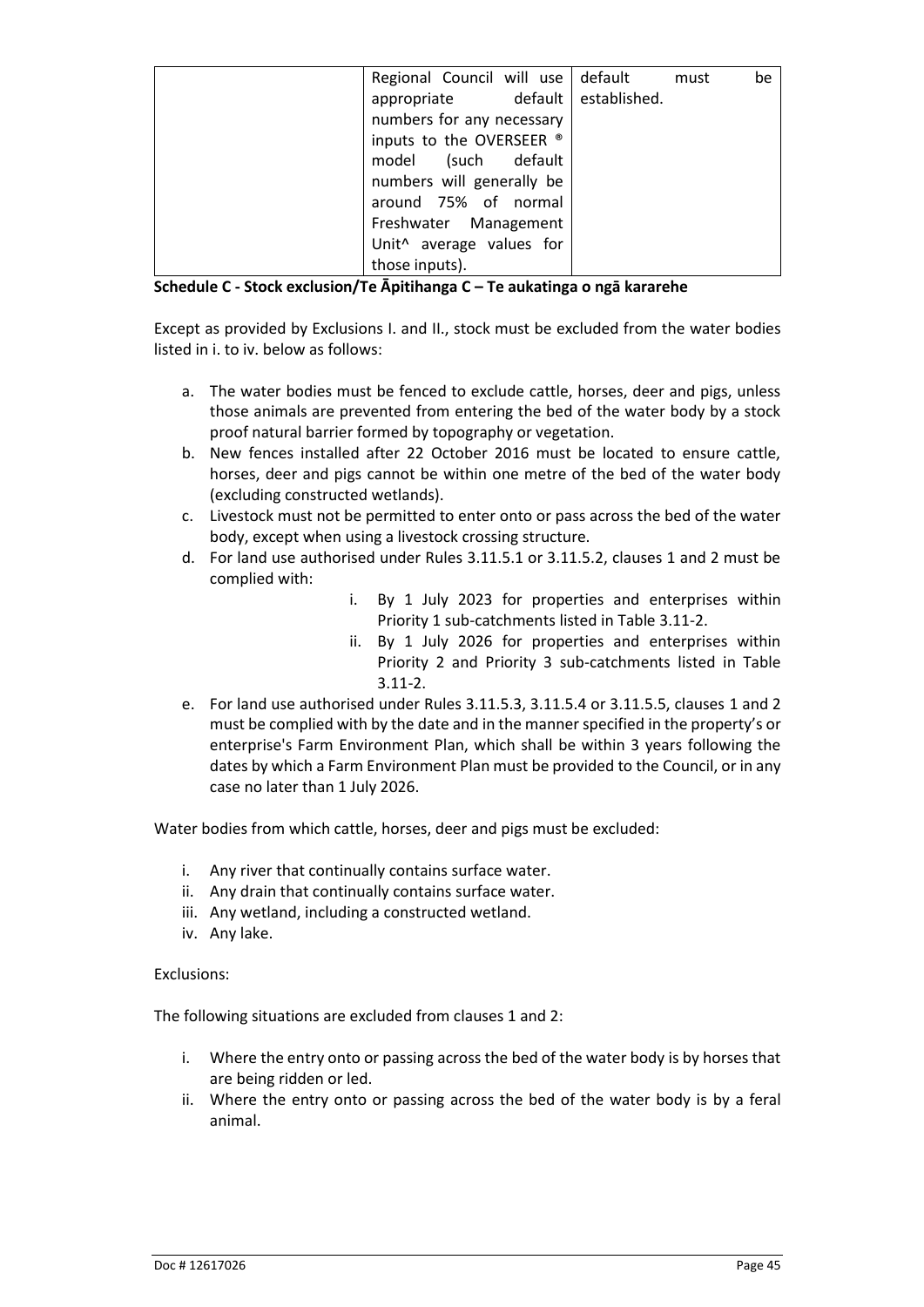#### **Schedule 1 - Requirements for Farm Environment Plans/Te Āpitihanga 1: Ngā Herenga i ngā Mahere Taiao ā-Pāmu**

A Farm Environment Plan shall be prepared in accordance with the requirements of A below. The Farm Environment Plan shall be certified as meeting the requirements of A by a Certified Farm Environment Planner.

The Farm Environment Plan shall identify all sources of sediment, nitrogen, phosphorus and microbial pathogens, and identify actions, and timeframes for those actions to be completed, in order to reduce the diffuse discharges of these contaminants.

The Farm Environment Plan must clearly identify how specified minimum standards will be complied with.

The requirements set out in A apply to all Farm Environment Plans, including those prepared within a Certified Industry Scheme.

This schedule applies to all farming activities, but it is acknowledged that some provisions will not be relevant to every farming activity.

- A. Farm Environment Plans shall contain as a minimum:
	- 1. The property or enterprise details:
		- a. Full name, address and contact details (including email addresses and telephone numbers) of the person responsible for the property or enterprise.
		- b. Trading name (if applicable, where the owner is a company or other entity).
		- c. A list of land parcels which constitute the property or enterprise:
			- i. the physical address and ownership of each parcel of land (if different from the person responsible for the property or enterprise) and any relevant farm identifiers such as the dairy supply number, Agribase identification number, valuation reference; and
			- ii. The legal description of each parcel of land.

2. An assessment of the risk of diffuse discharge of sediment, nitrogen, phosphorus and microbial pathogens associated with the farming activities on the property, and the priority of those identified risks, having regard to sub-catchment targets in Table 3.11-1 and the priority of lakes within the sub-catchment. As a minimum, the risk assessment shall include (where relevant to the particular land use):

- d. A description of where and how stock shall be excluded from water bodies for stock exclusion including:
	- i. the provision of fencing and livestock crossing structures to achieve compliance with Schedule C; and
	- ii. For areas with a slope exceeding  $25^\circ$  and where stream fencing is impracticable, the provision of alternative mitigation measures.
- e. A description of setbacks and riparian management, including:
	- i. The management of water body margins including how damage to the bed and margins of water bodies, and the direct input of contaminants will be avoided, and how riparian margin settling and filtering will be provided for; and
	- ii. Where practicable the provision of minimum grazing setbacks from water bodies for stock exclusion of 1 metre for land with a slope of less than 15° and 3 metres for land with a slope between 15° and  $25^\circ$ ; and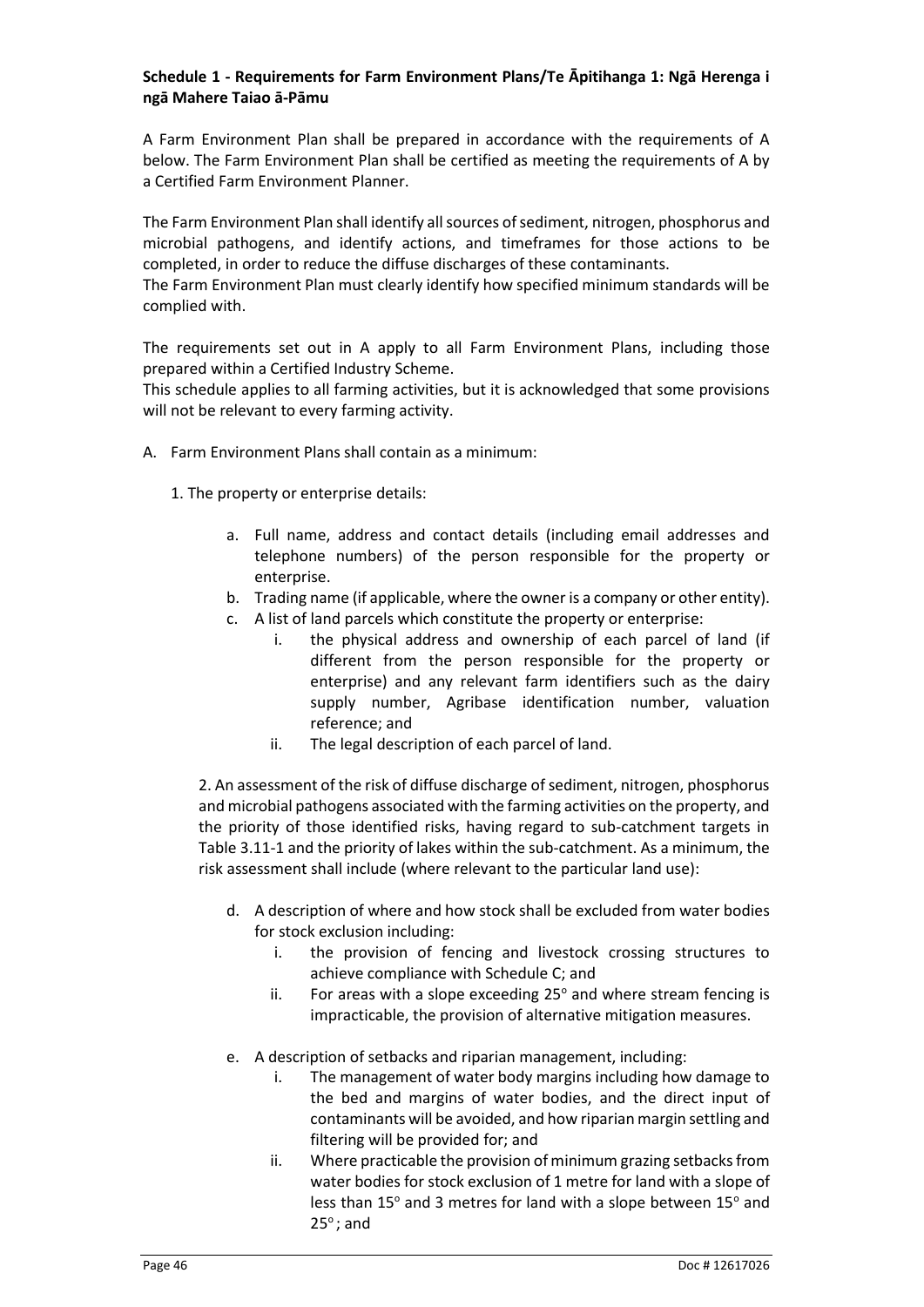- iii. The provision of minimum cultivation setbacks of 5 metres.
- f. A description of the critical source areas from which sediment, nitrogen, phosphorus and microbial pathogens are lost, including:
	- i. the identification of intermittent waterways, overland flow paths and areas prone to flooding and ponding, and an assessment of opportunities to minimise losses from these areas through appropriate stocking policy, stock exclusion and/or measures to detain floodwaters and settle out or otherwise remove sediment, nitrogen, phosphorus and microbial pathogens (e.g. detention bunds, sediment traps, natural and constructed wetlands); and
	- ii. the identification of actively eroding areas, erosion prone areas, and areas of bare soil and appropriate measures for erosion and sediment control and re-vegetation; and
	- iii. an assessment of the risk of diffuse discharge of sediment, nitrogen, phosphorus and microbial pathogens from tracks and races and livestock crossing structures to waterways, and the identification of appropriate measures to minimise these discharges (e.g. cut-off drains, and shaping); and
	- iv. the identification of areas where effluent accumulates including yards, races, livestock crossing structures, underpasses, stock camps, and feed-out areas, and appropriate measures to minimise the risk of diffuse discharges of contaminants from these areas to groundwater or surface water; and
	- v. the identification of other 'hotspots' such as fertiliser, silage, compost, or effluent storage facilities, wash-water facilities, offal or refuse disposal pits, and feeding or stock holding areas, and the appropriate measures to minimise the risk of diffuse discharges of contaminants from these areas to groundwater or surface water.
- g. An assessment of appropriate land use and grazing management for specific areas on the farm in order to maintain and improve the physical and biological condition of soils and minimise the diffuse discharge of sediment, nitrogen, phosphorus and microbial pathogens to water bodies, including:
	- i. matching land use to land capability; and
	- ii. identifying areas not suitable for grazing; and
	- iii. stocking policy to maintain soil condition and pasture cover; and
	- iv. the appropriate location and management of winter forage crops; and
	- v. suitable management practices for strip grazing.
- h. A description of nutrient management practices including a nutrient budget for the farm enterprise calculated using the model OVERSEER ® in accordance with the OVERSEER ® use protocols, or using any other model or method approved by the Chief Executive Officer of Waikato Regional Council.
- i. A description of cultivation management, including:
	- i. The identification of slopes over  $15^{\circ}$  and how cultivation on them will be avoided; unless contaminant discharges to water bodies from that cultivation can be avoided; and
	- ii. How the adverse effects of cultivation on slopes of less than  $15^{\circ}$ will be mitigated through appropriate erosion and sediment controls for each paddock that will be cultivated including by:
		- a. assessing where overland flows enters and exits the paddock in rainfall events; and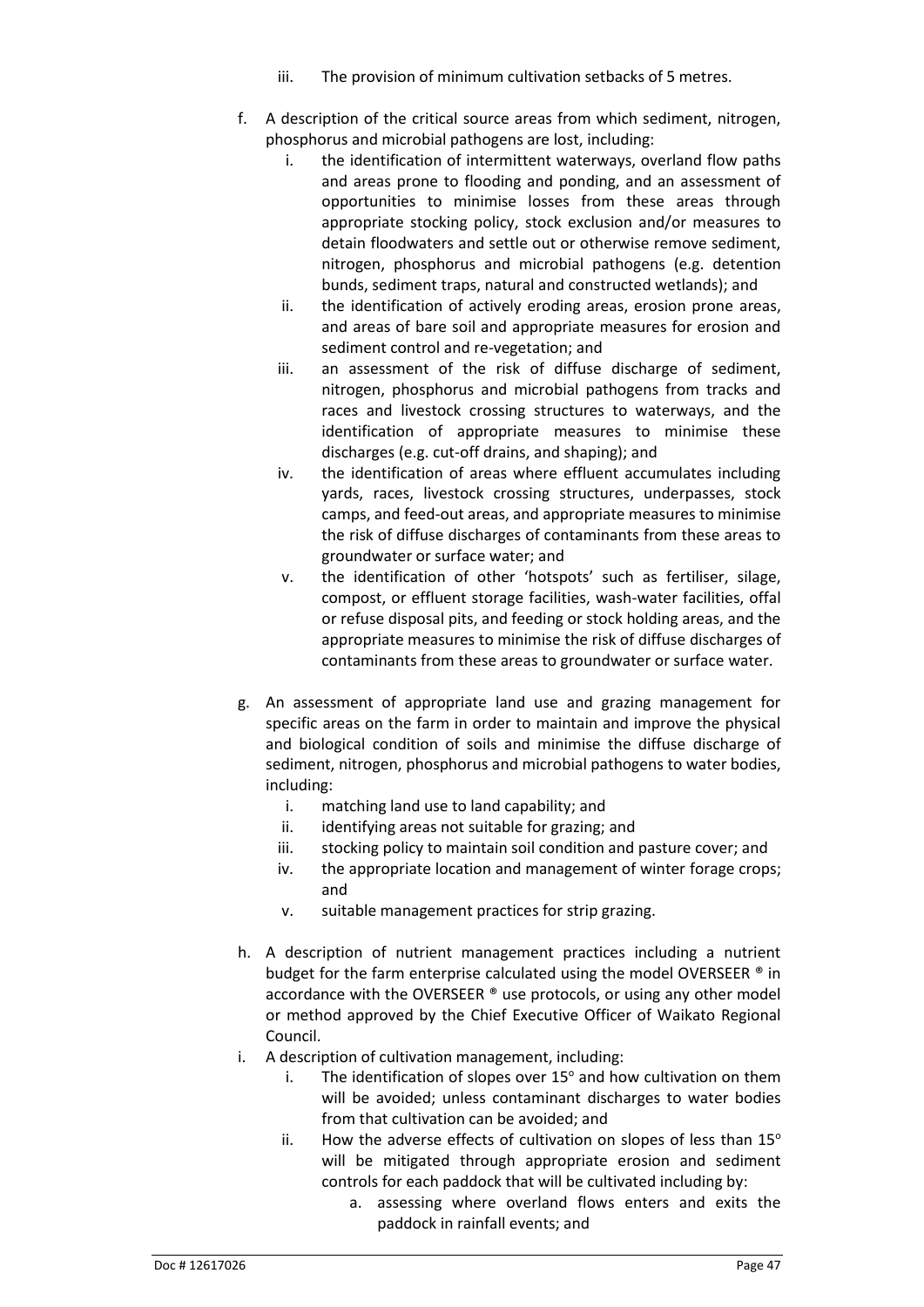- b. identifying appropriate measures to divert overland flows from entering the cultivated paddock; and
- c. identifying measures to trap sediment leaving the cultivated paddock in overland flows; and
- d. Maintaining appropriate buffers between cultivated areas and water bodies (minimum 5m setback).
- e. A description of collected animal effluent management including how the risks associated with the operation of effluent systems will be managed to minimise contaminant discharges to groundwater or surface water.
- f. A description of freshwater irrigation management including how contaminant loss arising from the irrigation system to groundwater or surface water will be minimised.
- 3 . A spatial risk map(s) at a scale that clearly shows:
	- a. The boundaries of the property; and
	- b. The locations of the main land uses  $^{(6)}$  that occur on the property; and
	- c. The locations of existing and future mitigation actions to manage contaminant diffuse discharges; and

*(6) For dairy farms this might be the OVERSEER® blocks, for drystock farms this might be Land Use Capability blocks.*

- d. Any relevant internal property boundaries that relate to risks and mitigation actions described in this plan; and
- e. The location of continually flowing rivers, streams, and drains and permanent lakes, ponds and wetlands; and
- f. The location of riparian vegetation and fences adjacent to water bodies; and;
- g. The location of critical source areas for contaminants, as identified in 2 (c) above.
- 4. A description of the actions that will be undertaken in response to the risks identified in the risk assessment in 2 above (having regard to their relative priority) as well as where the mandatory time-bound actions will be undertaken, and when and to what standard they will be completed.
- 5. A description of the following:
	- a. Actions, timeframes and other measures to ensure that the diffuse discharge of nitrogen from the property or enterprise, as measured by the five-year rolling average annual nitrogen loss as determined by the use of the current version of OVERSEER ® , does not increase beyond the property or enterprise's Nitrogen Reference Point, unless other suitable mitigations are specified; or
	- b. Where the Nitrogen Reference Point exceeds the 75<sup>th</sup> percentile nitrogen leaching value, actions, timeframes and other measures to ensure the diffuse discharge of nitrogen is reduced so that it does not exceed the 75th percentile nitrogen leaching value by 1 July 2026, except in the case of Rule 3.11.5.5.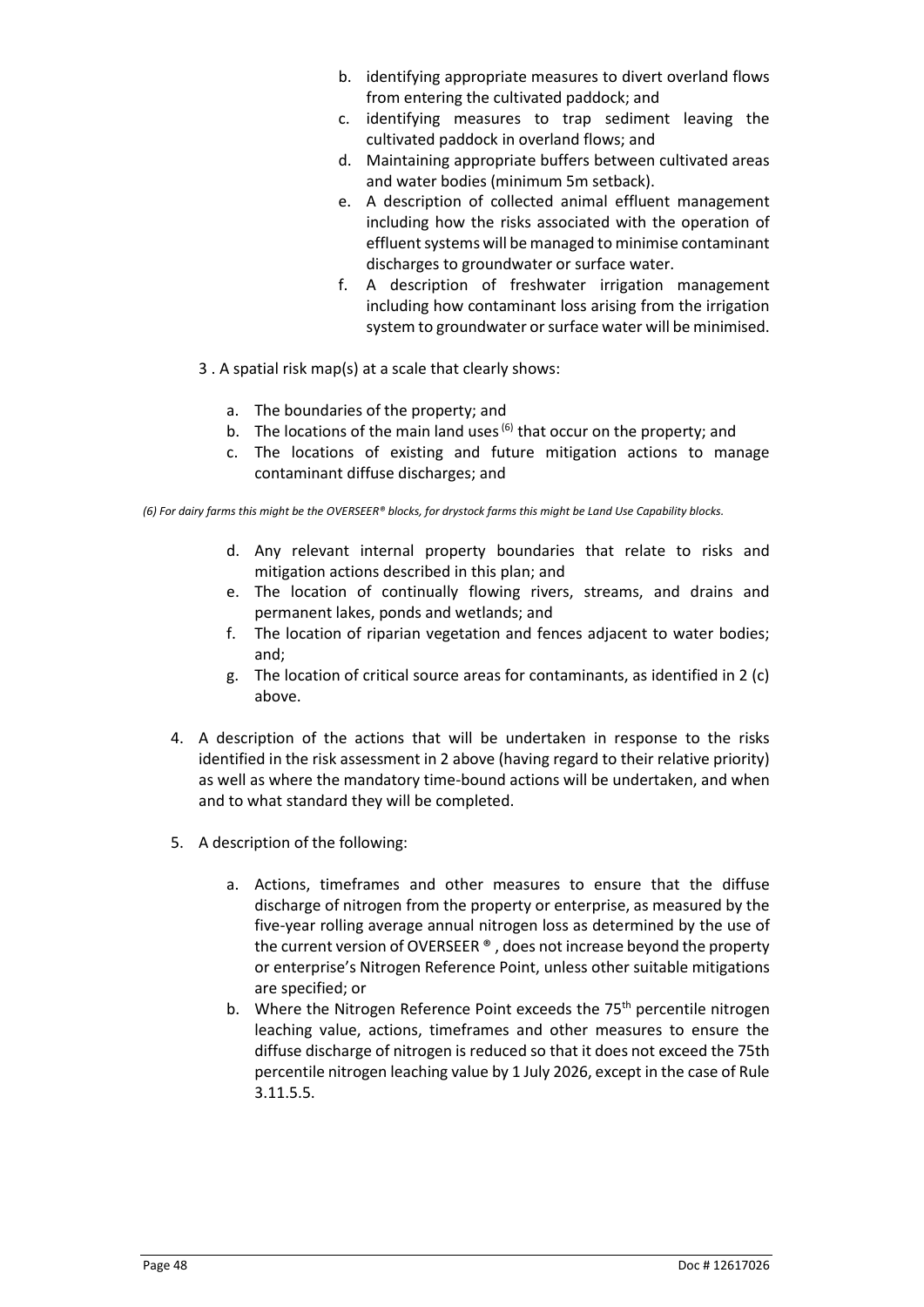#### **Vegetable growing minimum standards**

Farm environment plans required under Rule 3.11.5.5 shall, in addition to the matters set out above, ensure the following matters are addressed.

| <b>No</b>      | Contaminant             | Vegetable growing minimum standards                                                                                                                                                                                                             |
|----------------|-------------------------|-------------------------------------------------------------------------------------------------------------------------------------------------------------------------------------------------------------------------------------------------|
| 1              | Nitrogen,<br>Phosphorus | Annual soil testing regime, fertiliser recommendations by block and by crop                                                                                                                                                                     |
| $\overline{2}$ | Nitrogen,<br>Phosphorus | Tailored fertiliser plans by block and by crop                                                                                                                                                                                                  |
| 3              | Nitrogen,<br>Phosphorus | Both (1) and (2) prepared by an appropriately qualified person                                                                                                                                                                                  |
| 4              | Nitrogen,<br>Phosphorus | Annual calibration of fertiliser delivering systems through an approved programme such<br>as Spreadmark/Fertspread                                                                                                                              |
| 5              | Soil/Phosphorus         | As a minimum by block: an approved erosion and sediment control plan constructed in<br>accordance with the Erosion and Sediment Control Guidelines for Vegetable Production<br>June 2014                                                        |
| 6              | Nitrogen,<br>Phosphorus | Documentation available for proof of fertiliser placement according to recommended<br>instruction                                                                                                                                               |
| 7              | Nitrogen,<br>Phosphorus | Adoption and use of improved fertiliser products proved effective and available such as<br>formulated prills, coatings and slow release mechanisms                                                                                              |
| 8              | Nitrogen,<br>Phosphorus | Evidence available to demonstrate split applications by block/crop following expert<br>approved practice relating to:<br>o form of fertiliser applied<br>rate of application<br>۰<br>placement of fertiliser<br>۰<br>timing of application<br>۰ |

#### **Schedule 2 - Certification of Industry Schemes/Te Āpitihanga 2 – Te whakamana i ngā tohu o ngā Kaupapa Ahumahi**

The purpose of this schedule is to set out the criteria against which applications to approve an industry scheme will be assessed.

The application shall be lodged with the Waikato Regional Council, and shall include information that demonstrates how the following requirements are met. The Waikato Regional Council may request further information or clarification on the application as it sees fit.

Approval will be at the discretion of the Chief Executive Officer of the Waikato Regional Council subject to the Chief Executive Officer being satisfied that the scheme will effectively deliver on the assessment criteria.

#### Assessment Criteria

A. Certified Industry Scheme System

The application must demonstrate that the Certified Industry Scheme:

- 1. Is consistent with:
	- a. the achievement of the water quality targets referred to in Objective 3; and